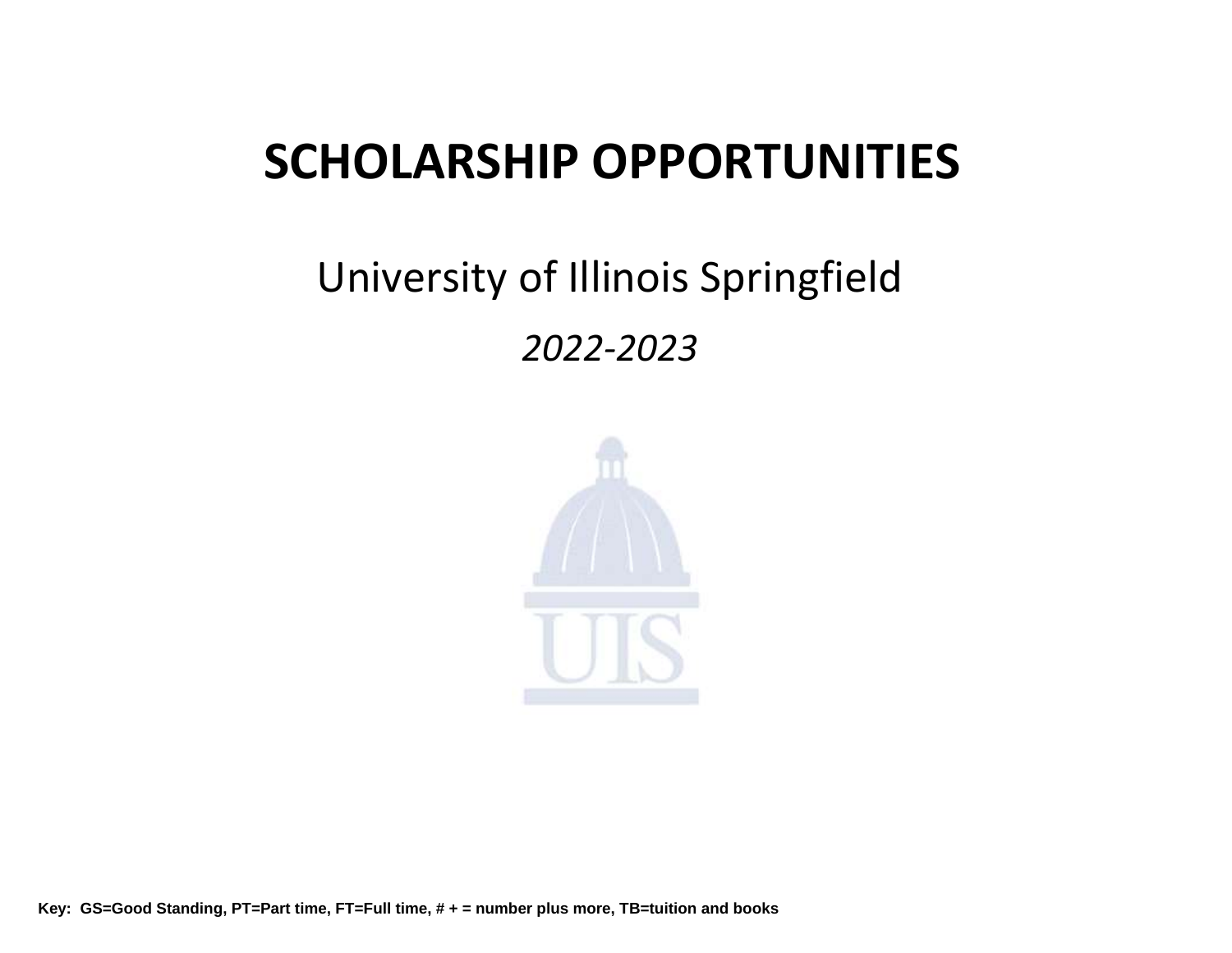| Scholarship                                                                       | # of<br>Scholarships | Amount  | # Hours | <b>GPA</b> | Preferred Program | <b>Preferred Class</b> | F AID | <b>Community College</b> | Residency          | Minority | Gender | <b>Special Criteria</b>                                                                                                                                                                                                                                                                                                                                                                                                                                                                                                                         |
|-----------------------------------------------------------------------------------|----------------------|---------|---------|------------|-------------------|------------------------|-------|--------------------------|--------------------|----------|--------|-------------------------------------------------------------------------------------------------------------------------------------------------------------------------------------------------------------------------------------------------------------------------------------------------------------------------------------------------------------------------------------------------------------------------------------------------------------------------------------------------------------------------------------------------|
| AAUW Beaumont -American Association of<br>University Women - Mary M. Beaumont     | 1                    | \$1.100 | 8       | GS         |                   | Undergraduate          | No    |                          | Sangamon<br>County | No       | Female | Award(s) are for undergraduate, mature female whose education was<br>interrupted. Recipients shall be taking at least 8 hours a semester.<br>Renewability: scholarships are renewable to students that are in good<br>standing.<br>Historical: The Springfield Branch of the American Association of<br>University Women was the first organization devoted exclusively to<br>higher education to establish a scholarship fund at SSU. The four<br>endowed scholarships were funded through events sponsored by the<br>AAUW thoughout the year. |
| AAUW Chapel -American Association of<br>University Women - Wanda Chapel           |                      | \$1000  | 8       | GS         | N/A               | Undergraduate          |       | No N/A                   | Sangamon<br>County | No       | Female | -Award(s) are to undergraduate, female students whose education was<br>interrupted. Recipients shall be taking at least 8 hours a semester.<br>-Scholarship is renewable to students that are in good academic<br>standing.<br>Historical: The Springfield Branch of the American Association of<br>University Women was the first organization devoted exclusively to<br>higher education to establish a scholarship fund at SSU. The four<br>endowed scholarships were funded through events sponsored by the<br>AAUW thoughout the year.     |
| AAUW Hall-American Association of<br>University Women - Mary Gene Hall            |                      | \$600   | 8       | GS         | N/A               | Undergraduate          |       | No N/A                   | Sangamon<br>County | No       | Female | Award(s) are for undergraduate, mature female whose education was<br>interrupted. Recipients shall be taking at least 8 hours a semester.<br>Renewability: scholarships are renewable to students that are in good<br>standing.<br>Historical: The Springfield Branch of the American Association of<br>University Women was the first organization devoted exclusively to<br>higher education to establish a scholarship fund at SSU. The four<br>endowed scholarships were funded through events sponsored by the<br>AAUW thoughout the year. |
| AAUW Hockenyos -American Association of<br>University Women - Sandra G. Hockenyos |                      | \$1100  | 8       | GS         | N/A               | Undergraduate          |       | No N/A                   | Sangamon<br>County | No       | Female | Award(s) are for undergraduate, mature female whose education was<br>interrupted. Recipients shall be taking at least 8 hours a semester.<br>Renewability: scholarships are renewable to students that are in good<br>standing.<br>Historical: The Springfield Branch of the American Association of<br>University Women was the first organization devoted exclusively to<br>higher education to establish a scholarship fund at SSU. The four<br>endowed scholarships were funded through events sponsored by the<br>AAUW thoughout the year. |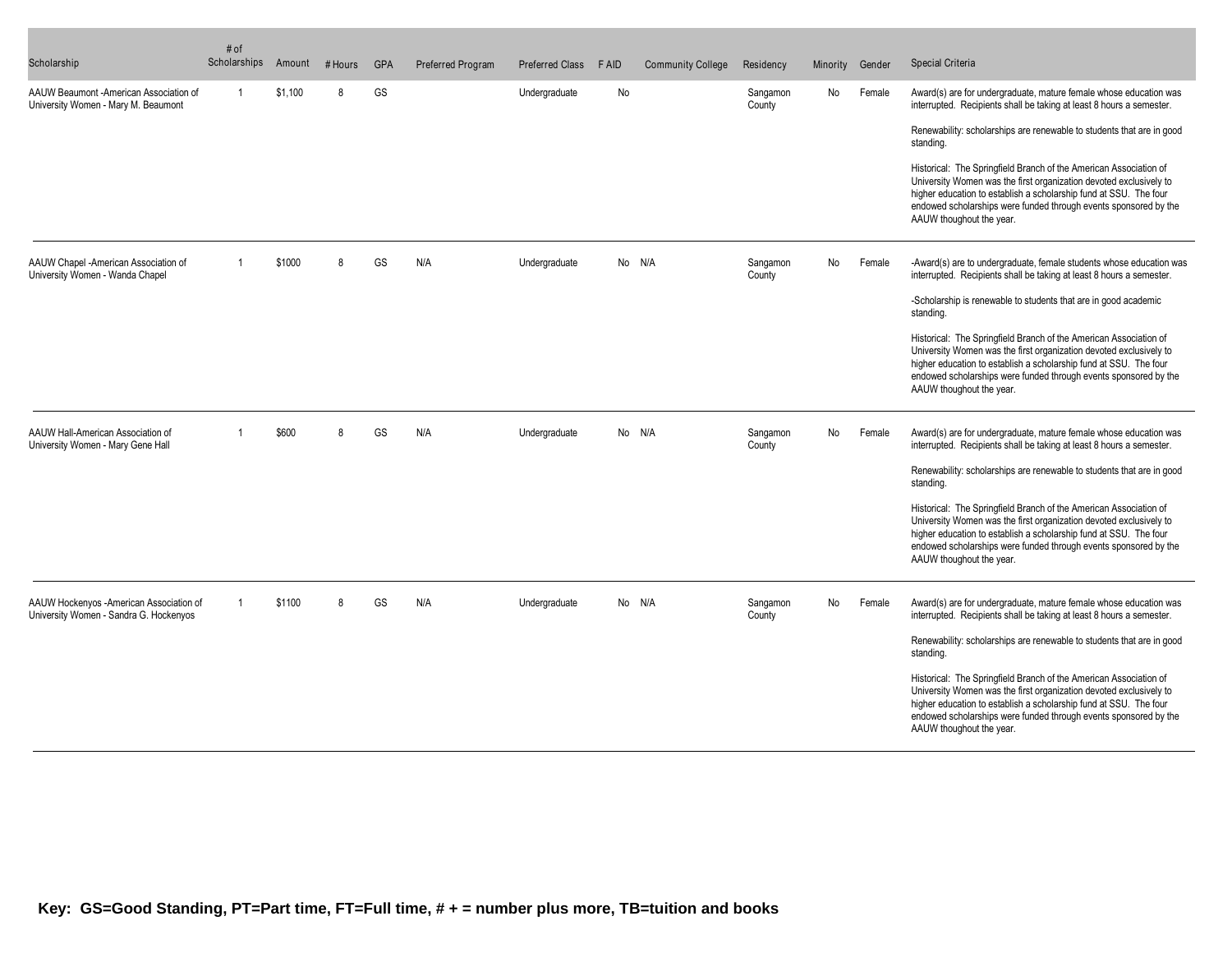| Scholarship                                              | # of<br>Scholarships | Amount  | # Hours  | <b>GPA</b> | <b>Preferred Program</b>                                                                                                                                                                                                                                                                 | <b>Preferred Class</b>    | F AID   | <b>Community College</b> | Residency | Minority | Gender | Special Criteria                                                                                                                                                                                                                                                                                                                                                                                           |
|----------------------------------------------------------|----------------------|---------|----------|------------|------------------------------------------------------------------------------------------------------------------------------------------------------------------------------------------------------------------------------------------------------------------------------------------|---------------------------|---------|--------------------------|-----------|----------|--------|------------------------------------------------------------------------------------------------------------------------------------------------------------------------------------------------------------------------------------------------------------------------------------------------------------------------------------------------------------------------------------------------------------|
| AAUW Merano AAUW Mary Ann Merano<br>Memorial Scholarship | -1                   | \$1000  |          | GS         | Astronomy - Physics<br>Biology<br>Chemistry<br><b>Computer Science</b><br>Management Information<br>Systems<br>Medical Laboratory<br>Science<br>Physics<br>Pre-Medicine<br>Biochemistry<br><b>Mathematical Sciences</b><br><b>Environmental Sciences</b><br><b>Environmental Studies</b> | Undergraduate             | Yes     |                          |           |          | Female | -Recipients shall be students majoring in the STEM fields of science,<br>technology, engineering and math in addition to students majoring in<br>programs that include the health sciences.<br>-Recipients shall be chosen based on need.<br>-Preference shall be given to a student with knowledge, interest, or life<br>experience in gender equity and discrimination issues.<br>-Preference for female |
| AFPSI/OAA/FilAmHisSo Scholarship                         |                      | \$1,100 | FT       | GS         | N/A                                                                                                                                                                                                                                                                                      | N/A                       | Yes N/A |                          | <b>NA</b> | Yes      | NA     | The net income from this scholarship shall be used to provide<br>scholarships to full time students at UIS. Preference shall be given to<br>students of Filipino descent or other minorities with demonstrated<br>financial need.                                                                                                                                                                          |
|                                                          |                      |         |          |            |                                                                                                                                                                                                                                                                                          |                           |         |                          |           |          |        | The scholarship was named for The Association of Filipino Physicians<br>of Southern Illinois, the Organization of Asian Americans and the<br>Filipinio American Historical Society at Springfield. This is an endowed<br>scholarship                                                                                                                                                                       |
| Allied Health Professions Scholarship                    | TBD                  | \$550   | $\Delta$ | GS         | Medical Laboratory<br>Science                                                                                                                                                                                                                                                            | Undergraduate<br>Graduate | Yes N/A |                          | Illinois  | No       | NA     | -Awarded to student based on academic achievement and financial<br>need.                                                                                                                                                                                                                                                                                                                                   |
|                                                          |                      |         |          |            |                                                                                                                                                                                                                                                                                          |                           |         |                          |           |          |        | -Awarded to a full or part time graduate or undergraduate student                                                                                                                                                                                                                                                                                                                                          |
|                                                          |                      |         |          |            |                                                                                                                                                                                                                                                                                          |                           |         |                          |           |          |        | -Recipient must be enrolled in Medical Laboratory Sciences program                                                                                                                                                                                                                                                                                                                                         |
|                                                          |                      |         |          |            |                                                                                                                                                                                                                                                                                          |                           |         |                          |           |          |        | -Illinois resident                                                                                                                                                                                                                                                                                                                                                                                         |
| Bartlett -Peggy and Micah Bartlett Scholarship           |                      | \$1,000 |          | GS         | N/A                                                                                                                                                                                                                                                                                      | Undergraduate             |         | No N/A                   | <b>NA</b> | No       | NA     | -scholarship will be awarded to one recipient<br>-scholarship will be awarded to a student who is an undergraduate and<br>has been accepted into the Prairie Area Teaching Initiative Program in<br>the College of EHS at UIS<br>-Recipient will be in good standing, no current evidence of academic<br>probation                                                                                         |
| Berg - Dorys Weisbaum Berg Scholarship                   |                      | \$1,100 |          | GS         | Music                                                                                                                                                                                                                                                                                    | N/A                       |         | No N/A                   | NA        | No       | NA     | These funds will be used to provide a scholarship or scholarships to<br>students to support the UIS music program.<br>Scholarships are not renewable.                                                                                                                                                                                                                                                      |
| Berman, A-Arthur Ira Berman Scholarship                  |                      | \$1,000 | FT.      | GS         | N/A                                                                                                                                                                                                                                                                                      | N/A                       | Yes N/A |                          | <b>NA</b> | No       | Na     | -This scholarship shall be selected by the UIS Campus Selection<br>Committee for a full time student attending UIS with demonstrated<br>financial need and in good academic standing.                                                                                                                                                                                                                      |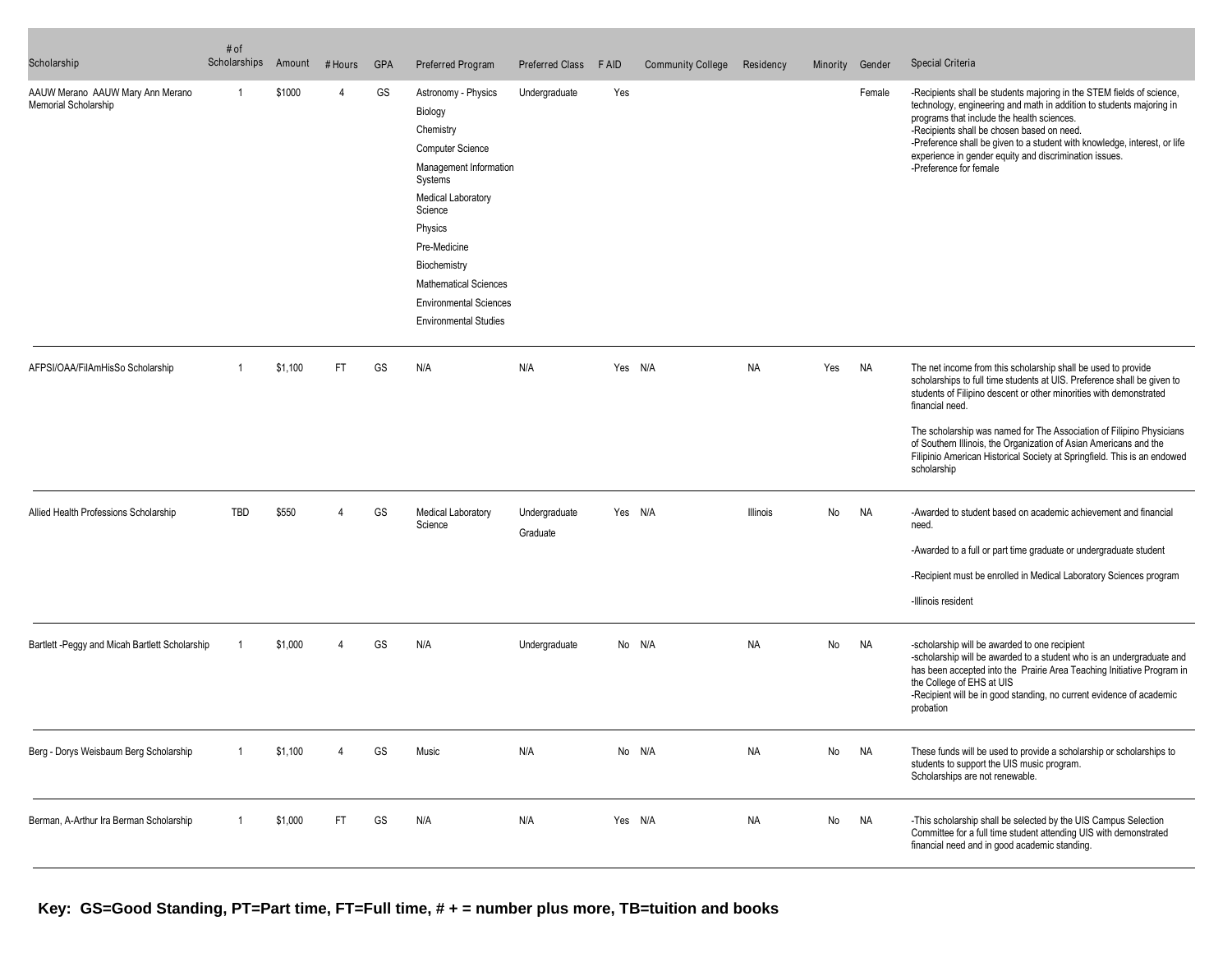| Scholarship                                            | # of<br>Scholarships | Amount    | # Hours   | <b>GPA</b> | <b>Preferred Program</b>                                      | <b>Preferred Class</b> | <b>FAID</b> | <b>Community College</b>                                                                 | Residency    | Minority | Gender    | Special Criteria                                                                                                                                                                                                                                                                                                                                                                                                                                                                                                                                                                                                                                                                           |
|--------------------------------------------------------|----------------------|-----------|-----------|------------|---------------------------------------------------------------|------------------------|-------------|------------------------------------------------------------------------------------------|--------------|----------|-----------|--------------------------------------------------------------------------------------------------------------------------------------------------------------------------------------------------------------------------------------------------------------------------------------------------------------------------------------------------------------------------------------------------------------------------------------------------------------------------------------------------------------------------------------------------------------------------------------------------------------------------------------------------------------------------------------------|
| Berman, H -Harry and Deborah Berman<br>Scholarship     | <b>TBD</b>           | see crite |           | GS         | N/A                                                           | Undergraduate          | Yes N/A     |                                                                                          | <b>NA</b>    | No       | <b>NA</b> | -The net income from the fund shall be used to provide need based<br>scholarship to undergraduate students at the University of Illinois<br>Springfield                                                                                                                                                                                                                                                                                                                                                                                                                                                                                                                                    |
| Blackburn - John and Barb Blackburn<br>Scholarship     |                      | \$1000    |           | GS         | Education<br>English                                          | N/A                    |             | No N/A                                                                                   | <b>NA</b>    | No       | <b>NA</b> | -Awarded to a student majoring in English or Education<br>-First preference is for a Golden Apple awardee.<br>- Student must be in good academic standing                                                                                                                                                                                                                                                                                                                                                                                                                                                                                                                                  |
| Blood Center -ImpactLife Blood Services<br>Scholarship | TBD                  | \$5,000   | $\Delta$  | <b>NA</b>  | Medical Laboratory<br>Science                                 | Undergraduate          | Yes N/A     |                                                                                          | <b>NA</b>    | No       | <b>NA</b> | The scholarship is for students who are undergraduate, financial need<br>based, Department of Medical Laboratory Science.                                                                                                                                                                                                                                                                                                                                                                                                                                                                                                                                                                  |
| Board of Regents Scholarship                           | -1                   | \$600     | 4         | 3.5        | N/A                                                           | N/A                    |             | No N/A                                                                                   | <b>NA</b>    | No       | <b>NA</b> | -Awarded to student with demonstrated community involvement.                                                                                                                                                                                                                                                                                                                                                                                                                                                                                                                                                                                                                               |
| Booth -Bryon Booth Scholarship                         | 3                    | \$3000    | $\Delta$  | GS         | N/A                                                           | N/A                    |             | No N/A                                                                                   | <b>NA</b>    | No       | <b>NA</b> | -3 scholarships awards at \$3,000 each,<br>-Criteria determind by Campus Selection Committee                                                                                                                                                                                                                                                                                                                                                                                                                                                                                                                                                                                               |
| Branson - Leonard Branson Accountancy<br>Scholarship   |                      | \$1,000   | $\Delta$  | 3.0        | Accountancy                                                   |                        |             |                                                                                          | U.S. Citizen |          |           | Recipient must be majoring in accounting and planning a career in<br>accounting, along with attaining professional certification (CPA, CMA,<br>CIA, CFE, etc.,) in accounting; have a GPA of 3.0/4.0 or greater;<br>demonstrate they have a strong work ethic, internal motivation, and a<br>commitment to achieving their goals regardless of the effort required to<br>overcome obstacles; have demonstrated leadership skills and be a<br>U.S. citizen or permanent resident.                                                                                                                                                                                                           |
| Budinger - Francis J. Budinger Scholarship             |                      | \$600     |           | 3.5        | N/A                                                           | N/A                    |             | No Lincoln Land<br><b>Community College</b><br>Springfield College in<br><b>Illinois</b> | <b>NA</b>    | No       | <b>NA</b> | - Awarded to student who demonstrates clearly defined career goals,<br>participation in community activities, strong character and leadership<br>skills.<br>HISTORICAL: The Budinger Scholarship was established by the<br>Alumni Association in honor of Francis J. Budinger, the first graduate<br>to receive the Disinguished Alumnus Award at Sangamon State<br>University. Mr. Budinger had an outstanding corporate career, retiring<br>as president of the Franklin Life Insurance Company. He was active in<br>a number of civic and cultural organizations in the Springfield<br>community for many years. He was also active in the development of<br>Sangamon State University. |
| Burnett Family Scholarship fund                        |                      | \$1,000   | <b>FT</b> | 3.0        | College of Business and Graduate<br>Management<br>Social Work | Undergraduate          |             | No N/A                                                                                   | <b>NA</b>    | No       | <b>NA</b> | - This scholarship is open to a student enrolled in Social Work or a<br>major within the College of Business and Management.<br>-Student must be enrolled full time<br>-Student must possess a minimum GPA of 3.0<br>-Graduate and Undergraduate students are eligible<br>-Scholarship is open to student that possesses a true commitment<br>towards their education and receiving their degree.                                                                                                                                                                                                                                                                                          |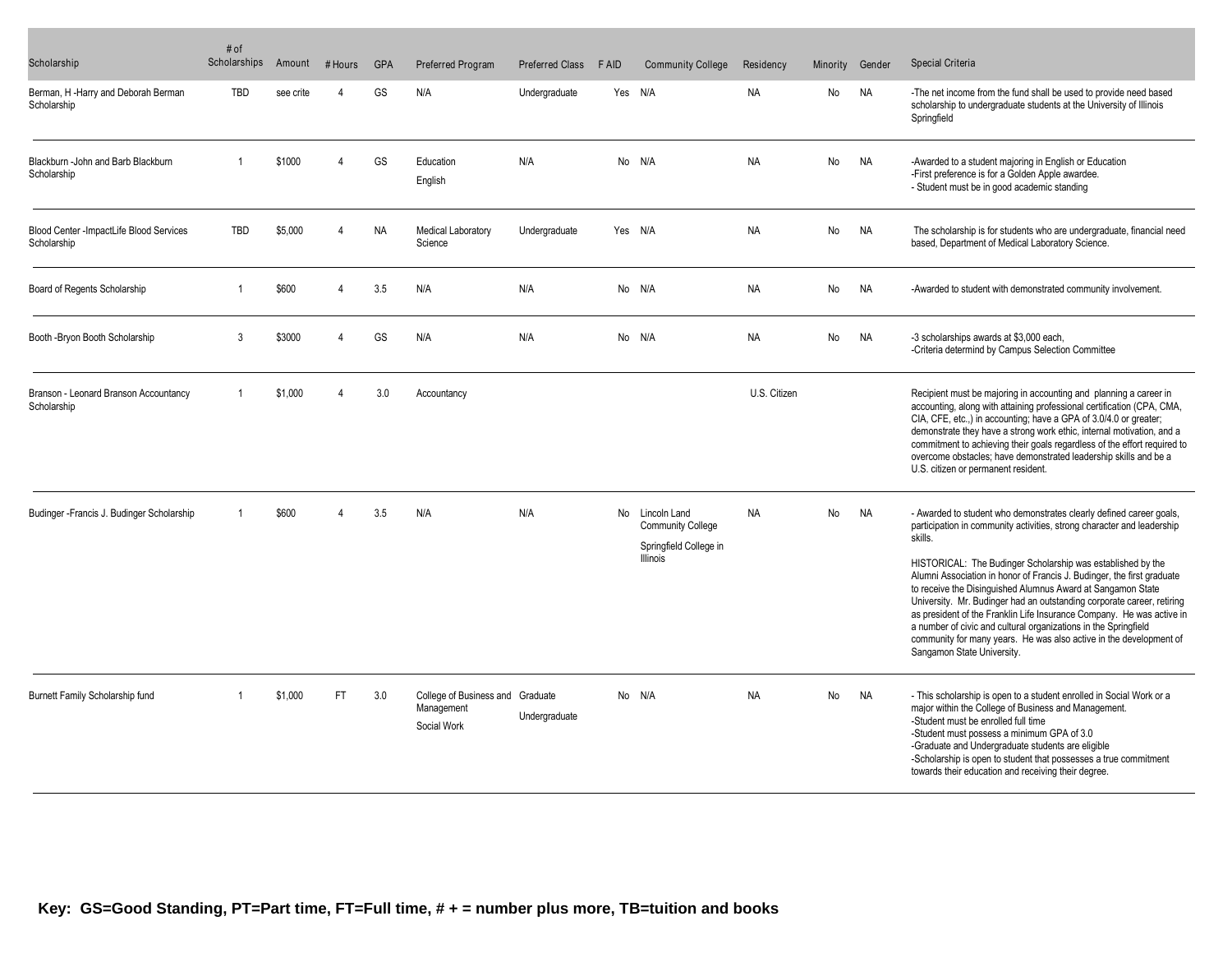| Scholarship                                                               | # of<br>Scholarships | Amount  | # Hours   | <b>GPA</b> | Preferred Program | <b>Preferred Class</b> | F AID   | <b>Community College</b>     | Residency                           | Minority | Gender    | Special Criteria                                                                                                                                                                                                                                                                                                                                                                                                                                                                                                                                                                                                                                                                                                                                                                                                                                                                                              |
|---------------------------------------------------------------------------|----------------------|---------|-----------|------------|-------------------|------------------------|---------|------------------------------|-------------------------------------|----------|-----------|---------------------------------------------------------------------------------------------------------------------------------------------------------------------------------------------------------------------------------------------------------------------------------------------------------------------------------------------------------------------------------------------------------------------------------------------------------------------------------------------------------------------------------------------------------------------------------------------------------------------------------------------------------------------------------------------------------------------------------------------------------------------------------------------------------------------------------------------------------------------------------------------------------------|
| Butler -Homer L. Butler and Paul C. Butler<br><b>Memorial Scholarship</b> | TBD                  | \$2400  | <b>FT</b> | GS         | N/A               | N/A                    |         | Yes N/A                      | <b>NA</b>                           | No       | <b>NA</b> | - Awarded to student with clearly defined career goals, leadership<br>potential, and demonstrated integrity. Student must be enrolled full<br>time.<br>- Must show financial need as evidenced by application.<br>- Does not need to meet any federal or state financial formulas.<br>Historical: Homer Butler was a former Vice Chancellor for Student<br>Services. Butler helped get Sangamon State University off the ground<br>and saw its transition into the University of Illinois at Springfield. Mr.<br>Butler began working for the University in September 1971 as an<br>associate dean of students. He retired in June 1996. Butler passed<br>away Tuesday April 1, 1997.                                                                                                                                                                                                                         |
| Capestrain-Tracy Family Scholarship                                       |                      | \$1,000 |           | 3.0        | N/A               | Undergraduate          | Yes N/A |                              | Illinois/Central<br><b>Illinois</b> | No       | <b>NA</b> | -The scholarship will be awarded as current use to one recipient per<br>semester, \$500 will be awarded in the fall and \$500 in the spring<br>-The Scholarship is renewable<br>-The scholarship will be awarded to a student with demonstrated<br>integrity, leadership potential and goals.<br>-The scholarship will be awarded to a student who demonstrates<br>innovation and academic achievement.<br>-The student recipient must have a GPA of 3.0 or above.<br>-The student must show documented need of financial assistance.<br>-The student must be an IL resident with preference to Central IL<br>residents.<br>-Preference will be given to an undergraduate<br>student.<br>-Preference given to a student with a learning disorder.                                                                                                                                                             |
| Chamberlain - William H. Chamberlain<br><b>Memorial Scholarships</b>      | <b>TBD</b>           | \$1500  |           | GS         | N/A               | N/A                    |         | Yes Any Community<br>College | NA                                  | No       | NA        | -Recipient must be an outstanding Community College Graduate<br>-Renewability criteria -Scholarship is renewable through the second<br>year of upper-level study dependent upon the maintenance of<br>academic grades<br>Historic: This scholarship is named in honor of one of the State's<br>outstanding public servants who was a circuit judge, Secretary of State<br>and administrative assistance to the governor. A junior college<br>graduate, the late Judge Chamberlain was active in a wide range of<br>educational endeavors. He went on to secure his undergraduate and<br>law degrees. He helped create Sangamon State University to respond<br>to the needs of community college transfer students. Judge<br>Chamberlain died unexpectedly at the age of 41. This scholarship was<br>established in 1972 through the donation of various friends and family<br>through a direct mail campaign. |
| Chancellor's Scholarship                                                  | <b>TBD</b>           | \$1,600 | 12        | 3.5        | N/A               | Undergraduate          |         | NA N/A                       | <b>NA</b>                           | No       | <b>NA</b> | -Preference given to students in their freshman year<br>-GPA of 3.5 or above or high school equivalent<br>-Student must be enrolled full time in the fall and spring semesters<br>-nonrenewable scholarship for freshman student                                                                                                                                                                                                                                                                                                                                                                                                                                                                                                                                                                                                                                                                              |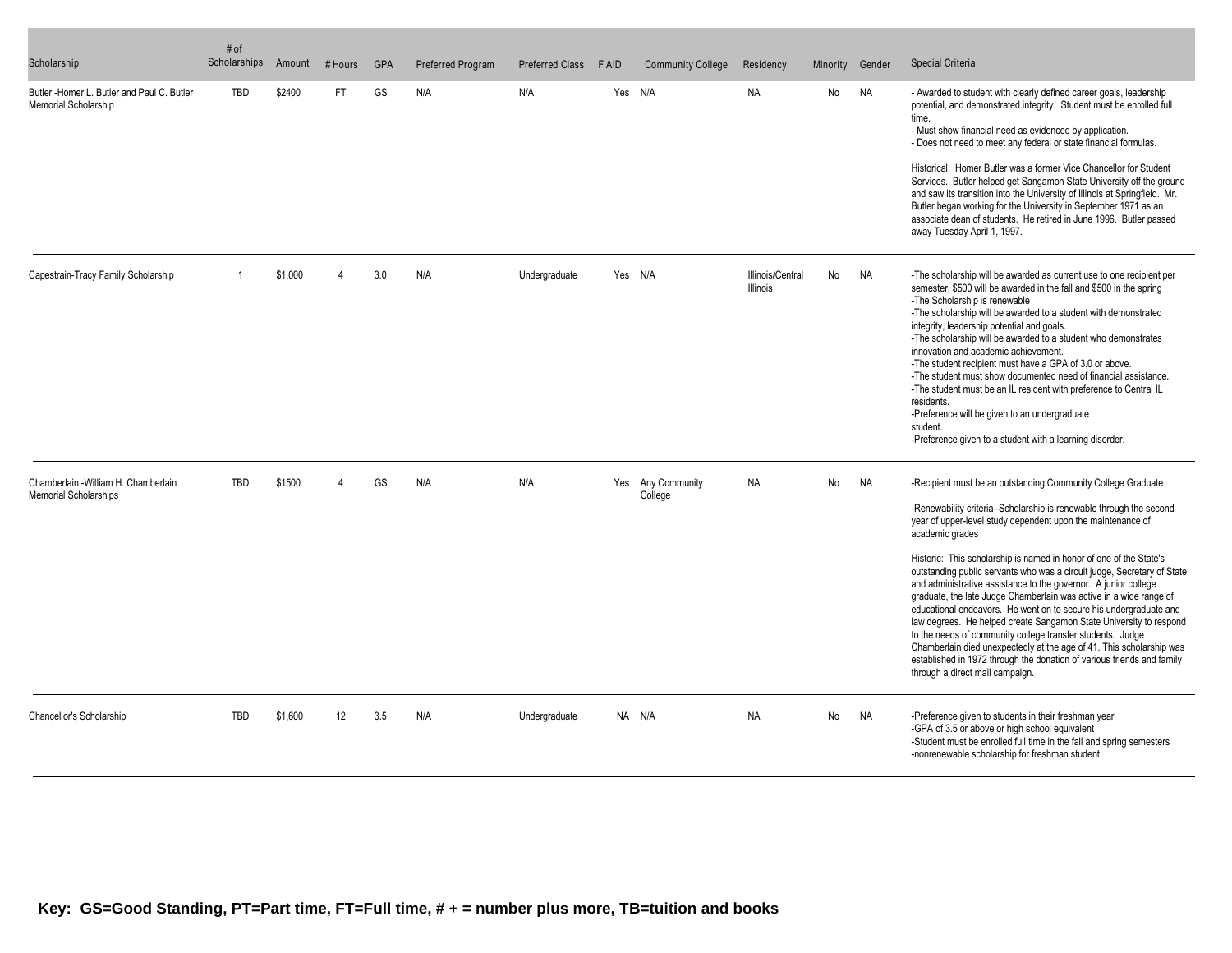| Scholarship                                                                   | # of<br>Scholarships | Amount     | # Hours   | <b>GPA</b> | Preferred Program | <b>Preferred Class</b>    | <b>FAID</b> | <b>Community College</b>                        | Residency    | Minority Gender |           | <b>Special Criteria</b>                                                                                                                                                                                                                                                                                                                                                                                                                                                                                                                                                                                  |
|-------------------------------------------------------------------------------|----------------------|------------|-----------|------------|-------------------|---------------------------|-------------|-------------------------------------------------|--------------|-----------------|-----------|----------------------------------------------------------------------------------------------------------------------------------------------------------------------------------------------------------------------------------------------------------------------------------------------------------------------------------------------------------------------------------------------------------------------------------------------------------------------------------------------------------------------------------------------------------------------------------------------------------|
| Cosgrove - Bill and Frances Cosgrove Water<br>Resource Management Scholarship |                      | \$1,000    | full time | 3.0        |                   | Graduate<br>Undergraduate | No          |                                                 |              |                 |           | Recipients shall be enrolled full time as a graduate or undergraduate,<br>have a grade point average of 3.0 or higher and be focusing their<br>studies on conservation, environmental policy, and the natural world, in<br>programs such as, but not limited to, biology, chemistry, environmental<br>studies, or public health.                                                                                                                                                                                                                                                                         |
|                                                                               |                      |            |           |            |                   |                           |             |                                                 |              |                 |           | The committee shall give preference to students who have<br>demonstrated leadership in freshwater resource management,<br>sustainability or policy.                                                                                                                                                                                                                                                                                                                                                                                                                                                      |
| Craddock -J. Douglas and Helen Craddock<br>Memorial Scholarship               |                      | \$400      |           | GS         | N/A               | N/A                       |             | No N/A                                          | <b>NA</b>    | No              | <b>NA</b> | -Awarded to student who demonstrates innovation and/or leadership<br>ability and academic achievement.                                                                                                                                                                                                                                                                                                                                                                                                                                                                                                   |
|                                                                               |                      |            |           |            |                   |                           |             |                                                 |              |                 |           | -Open to all students enrolled in a degree seeking program<br>Historical: J. Douglas Craddock was a former chairman of the board of<br>the Sangamon State University Foundation. He was a retired<br>chariman and chief executive officer of Horace Mann Insurance Co.<br>This scholarship was established by the friends and family of J.<br>Douglas Craddock. Mr. Craddock passed away in 1985. Helen<br>Craddock was an alum of the University receiving a master's degree in<br>Psychology. In 1993, after Helen passed away, her family asked that<br>her name also be included in the scholarship. |
| Cross- Sandra Cross Memorial Scholarship                                      |                      | <b>TBD</b> |           | GS         |                   | Transfer                  |             | No see criteria<br>see criteria<br>see criteria | see criteria |                 | Female    | This scholarship is to support UIS transfer students who attended a<br>community college in one of the following counties in Illinois: DuPage,<br>Cook, Kane, Kendall, Will, Lake and McHenry.<br>Preference is for a female student.                                                                                                                                                                                                                                                                                                                                                                    |
| Crowe Horwath LLP Outstanding Graduate<br>Accounting Student Scholarship      |                      | \$1000     |           | 3.3        | Accountancy       | Graduate                  |             | No N/A                                          | see criteria | No              | <b>NA</b> | -recipient shall be a UIS graduate student enrolled in the Accounting<br>program in the fall of 2020 with a minimum GPA of 3.3 in major and<br>overall<br>-recipient shall exhibit leadership skills<br>-must be a domestic student (as defined by the University) and a<br>graduate from a U.S. high school<br>-out of state students are acceptable                                                                                                                                                                                                                                                    |
| Crowley - Robert Crowley Scholarship                                          |                      | \$1500     |           | GS         | N/A               | Undergraduate<br>Graduate |             | No N/A                                          |              | No              | <b>NA</b> | recipient should be an undergraduate or graduate students pursuing a<br>degree or major at UIS based on merit. Strong preference is for a<br>student pursuing a degree in one of the social sciences, not a student<br>enrolled in the College of Business and Management Other<br>preference is a student from China but not required.                                                                                                                                                                                                                                                                  |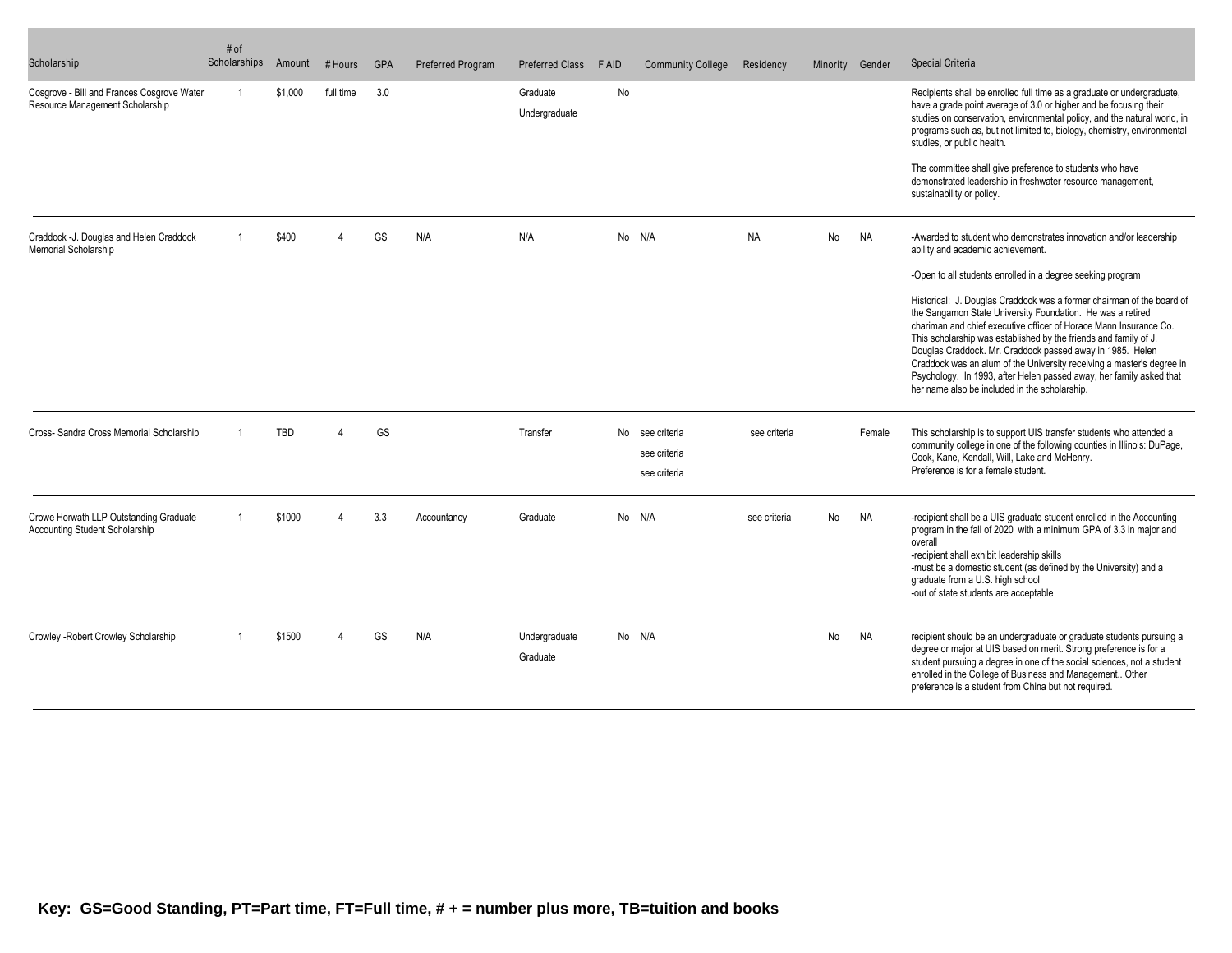| Scholarship                                                    | # of<br>Scholarships | Amount    | # Hours | <b>GPA</b> | Preferred Program                                    | Preferred Class           | F AID | <b>Community College</b> | Residency | Minority | Gender    | Special Criteria                                                                                                                                                                                                                                                                                                                                                                                                                                                                                                                                                                                                                                                                                                                                                                                           |
|----------------------------------------------------------------|----------------------|-----------|---------|------------|------------------------------------------------------|---------------------------|-------|--------------------------|-----------|----------|-----------|------------------------------------------------------------------------------------------------------------------------------------------------------------------------------------------------------------------------------------------------------------------------------------------------------------------------------------------------------------------------------------------------------------------------------------------------------------------------------------------------------------------------------------------------------------------------------------------------------------------------------------------------------------------------------------------------------------------------------------------------------------------------------------------------------------|
| Cummings - William Ferris Cummings<br>Memorial Scholarship     |                      | \$600     |         | GS         | Education<br><b>Political Science</b><br>Social Work | N/A                       |       | Yes N/A                  | <b>NA</b> | Yes      | <b>NA</b> | -Awarded to minority student interested in community service and<br>studying in the area of social service, education or political science.<br>-Student should show documented need of financial assistance<br>Historical: This scholarship was established in 1980 following the<br>tragic death of Mr. Cummings. Cummings was a life-long Springfield<br>resident, graduated from Sangamon State University in 1973 with a<br>B.A. in psychology. He was 30 years old at the time of his death.<br>Cummings was well known for his community activities, especially<br>those connected with Community Action, Inc. and as a volunteer<br>worker with your organizations. Cummings was employed at Horace<br>Mann as the Director of Personnel. The scholarship was established<br>by friends and family. |
| Dauphinais -Sarah Dauphinais Scholarship                       | <b>TBD</b>           | see crite |         | GS         | N/A                                                  | Undergraduate             |       | Yes N/A                  | <b>NA</b> | No       | <b>NA</b> | This is an endowed Access Illinois Scholarship for undergraduate<br>students with demonstrated financial need.                                                                                                                                                                                                                                                                                                                                                                                                                                                                                                                                                                                                                                                                                             |
| Dodd -Lee Humphrey Dodd Memorial<br>Scholarship                | <b>TBD</b>           | \$<=Tuiti |         | 3.0        | <b>Criminal Justice</b><br><b>Legal Studies</b>      | N/A                       |       | No N/A                   | <b>NA</b> | No       | Female    | -Woman in Legal Studies or Criminal Justice program<br>-Other criteria in order of importance is based on:<br>1) Leadership skills and interest or involvement in their community<br>2) GPA (3.0 or higher)                                                                                                                                                                                                                                                                                                                                                                                                                                                                                                                                                                                                |
| Dolan -Jack Dolan Music Scholarship                            | <b>TBD</b>           | \$1,800   |         | GS         | Music                                                | N/A                       |       | No N/A                   | <b>NA</b> | No       | <b>NA</b> | -scholarship is used to support students in the music program at UIS<br>and if at such time students are able to minor or major in music, the<br>award shall be used to support scholarships for these students<br>-it is the preference of the donor that the scholarship be awarded to a<br>student who aspires to a career in music and that the scholarship help<br>encourage students in pursuing music as a profession<br>--students are required to submit a sample of their performance (audio,<br>visual or audition) that have not previously taken a music class at UIS                                                                                                                                                                                                                         |
| Droegkamp Family Scholarship                                   |                      | \$1,000   |         | GS         | N/A                                                  | Undergraduate<br>Graduate |       | No N/A                   | <b>NA</b> | No       | <b>NA</b> | -Preference shall be given to a degree-seeking undergraduate or<br>graduate student who will be enrolled for credit during the study abroad<br>experience.<br>-Scholarships are non-renewable and recipients may only be eligible<br>once.                                                                                                                                                                                                                                                                                                                                                                                                                                                                                                                                                                 |
| Dungan -Daniel A. and Carolyn Schnirring<br>Dungan Scholarship | <b>TBD</b>           | \$1.200   | Δ       | GS         | Music                                                | Undergraduate             |       | Yes N/A                  | <b>NA</b> | No       | <b>NA</b> | The net income from the fund will be used to support scholarships for<br>undergraduate students who are minoring or majoring in music.<br>Scholarships shall be based on demonstrated financial need with merit<br>consideration.                                                                                                                                                                                                                                                                                                                                                                                                                                                                                                                                                                          |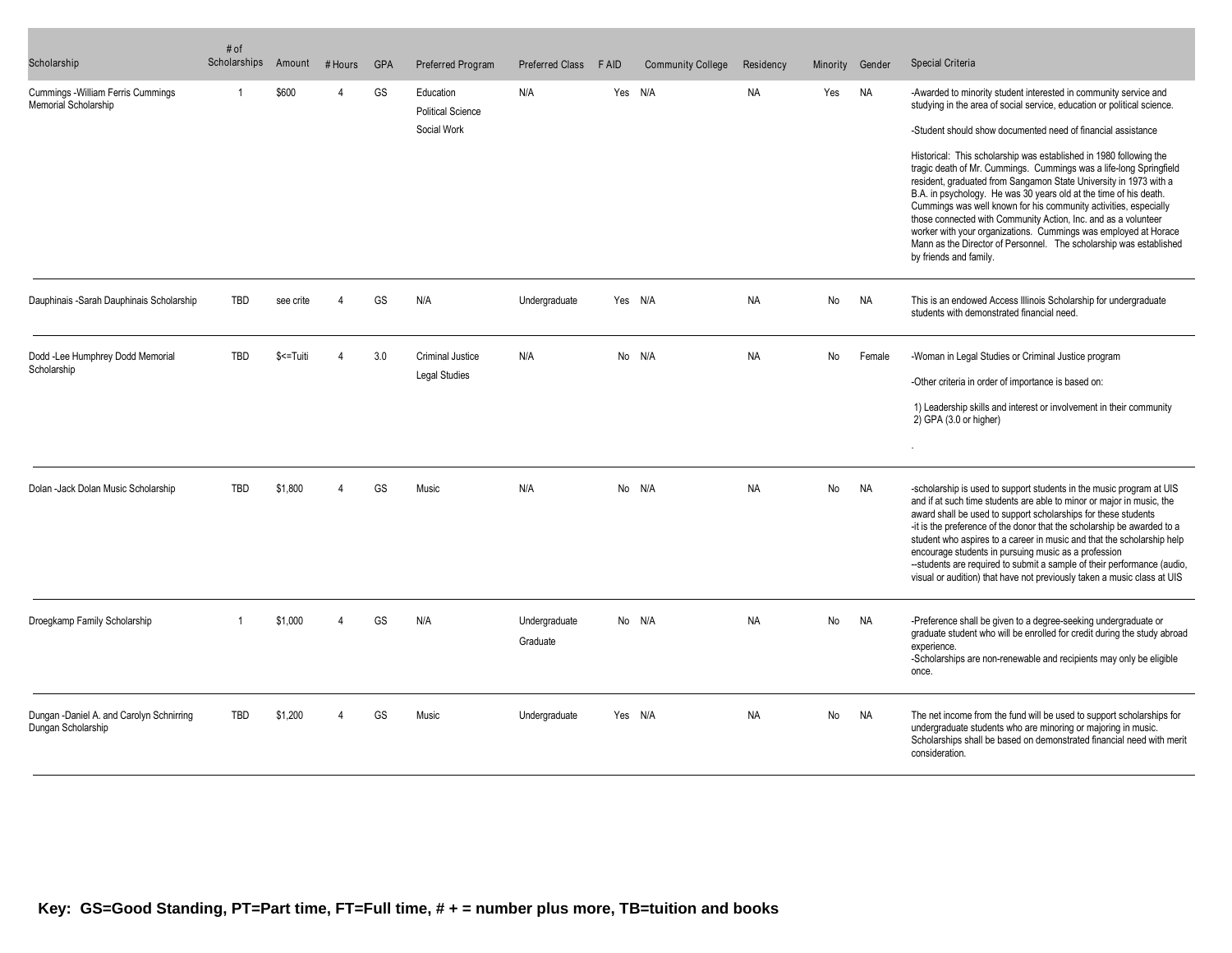| Scholarship                                           | # of<br>Scholarships | Amount  | # Hours | <b>GPA</b> | Preferred Program                                             | Preferred Class           | F AID | <b>Community College</b> | Residency       | Minority | Gender    | <b>Special Criteria</b>                                                                                                                                                                                                                                                                                                                                                                                                                                                                      |
|-------------------------------------------------------|----------------------|---------|---------|------------|---------------------------------------------------------------|---------------------------|-------|--------------------------|-----------------|----------|-----------|----------------------------------------------------------------------------------------------------------------------------------------------------------------------------------------------------------------------------------------------------------------------------------------------------------------------------------------------------------------------------------------------------------------------------------------------------------------------------------------------|
| Dunn - Helen Dunn Academic Achievement<br>Scholarship | $\mathbf 1$          | \$500   | 8       | 3.5        | N/A                                                           | N/A                       |       | Yes N/A                  | <b>NA</b>       | No       | <b>NA</b> | -Open to any student that has financial need as defined by the Office of<br><b>Financial Aid</b>                                                                                                                                                                                                                                                                                                                                                                                             |
|                                                       |                      |         |         |            |                                                               |                           |       |                          |                 |          |           | -The recipient must have a cumulative 3.5 grade point average (4.0)<br>scale)                                                                                                                                                                                                                                                                                                                                                                                                                |
|                                                       |                      |         |         |            |                                                               |                           |       |                          |                 |          |           | -The recipient must enroll for 8 or more semester hours during the fall<br>and spring of the academic year in which the scholarship is received.                                                                                                                                                                                                                                                                                                                                             |
| Ensel -Lee Ensel Pre-Law Scholarship                  |                      | \$1.700 | UG/G    | 3.0        | Pre-Law                                                       | Undergraduate<br>Graduate |       | No N/A                   | <b>Illinois</b> | No       | <b>NA</b> | -Awarded to an undergraduate or graduate student who is actively<br>pursuing pre-law studies and intends to enter law school upon<br>graduation and pursuing a career in law                                                                                                                                                                                                                                                                                                                 |
|                                                       |                      |         |         |            |                                                               |                           |       |                          |                 |          |           | -Student must demonstrate strong humanitarian values, integrity and<br>sound moral character.                                                                                                                                                                                                                                                                                                                                                                                                |
|                                                       |                      |         |         |            |                                                               |                           |       |                          |                 |          |           | -Student must be an Illinois resident                                                                                                                                                                                                                                                                                                                                                                                                                                                        |
|                                                       |                      |         |         |            |                                                               |                           |       |                          |                 |          |           | -Student must maintain a B average (GPA of 3.0 or better on a 4.0<br>scale)                                                                                                                                                                                                                                                                                                                                                                                                                  |
|                                                       |                      |         |         |            |                                                               |                           |       |                          |                 |          |           | Historical: The Lee Ensel Scholarship in Pre-Law was established in<br>1990 in memory of Lee W. Ensel who died in July 1988 by his wife.<br>Mr. Ensel was a member of the Springfield law firm Ensel, Jones,<br>Blanchard and La Barre.                                                                                                                                                                                                                                                      |
| Environmental Studies Alumni Scholarship              |                      | \$700   |         | 3.0        | <b>Environmental Studies</b><br><b>Environmental Sciences</b> | Graduate                  |       | No N/A                   | <b>NA</b>       | No       | <b>NA</b> | - recipient (s) will be graduate student in the Environmental Studies or<br>Environmental Sciences program                                                                                                                                                                                                                                                                                                                                                                                   |
|                                                       |                      |         |         |            |                                                               |                           |       |                          |                 |          |           | - recipient must have attained a minimum GPA of 3.0                                                                                                                                                                                                                                                                                                                                                                                                                                          |
|                                                       |                      |         |         |            |                                                               |                           |       |                          |                 |          |           | - recipient must be enrolled for at least four semester hours during the<br>fall and spring semesters                                                                                                                                                                                                                                                                                                                                                                                        |
| Erickson - John E. Erickson Memorial<br>Scholarship   |                      | \$1500  |         | <b>GS</b>  | Educational Leadership Graduate                               |                           |       | No N/A                   | <b>NA</b>       | No       | Female    | The scholarship is to provide scholarships to women who are non-<br>traditional students returning to school in a graduate program at UIS.<br>Preference given to students in the Educational Leadership Program in<br>CEHS, however if no qualified recipients are in this program, the<br>scholarship may be awarded campus wide.                                                                                                                                                          |
|                                                       |                      |         |         |            |                                                               |                           |       |                          |                 |          |           | HISTORY: John was a teacher who taught at all levels, elementary,<br>middle and high school and at the university level at the University of<br>Illinois Champaign Urbana in the College of Education. In his second<br>career. John was an artist with over 250 works. He and his wife<br>Delinda were active members in the American Association of<br>University Women. Having four daughters, AAUW's mission of<br>education and equity for all women and girls was a passion of theirs. |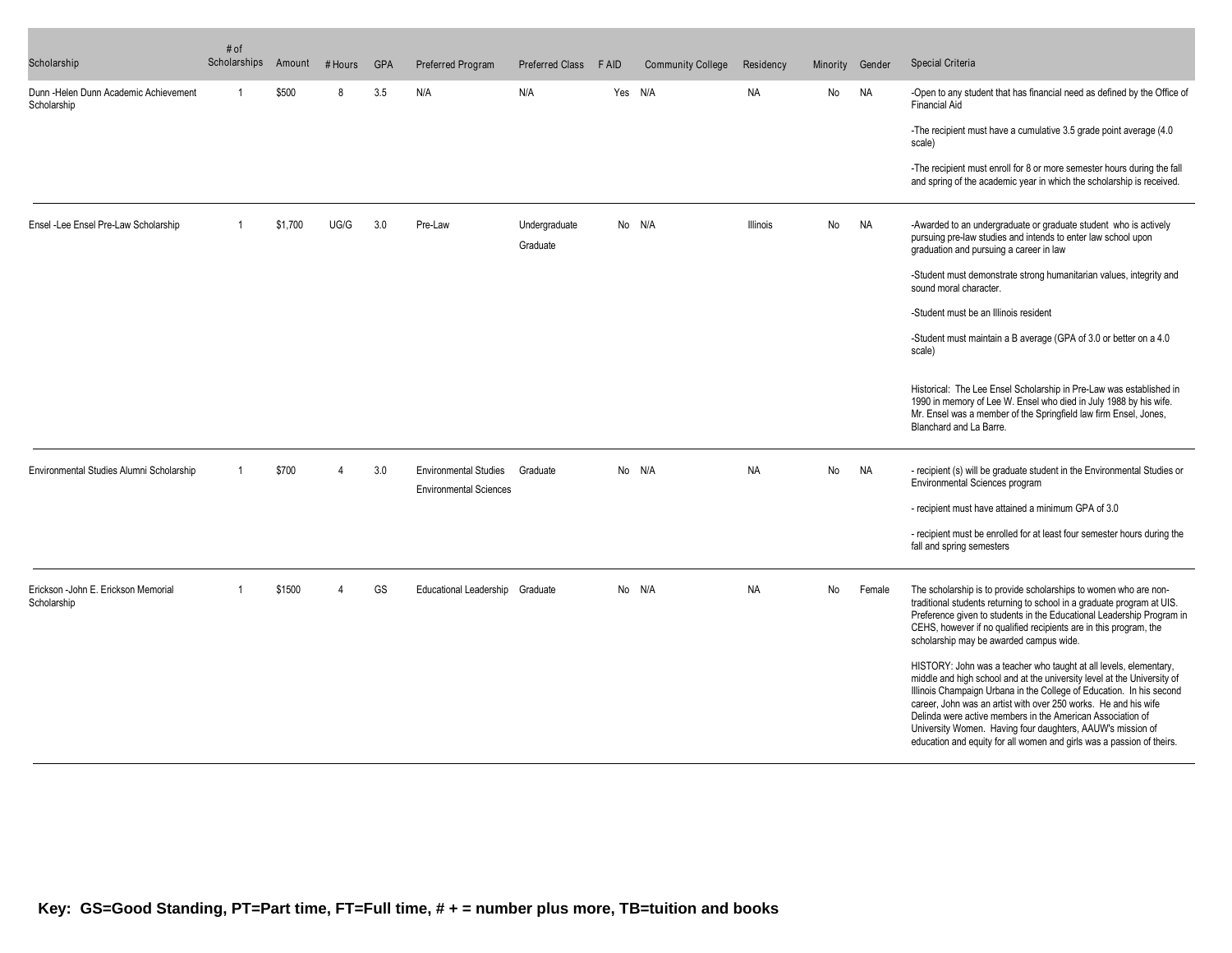| Scholarship                                                                  | # of<br>Scholarships | Amount   | # Hours   | <b>GPA</b> | Preferred Program                                                                                                                                         | Preferred Class           | F AID | <b>Community College</b> | Residency | Minority | Gender    | Special Criteria                                                                                                                                                                                                                                                                                                                                                                                                                                                                                                                                                                                                                                                                                                                                                                                                        |
|------------------------------------------------------------------------------|----------------------|----------|-----------|------------|-----------------------------------------------------------------------------------------------------------------------------------------------------------|---------------------------|-------|--------------------------|-----------|----------|-----------|-------------------------------------------------------------------------------------------------------------------------------------------------------------------------------------------------------------------------------------------------------------------------------------------------------------------------------------------------------------------------------------------------------------------------------------------------------------------------------------------------------------------------------------------------------------------------------------------------------------------------------------------------------------------------------------------------------------------------------------------------------------------------------------------------------------------------|
| Esarey Neland - Carrie Gibson Esarey and<br>Dorothy Neland Scholarship       | -1                   | \$1200   |           | GS         | N/A                                                                                                                                                       | Undergraduate<br>Graduate |       | Yes N/A                  | <b>NA</b> | No       | Female    | It is the donors' preference that the scholarships be awarded to a<br>female parent who has financial need. An additional preference is that<br>the scholarship recipients have disabilities, or are supporting a child<br>with a disability. Scholarship may be awarded to either undergraduate<br>or graduate students without restriction of age or academic major.<br>Scholarship may be renewable if students are in good academic<br>standing. In the event that no scholarship candidate is available who<br>meets either of the first two criteria above, the preference is that<br>scholarship be awarded to a female who demonstrates financial need.<br>Scholarship selected by Disability Services, is recipient not found,<br>scholarship awarded by Campus wide Committee                                 |
| Farley - Regina Midden Farley Scholarship                                    |                      | \$500    |           | GS         | Management                                                                                                                                                | N/A                       |       | No N/A                   | <b>NA</b> | No       | NA        | Recipient shall be a student in the Management Program who has<br>demonstrated academic excellence and superior performance at work.<br>Established in 1991 by students, friends, faculty and family as a<br>memorial to Regina Midden Farley.                                                                                                                                                                                                                                                                                                                                                                                                                                                                                                                                                                          |
| Felker -W. Robert and Patricia W. Felker<br>Scholarship (Honors Scholarship) | <b>TBD</b>           | \$8,000  | <b>FT</b> | 3.25       | N/A                                                                                                                                                       | N/A                       |       | No N/A                   | <b>NA</b> | No       | <b>NA</b> | -Awarded to an incoming freshman<br>-Minimum GPA of 3.25 on a 4.0 scale or achieved National Merit<br>status or other academically based recognition in high school<br>-Student must be enrolled full time in the fall and spring semesters<br>-Renewable for up to four years                                                                                                                                                                                                                                                                                                                                                                                                                                                                                                                                          |
| Ferrara - Barbara Ferrara Public Service<br>Scholarship                      | <b>TBD</b>           | \$10,000 |           | 3.0        | <b>Public Administration</b><br><b>Political Science</b><br>Public Health<br><b>Environmental Studies</b><br><b>Legal Studies</b><br><b>Public Policy</b> | Undergraduate             | No    |                          | <b>NA</b> | No       | NA        | -This scholarship is to support undergraduate students at the junior<br>and senior preparing for careers in public service.<br>-Top preference shall be given to students majoring in Public<br>Administration, but student majoring in Political Science, Public Policy,<br>Public Health, Environmental Studies, Legal Studies, or related fields<br>may also be considered.<br>-Recipients shall demonstrate academic merit, with a grade point<br>average of a B or better and have aspirations for a career in public<br>service, preferably documented in an essay as part of the scholarship<br>application process.<br>-Donor prefers the unit award larger scholarships to fewer students, up<br>to the total cost of attendance- ideally awarding the full amount<br>available to a single student each year. |
| Floyd Scholarship for Public Administration                                  |                      | \$2,400  |           | merit      | <b>Public Administration</b><br><b>Public Administration</b>                                                                                              | Junior<br>Senior          | Yes   |                          | <b>NA</b> | No       | <b>NA</b> | -upper-division undergraduate students<br>-demonstrate academic merit and financial need<br>-academic focus should be in American (not international) public<br>administration                                                                                                                                                                                                                                                                                                                                                                                                                                                                                                                                                                                                                                          |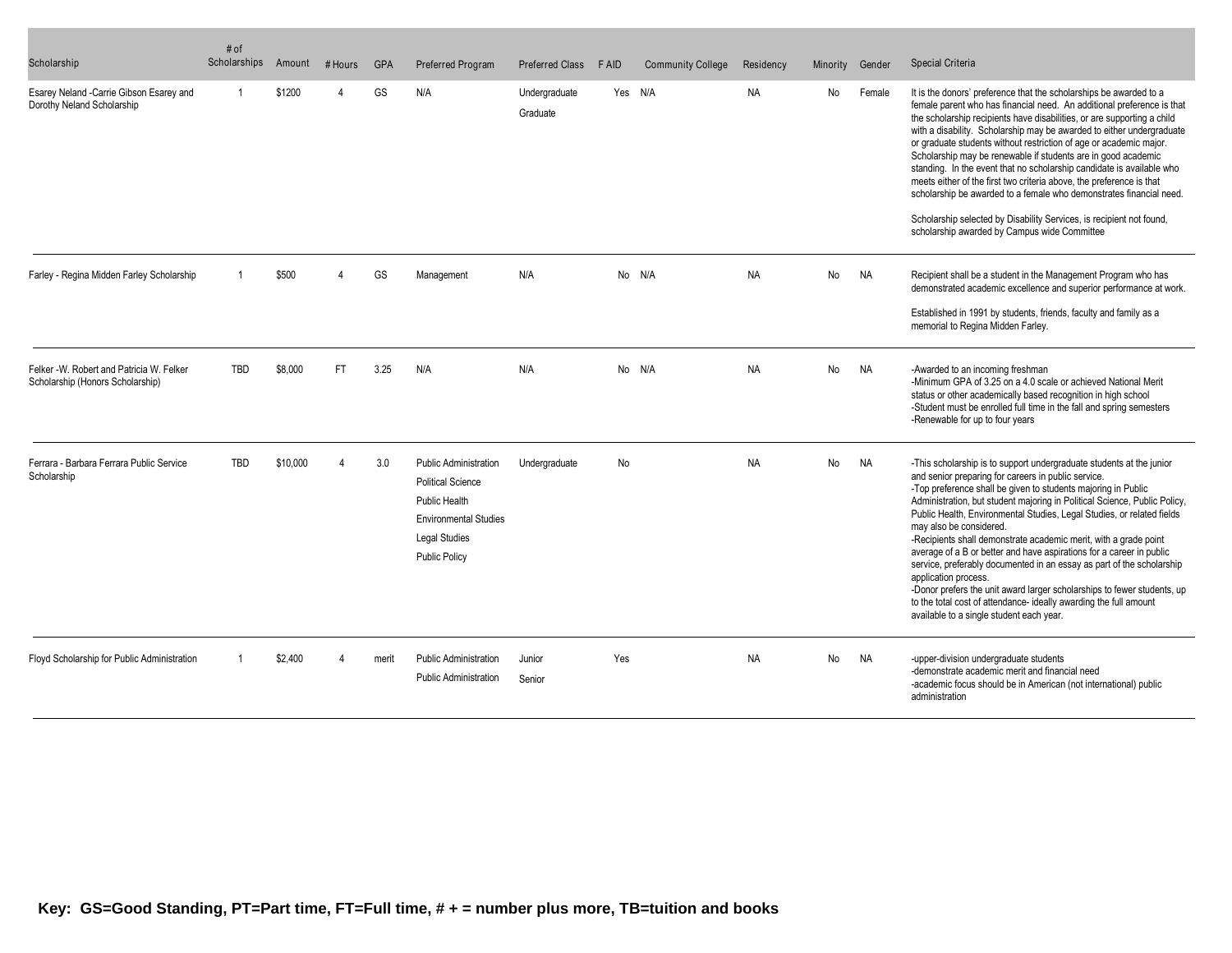| Scholarship                                                                       | # of<br>Scholarships | Amount     | # Hours        | <b>GPA</b> | Preferred Program                                        | Preferred Class | F AID | <b>Community College</b> | Residency | Minority | Gender    | Special Criteria                                                                                                                                                                                                                                                                                                                                                                                                                                                                                                                                                                                                                                                                                                                                                                                                        |
|-----------------------------------------------------------------------------------|----------------------|------------|----------------|------------|----------------------------------------------------------|-----------------|-------|--------------------------|-----------|----------|-----------|-------------------------------------------------------------------------------------------------------------------------------------------------------------------------------------------------------------------------------------------------------------------------------------------------------------------------------------------------------------------------------------------------------------------------------------------------------------------------------------------------------------------------------------------------------------------------------------------------------------------------------------------------------------------------------------------------------------------------------------------------------------------------------------------------------------------------|
| Frost-Lee Frost-Kumpf Memorial Scholarship                                        | 1                    | \$1000     | Δ              | 3.2        | <b>Political Science</b><br><b>Public Administration</b> | Graduate        |       | Yes N/A                  | <b>NA</b> | No       | <b>NA</b> | -recipient must be pursuing a masters degree in political science or<br>public administration                                                                                                                                                                                                                                                                                                                                                                                                                                                                                                                                                                                                                                                                                                                           |
|                                                                                   |                      |            |                |            |                                                          |                 |       |                          |           |          |           | -recipient must demonstrate financial need                                                                                                                                                                                                                                                                                                                                                                                                                                                                                                                                                                                                                                                                                                                                                                              |
|                                                                                   |                      |            |                |            |                                                          |                 |       |                          |           |          |           | -recipient should have an undergraduate GPA of 3.2 or higher on a 4.0<br>scale                                                                                                                                                                                                                                                                                                                                                                                                                                                                                                                                                                                                                                                                                                                                          |
|                                                                                   |                      |            |                |            |                                                          |                 |       |                          |           |          |           | -minimum requirements of 4 hours enrolled for fall and spring                                                                                                                                                                                                                                                                                                                                                                                                                                                                                                                                                                                                                                                                                                                                                           |
|                                                                                   |                      |            |                |            |                                                          |                 |       |                          |           |          |           | Lee Frost-Kumpf was an associate professor of Political Studies and<br>Public Affairs at UIS and held a joint appointment with the Institute for<br>Legal, Administrative, and Policy Studies. In spring 2003 he received<br>the fifth annual Spencer Award. In 2003, an award honoring Lee was<br>announced during the State Employees Combined Appeal Awards<br>Luncheon in which he had served as chair or co-chair of UIS' SECA<br>campaign from 1999-2002. He was active in various scholarly<br>publications, research, and presentations and worked with the city of<br>Springfield and the U.S.-Ukraine Foundation as a consultant and<br>facilitator of strategic planning to help citizens of Ukraine find ways to<br>implement the democratic processes in their country. Lee passed<br>away in August 2003. |
| Garrison Family Scholarship                                                       | $\mathbf 1$          | \$1100     | $\overline{4}$ | GS         | N/A                                                      | Undergraduate   |       | No N/A                   |           | No       | <b>NA</b> | -UIS student athletes                                                                                                                                                                                                                                                                                                                                                                                                                                                                                                                                                                                                                                                                                                                                                                                                   |
| Gibbs - Ron Gibbs Athletic Scholarship in<br>Memory of Ronald and Josephine Gibbs | $\overline{1}$       | \$500      | $12+$          | 3.0        | N/A                                                      | N/A             |       | No N/A                   | <b>NA</b> | No       | <b>NA</b> | - Awarded to student athlete interested in officiating who exhibits<br>athletic ability, skill and sportsmanship.                                                                                                                                                                                                                                                                                                                                                                                                                                                                                                                                                                                                                                                                                                       |
|                                                                                   |                      |            |                |            |                                                          |                 |       |                          |           |          |           | -Recipient should have a GPA of 3.0 or above and a full time student                                                                                                                                                                                                                                                                                                                                                                                                                                                                                                                                                                                                                                                                                                                                                    |
| Global Studies Experience Scholarship                                             | <b>TBD</b>           | <b>TBD</b> | $\overline{4}$ | GS         | N/A                                                      | N/A             |       | No N/A                   | <b>NA</b> | No       | <b>NA</b> | -recipient will be a student who will be participating in a study abroad<br>experience                                                                                                                                                                                                                                                                                                                                                                                                                                                                                                                                                                                                                                                                                                                                  |
| Glosecki - UIS Andy and Edie Glosecki<br>Scholarship Fund                         | <b>TBD</b>           | TBD        | PT             | 3.0        | Visual Arts                                              | N/A             |       | No N/A                   | <b>NA</b> | No       | <b>NA</b> | -The net income from this fund shall be used to fund a merit<br>scholarship each year in the University of Illinois at Springfield Visual<br>Arts Program<br>-The recipient must be enrolled as at least a half time student as<br>defined by the University of Illinois at Springfield<br>-The recipient must have earned a grade point average of 3.0 or higher<br>-The recipient must be enrolled in or have completed at least one<br>ceramics class<br>-Submit five to ten images of work (photograph, slide or digital Power<br>Point format), and write a brief paragraph explaining their work.                                                                                                                                                                                                                 |
| Gonulsen -Aydin Gonulsen Athletic<br>Scholarship                                  | <b>TBD</b>           | see crite  |                | GS         | N/A                                                      | Undergraduate   |       | Yes N/A                  | <b>NA</b> | No       | NA        | -The recipient will be a UIS student athletic<br>-The recipient should be an undergraduate student with demonstrated<br>financial need<br>-This Access Illinois scholarship will have its income matched 1:1 from<br>10 years beginning 2017-2018.<br>-The scholarship selection committee should verify with the Office of<br>Financial Assistance prior to awarding that the final funding has been<br>achieved.                                                                                                                                                                                                                                                                                                                                                                                                      |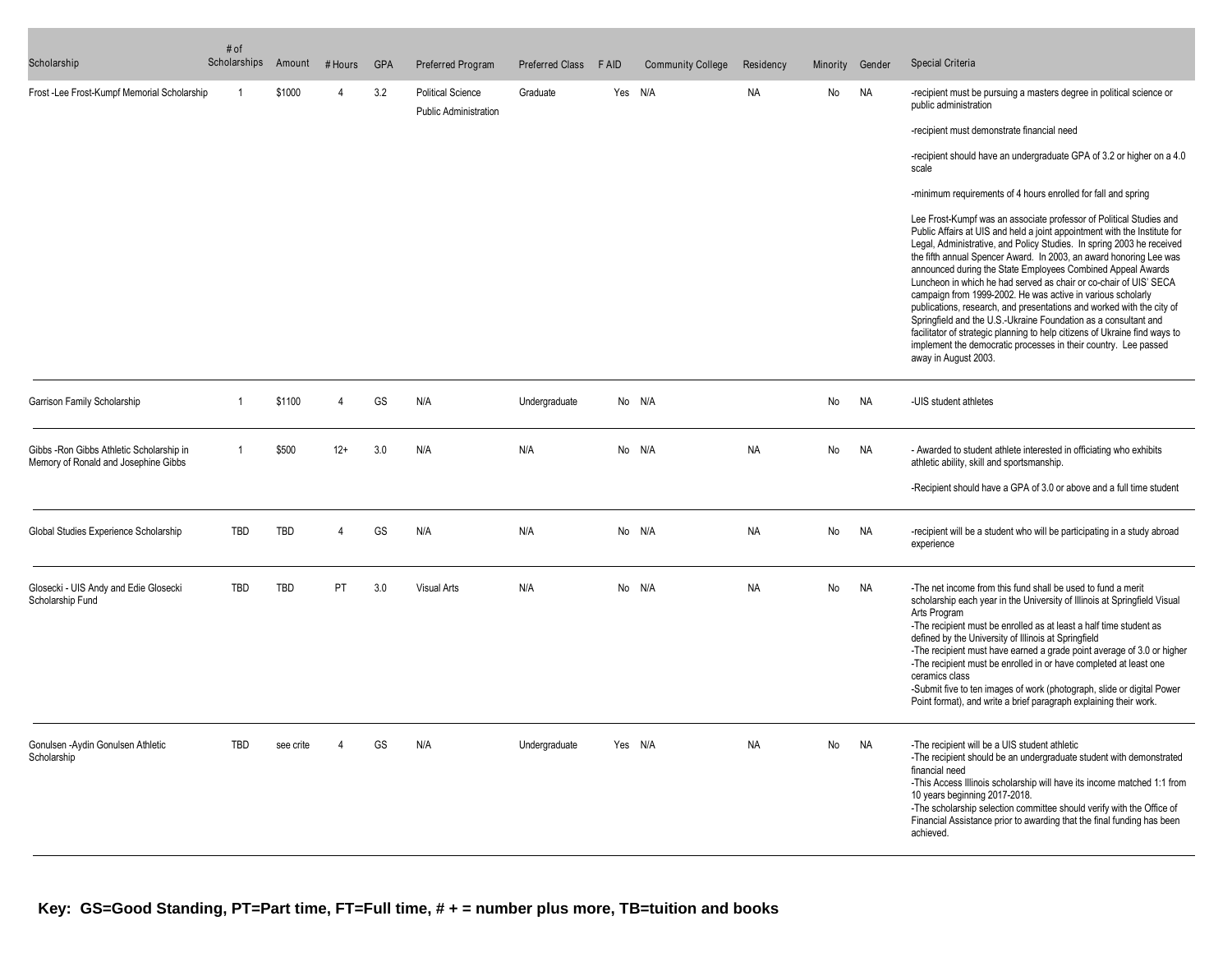| Scholarship                                                              | # of<br>Scholarships | Amount     | # Hours      | <b>GPA</b> | Preferred Program                               | Preferred Class | F AID | <b>Community College</b> | Residency       | Minority | Gender    | Special Criteria                                                                                                                                                                                                                                                                                                                                                                                                                                                                                                                                                                                                                                                                                                                                                                                                                                                                                                                                                                                                                                                                                                                                                                                                                                 |
|--------------------------------------------------------------------------|----------------------|------------|--------------|------------|-------------------------------------------------|-----------------|-------|--------------------------|-----------------|----------|-----------|--------------------------------------------------------------------------------------------------------------------------------------------------------------------------------------------------------------------------------------------------------------------------------------------------------------------------------------------------------------------------------------------------------------------------------------------------------------------------------------------------------------------------------------------------------------------------------------------------------------------------------------------------------------------------------------------------------------------------------------------------------------------------------------------------------------------------------------------------------------------------------------------------------------------------------------------------------------------------------------------------------------------------------------------------------------------------------------------------------------------------------------------------------------------------------------------------------------------------------------------------|
| Hadidi -Dr. Rassule Hadidi Management<br>Information Systems Scholarship | -1                   | \$1,000    | 4            | GS         | Management Information Undergraduate<br>Systems | Graduate        |       | No N/A                   | <b>NA</b>       | No       | <b>NA</b> | -This scholarship is for any undergraduate or graduate student in good<br>academic standing who is pursuing a degree in the Management<br>Information Program                                                                                                                                                                                                                                                                                                                                                                                                                                                                                                                                                                                                                                                                                                                                                                                                                                                                                                                                                                                                                                                                                    |
| Harrison -Martha Schiebel Harrison<br>Scholarship                        | <b>TBD</b>           | TBD        | $\Delta$     | GS         | N/A                                             | Undergraduate   |       | Yes N/A                  | <b>NA</b>       | No       | <b>NA</b> | A scholarship for undergraduate students with demonstrated financial<br>need.                                                                                                                                                                                                                                                                                                                                                                                                                                                                                                                                                                                                                                                                                                                                                                                                                                                                                                                                                                                                                                                                                                                                                                    |
| Hasara -Karen Hasara Scholarship                                         | <b>TBD</b>           | <b>TBD</b> | $\Delta$     | GS         | N/A                                             | Undergraduate   |       | Yes N/A                  | <b>NA</b>       | No       | <b>NA</b> | Scholarship for undergraduate students with demonstrated financial<br>need                                                                                                                                                                                                                                                                                                                                                                                                                                                                                                                                                                                                                                                                                                                                                                                                                                                                                                                                                                                                                                                                                                                                                                       |
|                                                                          |                      |            |              |            |                                                 |                 |       |                          |                 |          |           | \$1,500 available to award.                                                                                                                                                                                                                                                                                                                                                                                                                                                                                                                                                                                                                                                                                                                                                                                                                                                                                                                                                                                                                                                                                                                                                                                                                      |
| Henderson -Julia J. Henderson Theatre<br>Scholarship                     | 2                    | \$2,500 e  | FT.          | 3.0        | Theatre                                         |                 |       | No N/A                   | <b>NA</b>       | No       | <b>NA</b> | •Recipients must be first-time students to the University of Illinois at<br>Springfield and declared as Theatre Majors at UIS<br>•Recipients must have a GPA of 3.0 or above<br>•Recipients can be interested in either technical theatre or<br>performance theatre<br>•Recipients of the scholarship must be significantly involved in each<br>show<br>•Recipients understand that while receiving this scholarship they are<br>not allowed to participate in off-campus shows. This does not include<br>shows they may be involved with over a break in the regular academic<br>year such as the summer break.<br>•Recipients must submit a portfolio of their experience and include a<br>headshot<br>•Recipients will be required to provide a 1-2-minute audition and/or be<br>willing to also participate in a brief interview.<br>*Along with the forms required by the Theatre department, recipients<br>will be required to fill out the campus wide scholarship application and<br>the FAFSA Free Application for Federal Student Aid<br>If a recipient continues to meet the requirements the scholarship can<br>be renewable for up to a total of 4 years as long as adequate progress<br>toward one's Theatre degree is maintained. |
| Hockenyos Family Scholarship                                             |                      | \$700      | see criteria | GS         | N/A                                             | Undergraduate   |       | No N/A                   | <b>Illinois</b> | No       | Female    | Scholarship is provided to undergraduate student who are enrolled at<br>UIS.                                                                                                                                                                                                                                                                                                                                                                                                                                                                                                                                                                                                                                                                                                                                                                                                                                                                                                                                                                                                                                                                                                                                                                     |
|                                                                          |                      |            |              |            |                                                 |                 |       |                          |                 |          |           | Preference shall be given to a student whose education was<br>interrupted and is returning to school after an absence. The recipient<br>must be enrolled in a minimum of two classes per semester during the<br>fall and spring semester and must be a commuting student defined as<br>a student not living on the UIS campus and is a permanent resident of<br>Illinois.                                                                                                                                                                                                                                                                                                                                                                                                                                                                                                                                                                                                                                                                                                                                                                                                                                                                        |
|                                                                          |                      |            |              |            |                                                 |                 |       |                          |                 |          |           | Historical: Established in honor of Sandra Hockenyos by her husband<br>and family. This scholarship is endowed. Before this scholarship the<br>American Association of University Women-Springfield Branch<br>(AAUW) had already created an annual scholarship in recognition of<br>Ms. Hockenyos' contributions.                                                                                                                                                                                                                                                                                                                                                                                                                                                                                                                                                                                                                                                                                                                                                                                                                                                                                                                                |
| Hogan -Michael J. and Virginia A. Hogan<br>Scholarship Fund              | TBD                  | \$7,074    | Δ            | GS         | History                                         | Undergraduate   |       | Yes N/A                  | <b>NA</b>       | No       | <b>NA</b> | -This is an Access Illinois Scholarship for undergraduate students in<br>the History program at UIS with demonstrated financial need.                                                                                                                                                                                                                                                                                                                                                                                                                                                                                                                                                                                                                                                                                                                                                                                                                                                                                                                                                                                                                                                                                                            |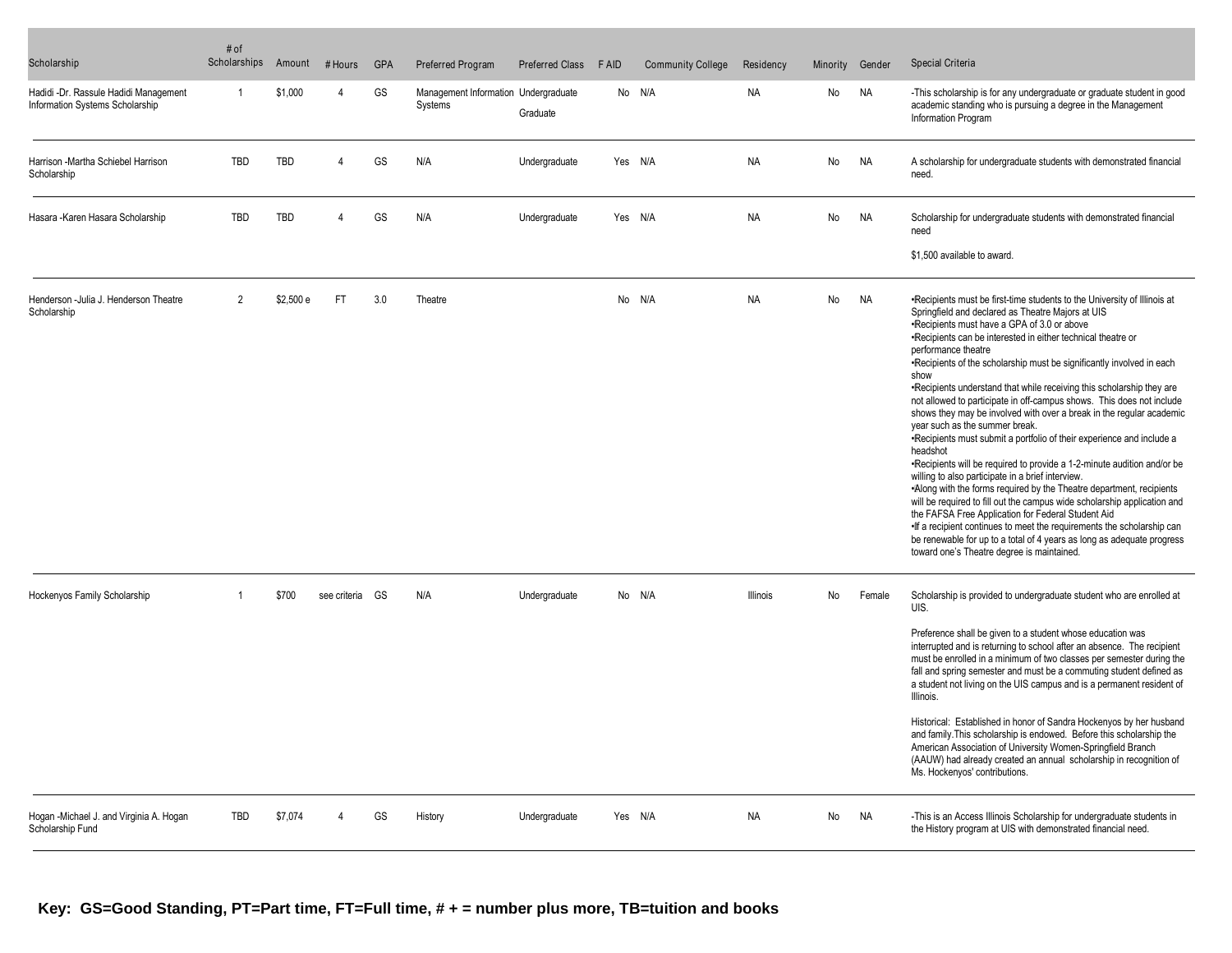| Scholarship                                                            | # of<br>Scholarships | Amount    | # Hours      | <b>GPA</b> | <b>Preferred Program</b>                                                                            | Preferred Class                                          | <b>FAID</b> | <b>Community College</b> | Residency | Minority | Gender    | Special Criteria                                                                                                                                                                                                                                                                                                                                                                                                                                                                                                                                                                                                                                                                                                                                                                                                                                                                                                       |
|------------------------------------------------------------------------|----------------------|-----------|--------------|------------|-----------------------------------------------------------------------------------------------------|----------------------------------------------------------|-------------|--------------------------|-----------|----------|-----------|------------------------------------------------------------------------------------------------------------------------------------------------------------------------------------------------------------------------------------------------------------------------------------------------------------------------------------------------------------------------------------------------------------------------------------------------------------------------------------------------------------------------------------------------------------------------------------------------------------------------------------------------------------------------------------------------------------------------------------------------------------------------------------------------------------------------------------------------------------------------------------------------------------------------|
| Holtz -John W. Holtz Memorial Scholarship<br>Fund                      | <b>TBD</b>           | see crite |              | GS         | N/A                                                                                                 | Undergraduate                                            |             | Yes N/A                  | <b>NA</b> | No       | <b>NA</b> | -the net income from the Fund shall be used to provide need-based<br>scholarships to undergraduate students at the University of Illinois<br>Springfield.<br>-Scholarships may be awarded to students in any major, with<br>preference given to those students who exhibit genuine curiosity and a<br>love of history, research and writing.                                                                                                                                                                                                                                                                                                                                                                                                                                                                                                                                                                           |
| Horace Mann Companies Scholarship                                      | TBD                  | see crite | <b>NA</b>    | <b>NA</b>  | College of Education and Undergraduate<br><b>Human Services</b>                                     |                                                          | Yes N/A     |                          | <b>NA</b> | No       | <b>NA</b> | -This scholarships is for undergraduate students with demonstrated<br>financial need in the College of Education and Human Services.<br>-Scholarship renewal at discretion of the selection committee if past<br>recipient still meets criteria                                                                                                                                                                                                                                                                                                                                                                                                                                                                                                                                                                                                                                                                        |
| Howarth -Mary and Nelson Howarth<br>Scholarship                        | <b>TBD</b>           | \$5,000   | <b>NA</b>    | 3.0        | <b>Public Administration</b><br><b>Political Science</b><br><b>Environmental Studies</b><br>History | Graduate<br>Graduate<br>Graduate<br>Graduate<br>Graduate |             | No N/A                   | <b>NA</b> | No       | <b>NA</b> | -merit based scholarship<br>-applicant may be to any of these academic departments public<br>administration, public affairs reporting (other than broadcast<br>journalism), environmental studies or history, political studies<br>Historical: This scholarship was established in memory of Nelson<br>Howarth, by Mary Howarth, her five children and their spouses in<br>1996. Nelson is a former mayor of Springfield. He directed a<br>commission to develop the Lincoln Home area into a national park,<br>helped to create Lincoln Greens Golf Course at Lake Springfield, and<br>lobbied the Illinois General Assembly to establish in 1969 Sangamon<br>State University, predecessor of the University of Illinois at Springfield.<br>He later taught at SSU a course in municipal law and administration.<br>In 2005, the scholarship was renamed by the family to the Mary and<br>Nelson Howarth Scholarship |
| Humphrey (ath) -Howard C. and Lynda Y.<br>Humphrey UIS Scholarship     | TBD                  | \$1,500   |              | <b>NA</b>  | N/A                                                                                                 | N/A                                                      |             | No N/A                   | <b>NA</b> | No       | <b>NA</b> | This scholarship will provide funds to undergraduate students enrolled<br>at the University of Illinois at Springfield. First preference is for<br>student/athletes who are participating in intercollegiate athletics at the<br>University of Illinois at Springfield. All scholarships are to be awarded<br>in accordance with all applicable University and National Collegiate<br>Athletic Association rules and regulations governing intercollegiate<br>athletics at the University of Illinois at Springfield.<br>-Number and amount of awards available determined each year by<br>funds available                                                                                                                                                                                                                                                                                                             |
| Humphrey (global) -Howard C. Humphrey<br>Global Experience Scholarship | <b>TBD</b>           | \$2,000   | <b>NA</b>    | GS         | N/A                                                                                                 | Graduate<br>Undergraduate                                |             | No N/A                   | <b>NA</b> | No       | <b>NA</b> | -Study abroad support can be provided to undergraduate or graduate<br>students in any major or college at UIS<br>-The Director of the Office of International Programs, or designee, shall<br>determine recipients, amount and timing of study abroad scholarship<br>awards.                                                                                                                                                                                                                                                                                                                                                                                                                                                                                                                                                                                                                                           |
| Hurwitz - Betty and Ralph Hurwitz PATI<br>Scholarship                  | <b>TBD</b>           | TBD       | see criteria | GS         | N/A                                                                                                 | Undergraduate                                            |             | No N/A                   | <b>NA</b> | No       | <b>NA</b> | -Awarded to an undergraduate student from a Springfield Public High<br>School<br>-Recipient must have been accepted into the Prairie Area Teaching<br>Initiative Program at UIS                                                                                                                                                                                                                                                                                                                                                                                                                                                                                                                                                                                                                                                                                                                                        |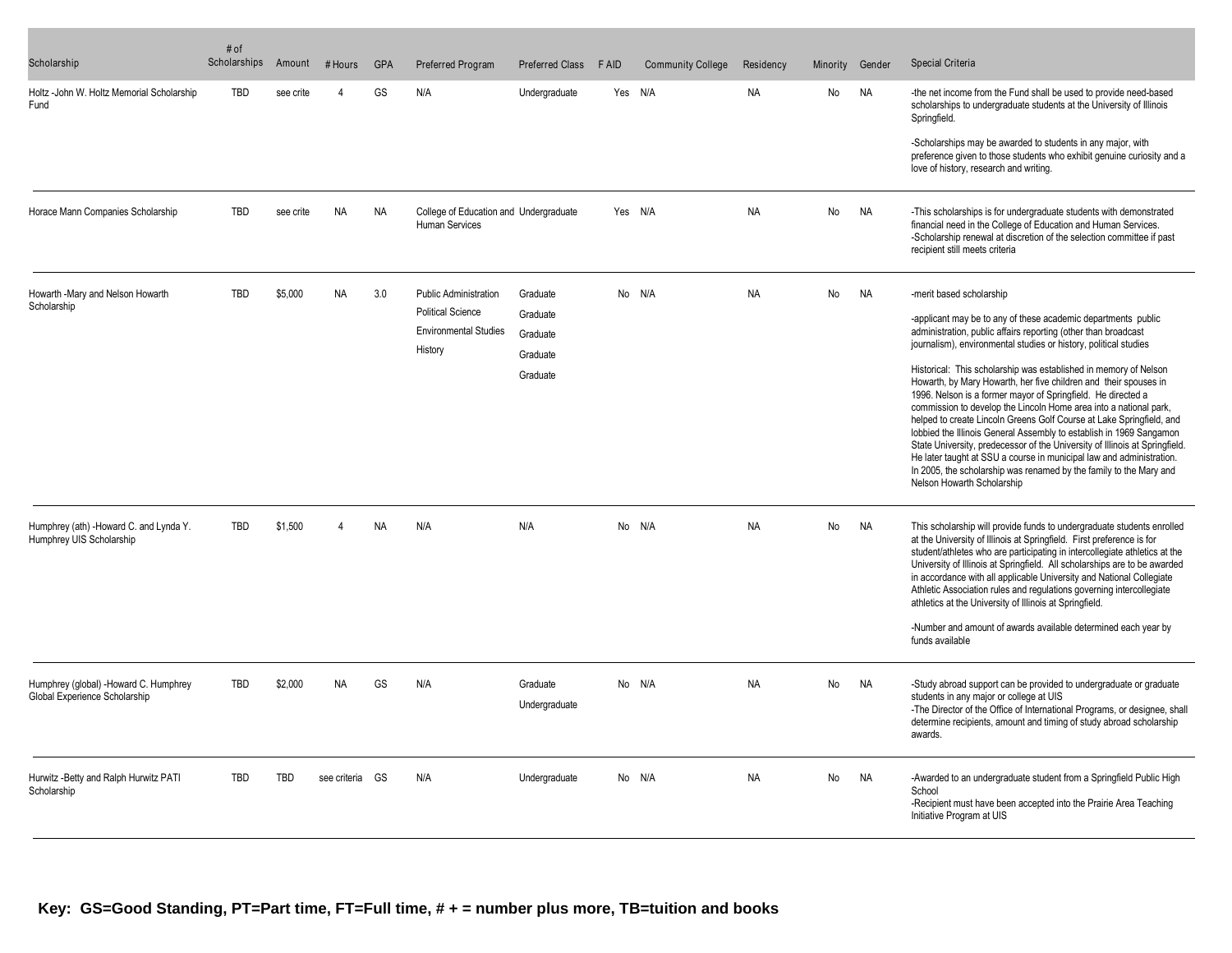| Scholarship                                                        | # of<br>Scholarships | Amount     | # Hours        | <b>GPA</b> | Preferred Program        | Preferred Class           | F AID | <b>Community College</b> | Residency | Minority | Gender    | Special Criteria                                                                                                                                                                                                                                                                                                                                                                                                                                                                                                                                                  |
|--------------------------------------------------------------------|----------------------|------------|----------------|------------|--------------------------|---------------------------|-------|--------------------------|-----------|----------|-----------|-------------------------------------------------------------------------------------------------------------------------------------------------------------------------------------------------------------------------------------------------------------------------------------------------------------------------------------------------------------------------------------------------------------------------------------------------------------------------------------------------------------------------------------------------------------------|
| Inkel -H. Albert Inkel Scholarship                                 |                      | \$1000     | Δ              | GS         | <b>Visual Arts</b>       | N/A                       |       | No N/A                   | <b>NA</b> | No       | <b>NA</b> | The recipient of this award will be a Visual Arts student in good<br>academic standing.                                                                                                                                                                                                                                                                                                                                                                                                                                                                           |
| Jordan -Leroy Jordan Scholarship                                   |                      | \$1300     | $\Delta$       | GS         |                          | Undergraduate<br>Graduate | No    |                          | <b>NA</b> | No       | <b>NA</b> | -This scholarship is for graduate or undergraduate students.<br>-Recipients shall have a demonstrated financial need as determined by<br>the Office of Financial Assistance.<br>-Preference given to students who have a demonstrated history and<br>continued involvement in volunteerism and community service.<br>-The recipients shall demonstrate plans to learn about and/or work in<br>social justice, such as elimnating poverty, improving race relations,<br>fighting for women's or LGBTQ rights or similar endeavors.                                 |
| KEB-Kerber Eck and Braeckel (KEB)<br><b>Accounting Scholarship</b> | <b>TBD</b>           | <b>TBD</b> | 4              | GS         | Accountancy              | Undergraduate             |       | Yes N/A                  |           | No       | <b>NA</b> | For undergraduate student in Accountancy program with demonstrated<br>financial need.                                                                                                                                                                                                                                                                                                                                                                                                                                                                             |
| Kellner Family Scholarship                                         | <b>TBD</b>           | <b>TBD</b> | $\overline{4}$ | GS         | see criteria             | Undergraduate             |       | Yes N/A                  | <b>NA</b> | No       | <b>NA</b> | -The Kellner Family Scholarship is for undergraduate students with<br>demonstrated financial need going into a Social Service profession.                                                                                                                                                                                                                                                                                                                                                                                                                         |
| Kennedy -Marilyn Schnirring Kennedy<br>Scholarships                |                      | \$1,100    | Δ              | GS         | N/A                      | Undergraduate             |       | Yes N/A                  | <b>NA</b> | No       | <b>NA</b> | This scholarship is campus wide, need based for undergraduate<br>students.                                                                                                                                                                                                                                                                                                                                                                                                                                                                                        |
| Kimler - Joy Kimler Accountancy<br>Scholarships                    | <b>TBD</b>           | \$10.000   | 2 courses      | 3.0        | Accountancy              | N/A                       |       | Yes N/A                  | <b>NA</b> | No       | <b>NA</b> | -Recipients must be planning for a career in accounting and also must<br>be intending to sit for the CPA Exam<br>-Recipient must maintain at least a 50% course load, currently defined<br>as two or more courses per semsters during the fall and spring<br>semesters<br>-Recipient(s) must be majoring in Accounting<br>-Recipient(s) must display financial need.<br>-Preference given to undergraduate students but scholarship is also<br>available to graduate students.<br>-Students can receive support for up to four years of consecutive<br>schooling. |
| Kirschner, AI -Henry and Margaret Kirschner<br>Scholarship         |                      | \$1,700    |                | GS         | N/A                      | Undergraduate             |       | Yes N/A                  | <b>NA</b> | No       | <b>NA</b> | -This scholarship is for undergraduate students with demonstrated<br>finanacial need.                                                                                                                                                                                                                                                                                                                                                                                                                                                                             |
| Klickna - Cinda Klickna Scholarship                                |                      | \$1000     |                |            | <b>Teacher Education</b> |                           |       |                          |           |          |           | -Recipient shall be student in Teacher Education Program<br>-Reciipents shall be pursuing licensure to teach English or Language<br>Arts at middle (grades 5-8) or secondary (grades 9-12) levels<br>-Recipients shall have strong English skill which may be demonstrated<br>through a scholarship application narrative or essay<br>-Merit and financial need shall be considered equally<br>-The scholarship may be renewable                                                                                                                                  |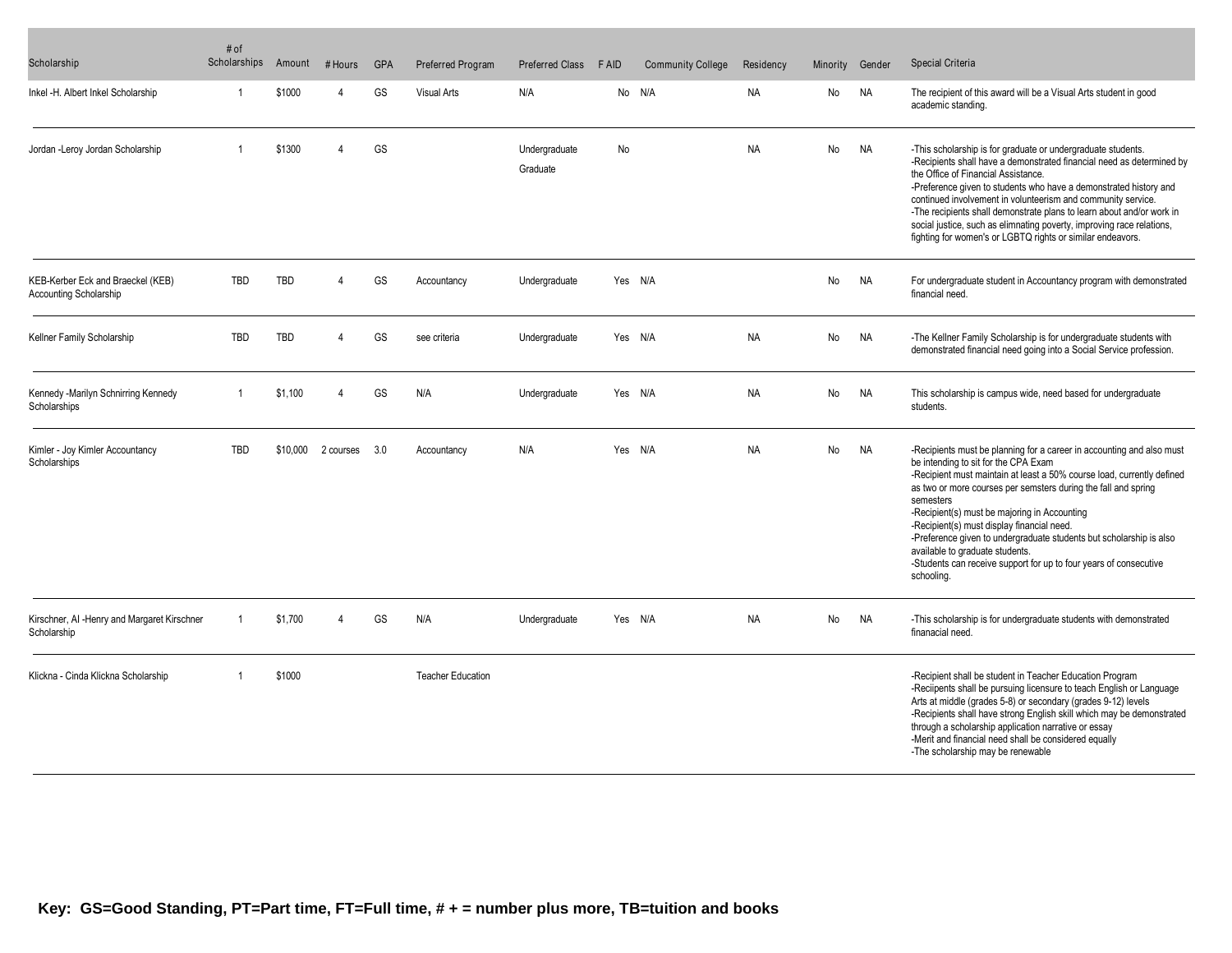| Scholarship                                                                                | # of<br>Scholarships | Amount     | # Hours          | <b>GPA</b> | <b>Preferred Program</b>                        | Preferred Class              | F AID   | <b>Community College</b> | Residency | Minority | Gender    | Special Criteria                                                                                                                                                                                                                                                                                                                                                                                                                                                                                                                                                                                                                                                                                                                                                |
|--------------------------------------------------------------------------------------------|----------------------|------------|------------------|------------|-------------------------------------------------|------------------------------|---------|--------------------------|-----------|----------|-----------|-----------------------------------------------------------------------------------------------------------------------------------------------------------------------------------------------------------------------------------------------------------------------------------------------------------------------------------------------------------------------------------------------------------------------------------------------------------------------------------------------------------------------------------------------------------------------------------------------------------------------------------------------------------------------------------------------------------------------------------------------------------------|
| Kopecky - Frank and Linda Kopecky<br>Scholarship                                           |                      | \$1200     | FT               | 3.0        | <b>Legal Studies</b><br>English                 | Graduate<br>Junior<br>Senior | Yes N/A |                          | <b>NA</b> | No       | <b>NA</b> | The net income shall be used for student scholarships at UIS and<br>rotate between the Department of Legal studies in CPAA and the<br>Department of English in CLAS until such time as the endowment<br>reaches a level that funds are available to award a scholarship in each<br>program each year. The scholarship is based on merit and<br>demonstrated financial need and shall be awarded to a full time<br>graduate or undergraduate student who will be a junior or senior when<br>the scholarship is initially received. The scholarship shall be renewable<br>until the degree is completed as long as the student is making<br>reasonable progress towards the completion of the degree in the<br>designated major and maintains at least a 3.0 GPA. |
| LaBarre -Melinda and Alfred LaBarre Prairie<br>Area Teaching Initiative (PATI) Scholarship | <b>TBD</b>           | <b>TBD</b> | see criteria 3.0 |            | N/A                                             | Undergraduate                |         | No N/A                   | <b>NA</b> | No       | <b>NA</b> | -Awarded to an undergraduate student from a Springfield Public High<br>School<br>-Recipient must have been accepted into the Prairie Area Teaching<br>Initiative at UIS<br>-Recipient must have earned a 3.0 cumulative GPA upon graduation<br>from high school.<br>-Scholarship is not renewable<br>-Even though the fund agreement is silent in regards to hours enrolled,<br>a student must be enrolled at least 8-12 to be a part of the Prairie Area<br>Teaching Initiative unless there is special approval from the program.                                                                                                                                                                                                                             |
| Lam -Esther and Wilfred Lam Pre-Nursing<br>Scholarship                                     | $\overline{1}$       | \$1,100    | $\overline{4}$   |            | Pre-Nursing Pathway                             | Undergraduate                |         | N/A                      | <b>NA</b> | No       | <b>NA</b> | -the recipient must be enrolled in the pre-nursing pathway<br>-if the students is awarded the scholarship as a freshman, s/he may<br>retain the scholarship for sophomore year of the pre-nursing pathway<br>provided all other criteria are met.                                                                                                                                                                                                                                                                                                                                                                                                                                                                                                               |
| Larson -Dave and Jan Larson Management<br>Information Systems Scholarship                  | <b>TBD</b>           | \$2.500    | Δ                | GS         | Management Information Undergraduate<br>Systems |                              | Yes N/A |                          | <b>NA</b> | No       | <b>NA</b> | - Recipients should be undergraduate students with demonstrated<br>financial need and pursuing a degree in Management Information<br>Systems at UIS                                                                                                                                                                                                                                                                                                                                                                                                                                                                                                                                                                                                             |
| Lesh -Daniel Lesh Memorial Scholarship                                                     |                      | \$400      |                  | GS         | <b>Visual Arts</b>                              | N/A                          |         | Yes N/A                  | <b>NA</b> | No       | <b>NA</b> | -Need based scholarship for student in the University's Visual Arts<br>Program<br>Daniel Lesh II was an undergraduate student in Sangamon State<br>University's Creative Arts Program. He had attended both Lincoln Land<br>Community College and Western Illinois University before coming to<br>Sangamon State University. He passed away February 21, 1983.                                                                                                                                                                                                                                                                                                                                                                                                  |
| Levi Ray and Shoup Scholarship (Honors)                                                    |                      | \$1000     | FT.              | 3.0        | <b>Computer Science</b>                         | N/A                          | Yes N/A |                          | <b>NA</b> | No       | <b>NA</b> | -Awarded to an incoming freshman<br>-Recipient must demonstrate financial need<br>-Recipient must display high academic merit<br>-Student must be majoring in Computer Science<br>-Minimum GPA of 3.0 (on a 4.0 scale) or high school equivalent of this<br>level<br>-Recipient must be enrolled full time in the fall and spring semesters<br>-Scholarship is renewable up to four years as long as the student is<br>majoring in computer science and maintains a B average                                                                                                                                                                                                                                                                                   |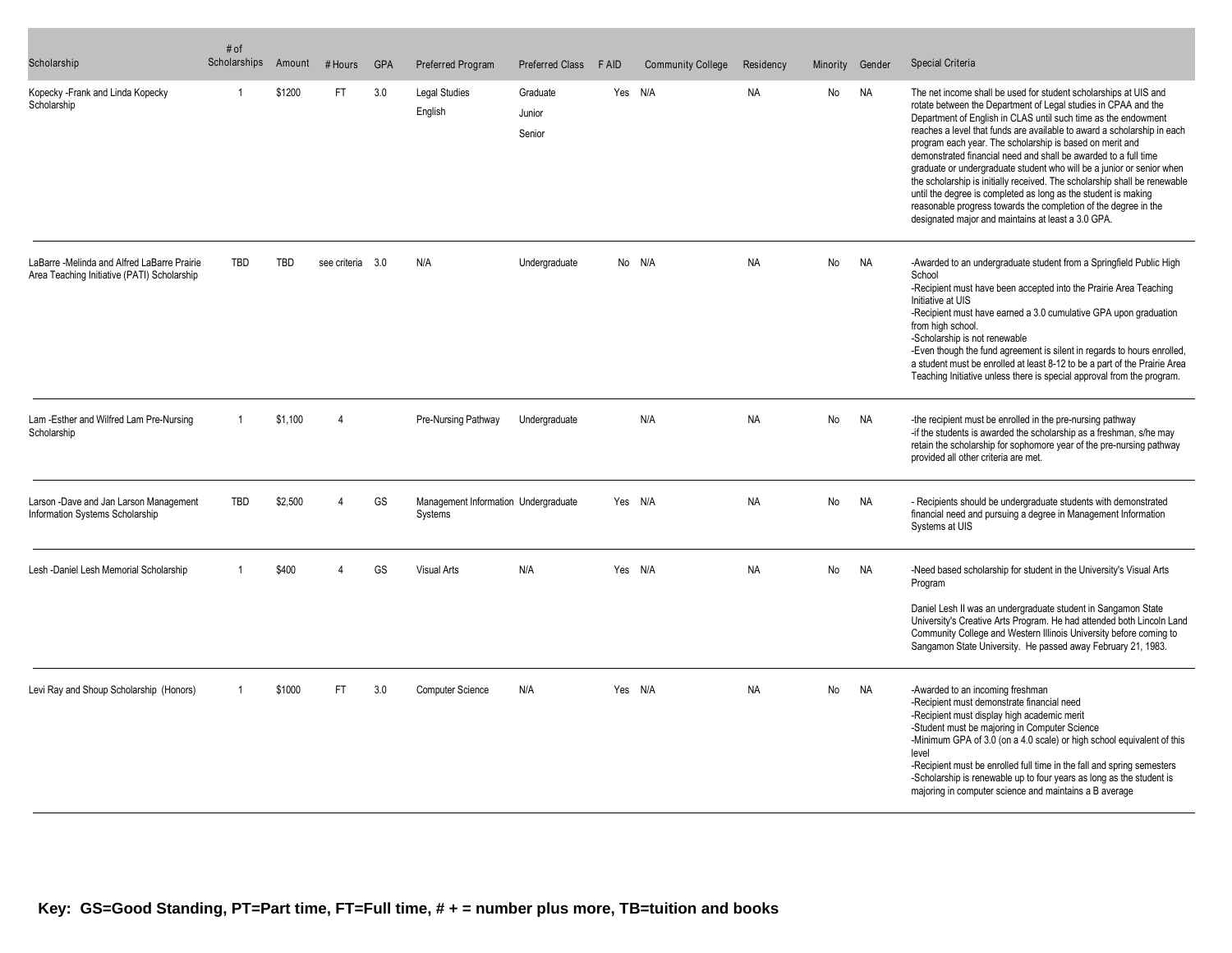| Scholarship                                                               | # of<br>Scholarships | Amount   | # Hours        | <b>GPA</b> | Preferred Program | Preferred Class | F AID | <b>Community College</b> | Residency | Minority  | Gender    | Special Criteria                                                                                                                                                                                                                                                                                                                                                                                                                                                                                                                                                                                                                                                                                                                                                                                                                     |
|---------------------------------------------------------------------------|----------------------|----------|----------------|------------|-------------------|-----------------|-------|--------------------------|-----------|-----------|-----------|--------------------------------------------------------------------------------------------------------------------------------------------------------------------------------------------------------------------------------------------------------------------------------------------------------------------------------------------------------------------------------------------------------------------------------------------------------------------------------------------------------------------------------------------------------------------------------------------------------------------------------------------------------------------------------------------------------------------------------------------------------------------------------------------------------------------------------------|
| Levin -Malcolm and Amy Levin Scholarship<br>in Memory of Cynthia S. Levin | -1                   | \$1,100  | 8 min          | 3.0        | N/A               | Graduate        |       | No N/A                   | NA        | No        | Female    | -The recipient should be an student who is pursuing a graduate degree<br>and enrolled for a minimum of eight semester hours.<br>-The recipient should have received an undergraduate degree in a<br>discipline traditionally associated with liberal arts and sciences and<br>shall have attained an undergraduate GPA of 3.0 on a 4.0 scale.<br>-The recipients should have displayed evidence of paid or volunteer<br>work in community, arts, civic, education or social services.<br>-Preference given to non-traditional female student over age 30, who<br>have had their college education interrupted or delayed.<br>-The recipients, both state and non-state residents, should reside on<br>the campus or be regional commuters. Distance based or on-line<br>degrees do not meet eligibility requirements for this award. |
|                                                                           |                      |          |                |            |                   |                 |       |                          |           |           |           | Governing Document: Fund Agreement<br>Historical: Originally established in 1996, this scholarship is in<br>memory of Cynthia Levin, spouse of Emeritus Faculty Malcolm Levin.<br>Cynthia and Malcolm both felt a great deal of pride and thoughtfulness<br>towards the campus and wanted to establish a scholarship that would<br>make a difference in a student's life. Mrs. Levin died in 1996 at the<br>age of 42. She was executive director of the Data-Thomas House<br>Foundation. She was formerly assistant director of the Decatur Area<br>Arts Council before moving to Springfield. She received a master's<br>degree in Community Arts Management from Sangamon State<br>University in 1987.                                                                                                                            |
| Libri -Donna Libri Social Services<br>Scholarships                        |                      | \$600    | $\Delta$       | GS         | N/A               | N/A             |       | Yes N/A                  | <b>NA</b> | <b>No</b> | Female    | -Recipient must display evidence of financial need.<br>-Recipient should be a returning student with plans to work in a social<br>service profession such as counseling, social work, psychology, or a<br>similar profession<br>-Preference shall be given to students who have demonstrated a<br>history and continued involvement in volunteerism and commmunity<br>service.<br>-Students receiving the scholarship shall be in good academic standing<br>-Preference is for a female student<br>Historical: This scholarship was established in memory of Donna L.<br>Libri who died in 1992 at the age of 37. Donna took classes in Child,<br>Family and Community Service program at SSU.                                                                                                                                       |
| Lincoln Academy of Illinois Student Laureate                              |                      | see note | $\overline{2}$ | GS         | N/A               | Senior          |       | No N/A                   | Illinois  | No        | <b>NA</b> | Awarded to student with demonstrated excellence in curricular and<br>extracurricular activities.<br>A medallion presented by Governor.                                                                                                                                                                                                                                                                                                                                                                                                                                                                                                                                                                                                                                                                                               |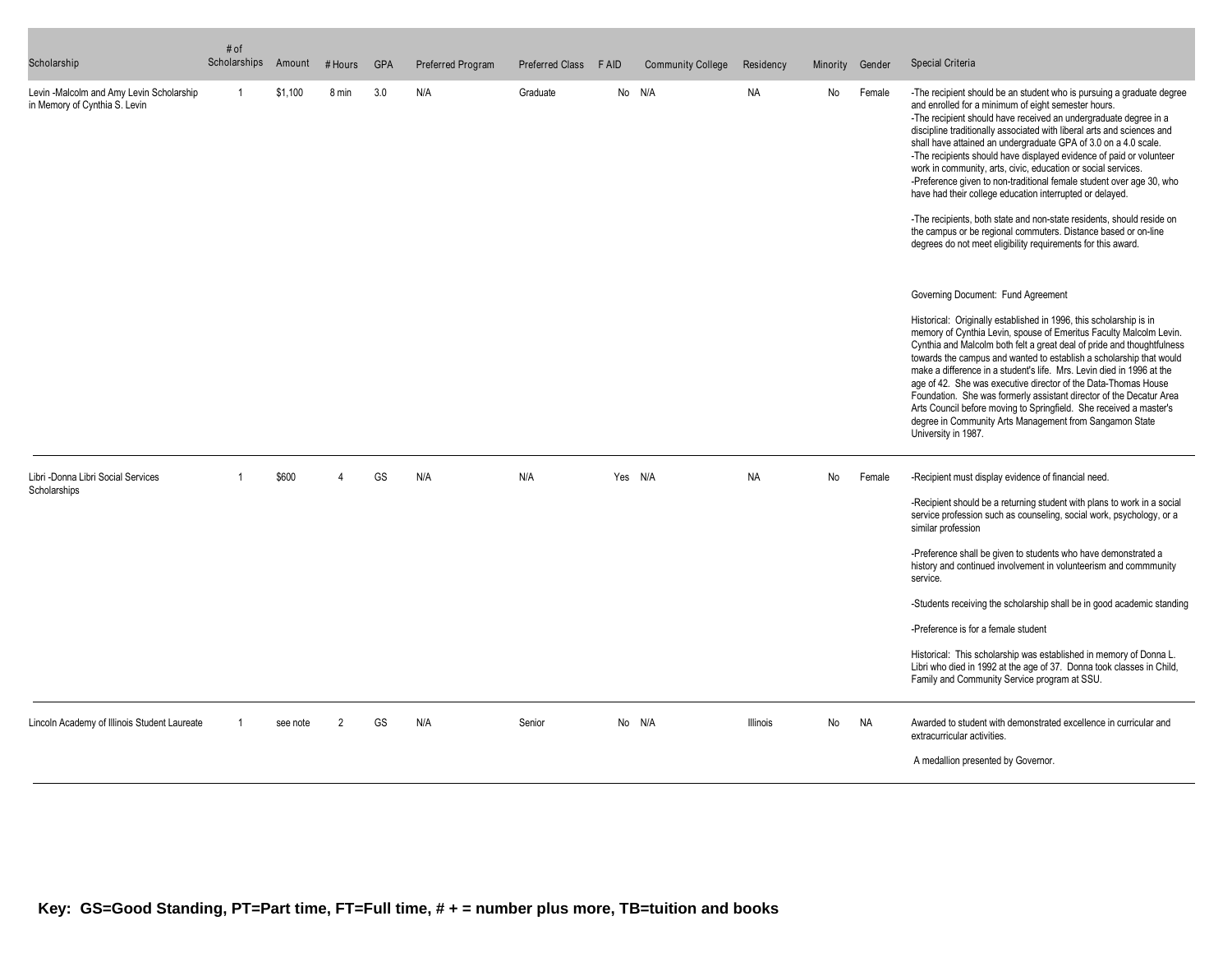| Scholarship                                                                          | # of<br>Scholarships | Amount    | # Hours  | <b>GPA</b> | Preferred Program                                   | <b>Preferred Class</b> | F AID | <b>Community College</b> | Residency | Minority | Gender    | Special Criteria                                                                                                                                                                                                                                                                                                                                                                                                                                                                                                                                                                                                                                                                                                                                                                                                                                                                                     |
|--------------------------------------------------------------------------------------|----------------------|-----------|----------|------------|-----------------------------------------------------|------------------------|-------|--------------------------|-----------|----------|-----------|------------------------------------------------------------------------------------------------------------------------------------------------------------------------------------------------------------------------------------------------------------------------------------------------------------------------------------------------------------------------------------------------------------------------------------------------------------------------------------------------------------------------------------------------------------------------------------------------------------------------------------------------------------------------------------------------------------------------------------------------------------------------------------------------------------------------------------------------------------------------------------------------------|
| Little -Jan L Little, Joyce Graham Little and<br>Michael Ray Coonse Criminal Justice |                      | \$1,000   |          | GS         | <b>Criminal Justice</b>                             | Undergraduate          |       |                          | <b>NA</b> | No       | <b>NA</b> | -the recipient(s) will be undergraduate students who are enrolled in the<br>Department of Criminal Justice in the College of PAA<br>-recipient can be either full or part time and may be based on either<br>academic merit or demonstrated financial need<br>-scholarships may be renewable, provided student remains in good<br>academic standing                                                                                                                                                                                                                                                                                                                                                                                                                                                                                                                                                  |
| Loken Family Scholarship                                                             |                      | \$1200    | 2classes | GS         | N/A                                                 | Undergraduate          |       | Yes N/A                  | <b>NA</b> | No       | <b>NA</b> | -Recipients will be students who intend to be educators serving<br>students with special needs or populations such as, but not limited to,<br>special education, alternative at risk students, or students with<br>physical, mental or emotional disabilities. Financial need is a<br>requirement, as well as, being enrolled for 2 classes each semester.<br>-Recipients shall be undergraduate student enrolled in the College of<br><b>Education and Human Services</b><br>-If the University of Illinois at Springfield establishes a major or minor<br>in special education then preference shall be given to student enrolled<br>in at least two classes each semester.<br>Scholarship may be renewable from year to year.                                                                                                                                                                     |
| Luedke Family Scholarship                                                            | <b>TBD</b>           | \$3.900   | Δ        | 3.5        | N/A                                                 | N/A                    |       | No N/A                   | <b>NA</b> | No       | NA        | Criteria deterimined by Campus Selection Committee<br>Historical: These funds were from an estate distribution of Gertrude M.<br>Steffen directed to the University to be used for scholarship purposes<br>in memory of the Luedke Family. Established in 1997. In 1999,<br>Gertrude's brother, Walter Luedke passed away and left additional<br>funds for this scholarship.                                                                                                                                                                                                                                                                                                                                                                                                                                                                                                                         |
| Luenz - Michael and Pamela Luenz<br>Scholarship                                      | <b>TBD</b>           | see crite | $\Delta$ | GS         | College of Business and Undergraduate<br>Management |                        |       | Yes N/A                  | <b>NA</b> | No       | <b>NA</b> | Scholarship for undergraduate students in the College of CBM with<br>demonstrated financial need.                                                                                                                                                                                                                                                                                                                                                                                                                                                                                                                                                                                                                                                                                                                                                                                                    |
| Lundquist -James L Lundquist Scholarship                                             | TBD                  | see note  |          | GS         | N/A                                                 | N/A                    |       | Yes N/A                  | <b>NA</b> | No       | <b>NA</b> | -Scholarships shall be awarded to students who demonstrate financial<br>need and the ability to complete their degree.<br>1st preference should be for scholarship for students interested in<br>teaching to pursue a study abroad experience<br>2nd preference would be for any UIS students with need interested in a<br>semester study abroad experience<br>3rd preference would be for a scholarship for students studying to<br>become teachers<br>4th preference would be for student of any major with need.<br>This scholarship was established by James L Lundquist. He passed<br>away in November 2009. Mr. Lundquist graduated with a BS from<br>Indiana University in 1957 and he began his brokerage career in 1958<br>with E.I. Dupont Co. In 1973, he joined A.G. Edwards as a financial<br>consultant, where he stayed until he retired as vice president of<br>investments in 2004. |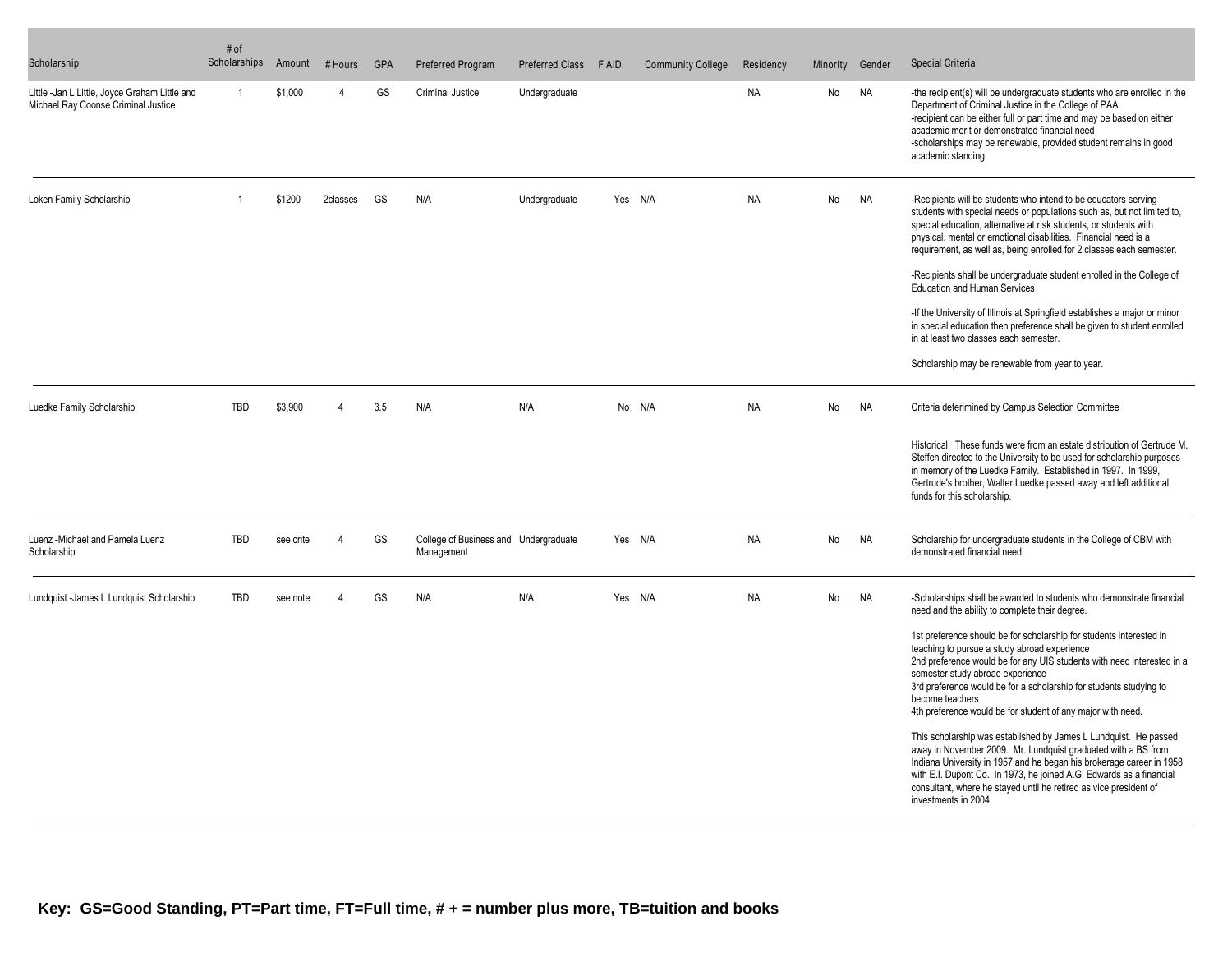| Scholarship                                                                   | # of<br>Scholarships | Amount     | # Hours   | <b>GPA</b> | Preferred Program                                | <b>Preferred Class</b> | F AID   | <b>Community College</b> | Residency | Minority | Gender    | <b>Special Criteria</b>                                                                                                                                                                                                                                                                                                                                                                                                                                                                                                                                                                                       |
|-------------------------------------------------------------------------------|----------------------|------------|-----------|------------|--------------------------------------------------|------------------------|---------|--------------------------|-----------|----------|-----------|---------------------------------------------------------------------------------------------------------------------------------------------------------------------------------------------------------------------------------------------------------------------------------------------------------------------------------------------------------------------------------------------------------------------------------------------------------------------------------------------------------------------------------------------------------------------------------------------------------------|
| Lynn, M-Mabel and Harvey Lynn Scholarship<br>(Honors Scholarship)             | -1                   | \$1200     | FT.       | Merit      | N/A                                              | N/A                    |         | No N/A                   | <b>NA</b> | No       | <b>NA</b> | -Preference given to freshmen and sophomores<br>-No restrictions based on field of study, academic merit or financial<br>need<br>-Selection made by Provost or designee<br>-Recipient must be in good academic standing, no current evidence of<br>academic probation<br>-Recipient must be a full time student<br>Recipient must maintain a 3.0 GPA to continue to be eligible for<br>renewal each year as established by the Scholarship Committee                                                                                                                                                          |
|                                                                               |                      |            |           |            |                                                  |                        |         |                          |           |          |           | Banner account: 4-621168-831000-191787                                                                                                                                                                                                                                                                                                                                                                                                                                                                                                                                                                        |
| Lynn, N-Naomi B and Robert Lynn<br>Distinguished Capital Scholars Scholarship |                      | \$2000     | <b>FT</b> | Merit      | N/A                                              | N/A                    |         | No N/A                   | <b>NA</b> | No       | NA        | -The net income from the Fund shall be used to award a scholarship.<br>at the highest dollar level available to a student of high merit if enough<br>net income is available, to an incoming freshman.<br>-This should be maintained at that level through that student's four (4)<br>years. If net income could provide more than one Chancellor Scholar,<br>it should do so.<br>-Should be awarded to a full time freshman (12 or more hours) enrolled<br>in any maior<br>Recipient must maintain a 3.0 GPA to continue to be eligible for<br>renewal each year as established by the Scholarship Committee |
|                                                                               |                      |            |           |            |                                                  |                        |         |                          |           |          |           | Banner account: 4-621235-831000-191787                                                                                                                                                                                                                                                                                                                                                                                                                                                                                                                                                                        |
| Marantz - Jack Marantz Scholarship                                            | <b>TBD</b>           | TBD        | <b>NA</b> | <b>NA</b>  | N/A                                              | Undergraduate          | Yes N/A |                          | <b>NA</b> | No       | NA        | The recipient(s) will be undergraduate student-athletes enrolled in any<br>curriculum at UIS. Scholarships are need-based.                                                                                                                                                                                                                                                                                                                                                                                                                                                                                    |
| Marine Bank Scholarship in Business<br>Administration                         | TBD                  | <b>TBD</b> | 12        | 3.0        | Business Administration Undergraduate<br>Finance | Undergraduate          | Yes N/A |                          | <b>NA</b> | No       | <b>NA</b> | -full time undergraduate<br>-pursuing business or finance degree<br>-recipients shall be selected on the basis of demonstrated financial<br>need and academic merit (3.0)<br>-scholarships shall be at least \$1,000 - (\$2,500 available)<br>-shall be renewable for students who continue to meet eligibility<br>requirements                                                                                                                                                                                                                                                                               |
| Marsaglia Scholarship                                                         | <b>TBD</b>           | <b>TBD</b> |           | GS         | N/A                                              | Undergraduate          | Yes N/A |                          | <b>NA</b> | No       | <b>NA</b> | -This is a current use Scholarship for student athletes who are<br>undergraduate with demonstrated financial need.                                                                                                                                                                                                                                                                                                                                                                                                                                                                                            |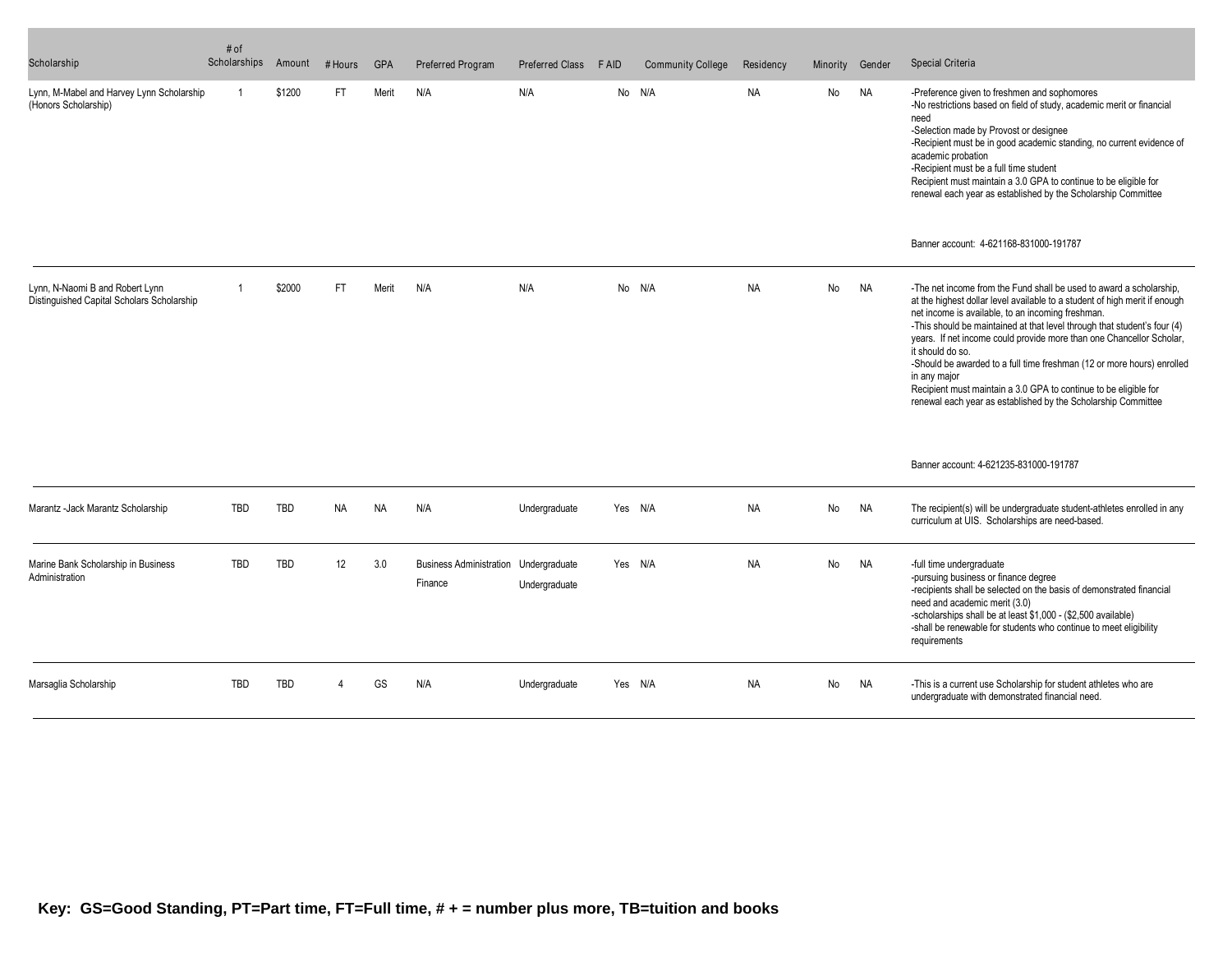| Scholarship                                       | # of<br>Scholarships | Amount  | # Hours  | <b>GPA</b> | Preferred Program       | Preferred Class F AID                     |     | <b>Community College</b> | Residency | Minority | Gender    | Special Criteria                                                                                                                                                                                                                                                                                                                                                                                                                                                                                                                                                                                                                                                                                                                                                                                                                                                                                                                                                                                                                                                                                            |
|---------------------------------------------------|----------------------|---------|----------|------------|-------------------------|-------------------------------------------|-----|--------------------------|-----------|----------|-----------|-------------------------------------------------------------------------------------------------------------------------------------------------------------------------------------------------------------------------------------------------------------------------------------------------------------------------------------------------------------------------------------------------------------------------------------------------------------------------------------------------------------------------------------------------------------------------------------------------------------------------------------------------------------------------------------------------------------------------------------------------------------------------------------------------------------------------------------------------------------------------------------------------------------------------------------------------------------------------------------------------------------------------------------------------------------------------------------------------------------|
| McMillen -Brian McMillen Scholarship              |                      | \$1.500 |          | GS         | <b>Criminal Justice</b> | N/A                                       |     | No N/A                   | <b>NA</b> | No       | <b>NA</b> | Recipient shall be enrolled as a major in the Department of Criminal<br>Justice and have taken at least one criminal justice class either at UIS<br>or at another institution they are transferring from. Recipients can be<br>enrolled as either full or part time students and must be in good<br>academic standing. The scholarship selection committee should<br>include a representative from the Criminal Justice Department faculty.<br>Scholarship may be renewable.<br>Brian McMillen was a fallen Illinois State Police Trooper. He was<br>tragically killed by a suspected drunk driving accident October 28,<br>2007. Brian earned his bachelor's degree in Criminal Justice from UIS<br>in 2005. He was named to the Deans List and was a member of the<br>UIS Prairie Stars men's basketball team. He was a technical sergeant<br>in the 183rd Fighter Wing of the Illinois National Guard where he<br>served 22 months on active duty in support of September 11, 2001<br>including tours in Saudi Arabia and Italy. Brian was survived by his<br>wife, parents and 10 brothers and sisters. |
| Meeks Family Scholarships                         | <b>TBD</b>           | \$8,000 |          |            |                         | Undergraduate                             | Yes |                          |           |          |           | -The net income from the Fund shall be used to provide scholarships<br>to undergraduate students enrolled at the University of Illinois at<br>Springfield.<br>-It is the Donor's preference that scholarships be awarded to students<br>of Native American descent who demonstrate financial need.<br>-Scholarships shall be awarded to the most financially needy (indigent)<br>students.<br>-Scholarships may be awarded for a maximum of two (2) years.<br>-The Provost and Vice Chancellor for Academic Affairs, or designee,<br>shall determine the recipients, amount, and timing of the scholarships<br>to be awarded, subject to the approval of the appropriate University<br>officials.<br>-The scholarships shall be known as "The Meeks Family<br>Scholarships" and shall be appropriately recognized and publicized.                                                                                                                                                                                                                                                                           |
| Megginson - Rand Linton Megginson<br>Scholarship  |                      | \$2000  | $\Delta$ | 3.0        | N/A                     | Freshman<br>Junior<br>Senior<br>Sophomore |     | No N/A                   | <b>NA</b> | No       | <b>NA</b> | -Merit based, with consideration given to financial need<br>-GPA requirement of 3.0 on a 4.0 scale<br>-current use scholarship, no renewal commitment from donor<br>-Recipient should be an UNDERGRADUATE student<br>Renewability statement: Donor would like the student to receive<br>renewl without re application if they are maintaining the GPA and in<br>good standing.                                                                                                                                                                                                                                                                                                                                                                                                                                                                                                                                                                                                                                                                                                                              |
| Memorial Health System Pre-Nursing<br>Scholarship | <b>TBD</b>           | TBD     | FT.      | <b>TBD</b> | Pre-Nursing Pathway     | Undergraduate                             |     | No N/A                   | <b>NA</b> | No       | <b>NA</b> | -Freshman and Sophomore student enrolled at the University of Illinois<br>Springfield in the pre-nursing pathway whose intend to enroll in the UIC<br>College of Nursing and earn the BSN degree<br>-Candidate shall demonstrate academic merit<br>-The Dean of the College of LAS at UIS, or designeed, in consultation<br>with the Dean of the UIC College of Nursing, or designee, shall<br>determine the recipients, amounts and timing of the scholarships to be<br>awarded, subject to the approval of the appropriate University officials<br>-If a recipient ceases to qualify for the scholarship or otherwise<br>withdraws from the program, the remaining amount of such recipient's<br>scholarship shall be awarded to another qualified applicant.                                                                                                                                                                                                                                                                                                                                             |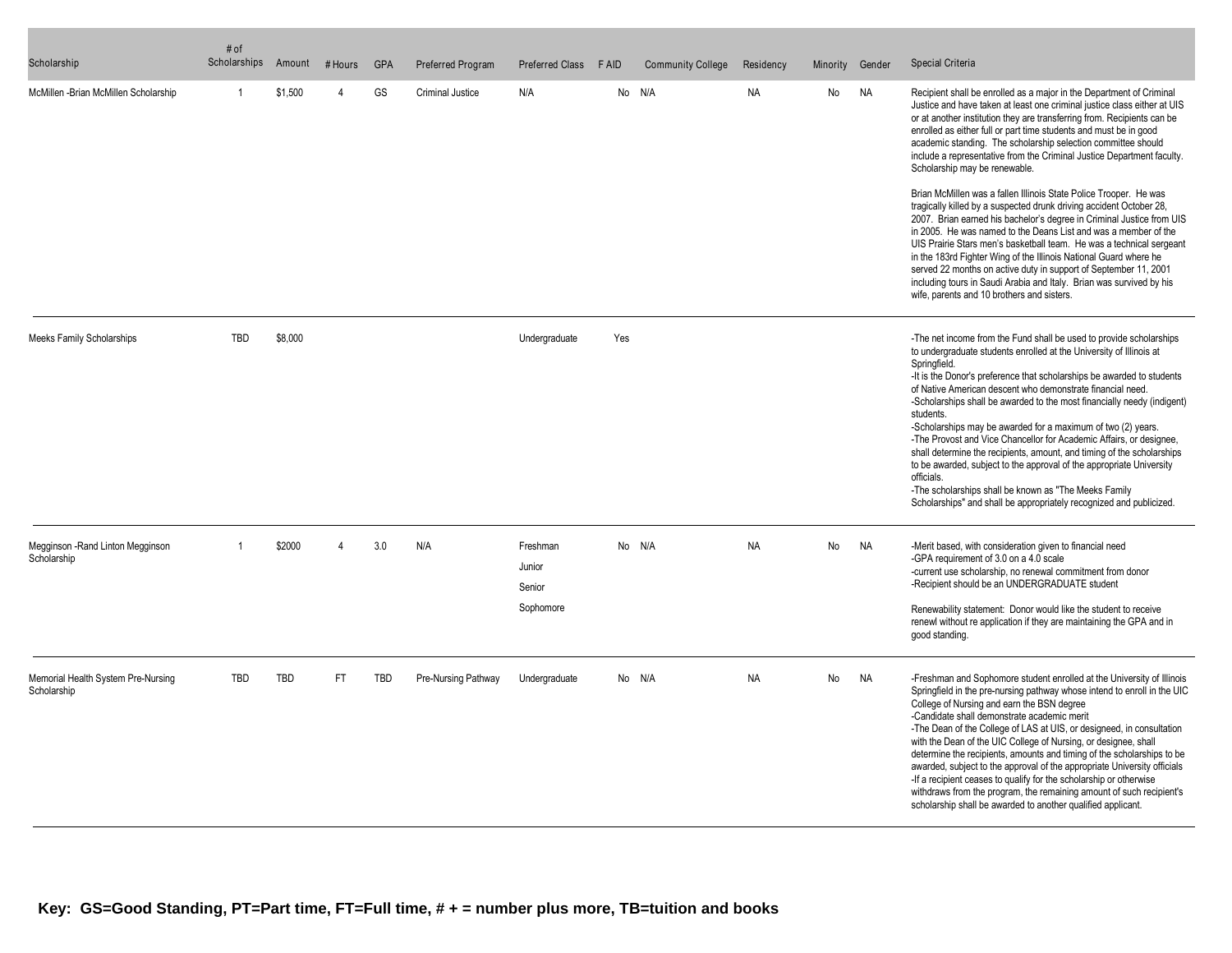| Scholarship                                                 | # of<br>Scholarships | Amount  | # Hours | <b>GPA</b>   | Preferred Program                                   | Preferred Class | <b>FAID</b> | <b>Community College</b> | Residency             | Minority | Gender    | Special Criteria                                                                                                                                                                                                                                                                                                                                                                                                                                                                                                                                                |
|-------------------------------------------------------------|----------------------|---------|---------|--------------|-----------------------------------------------------|-----------------|-------------|--------------------------|-----------------------|----------|-----------|-----------------------------------------------------------------------------------------------------------------------------------------------------------------------------------------------------------------------------------------------------------------------------------------------------------------------------------------------------------------------------------------------------------------------------------------------------------------------------------------------------------------------------------------------------------------|
| Mendelsohn - Syma R. Mendelsohn Endowed<br>Scholarship Fund | -1                   | \$1,100 |         | GS           | History                                             | Graduate        |             | No N/A                   | <b>NA</b>             | No       | <b>NA</b> | The income from this endowment fund shall be used to provide<br>scholarships to graduate students who are enrolled and majoring in the<br>Department of History in the College of Liberal Arts and Sciences.                                                                                                                                                                                                                                                                                                                                                    |
| Mims - Ted Mims Scholarship                                 |                      | \$2,000 |         | 3.3          | <b>Computer Science</b>                             | Undergraduate   |             | No N/A                   | <b>Illinois Rural</b> | No       | NA        | -Recipients shall be majoring in Computer Science having earned and<br>maintained a 3.3 qpa.<br>-Preference is given to applicants who have been honorably<br>discharged from the US Armed Forces or are currently a member of<br>the National Guard with at least two (2) years of active service duty.<br>-Preference shall be given to Illinois residents from a rural or small<br>town environment.<br>-Demonstrated financial need may also be considered.<br>-The scholarship may be renewable for up to three years if the<br>minimum qpa is maintained. |
| Mooney - Christopher Z. and Laura Z.<br>Mooney Scholarship  |                      | \$1,800 |         | GS           | <b>Political Science</b>                            | Graduate        |             |                          |                       |          |           | Preference for entering or current full-time Masters student in Political<br>Science; have expressed interest in studying and/or working in state<br>politics and government; and are not currently funded through the<br>Illinois Legislative Staff Intern Program, the Graduate Public Service<br>Internship Program, a Graduate Assistantships, or a Research<br>Assistantship                                                                                                                                                                               |
| Morgan -Otis D. Morgan Memorial<br>Scholarship              |                      | \$600   |         | GS           | N/A                                                 | N/A             |             | No N/A                   | <b>NA</b>             | Yes      | NA        | -Recipient should be an Aftrican-American student<br>-Preference to student in the education field<br>-Preference given to students from the East St. Louis area who have<br>attended a state community college.<br>-Recipient is not required to have financial need.<br>Scholarship fund was inaugurated in memory of Dr. Otis D. Morgan<br>who died September 3, 1973. Morgan was a SSU (UIS) charter faculty<br>member who taught courses in the Teacher Preparation Sequence.                                                                              |
| Morse -Saul Morse and Anne Morgan<br>Scholarship            | TBD                  | TBD     |         | Good Sta N/A |                                                     | Undergraduate   |             | Yes N/A                  | <b>NA</b>             | No       | NA        | -Recipient is an undergraduate student enrolled at UIS, who has<br>demonstrated financial need                                                                                                                                                                                                                                                                                                                                                                                                                                                                  |
| Northwestern Mutual. D. Patrick Scheina<br>Scholarship      | <b>TRD</b>           | \$2.500 |         | GS           | College of Business and Undergraduate<br>Management |                 | Yes         |                          | <b>NA</b>             | No       | <b>NA</b> | This scholarship is for an undergraduate students with demonstarted<br>financial need in the College of Business and Management with<br>preference for a student athlete                                                                                                                                                                                                                                                                                                                                                                                        |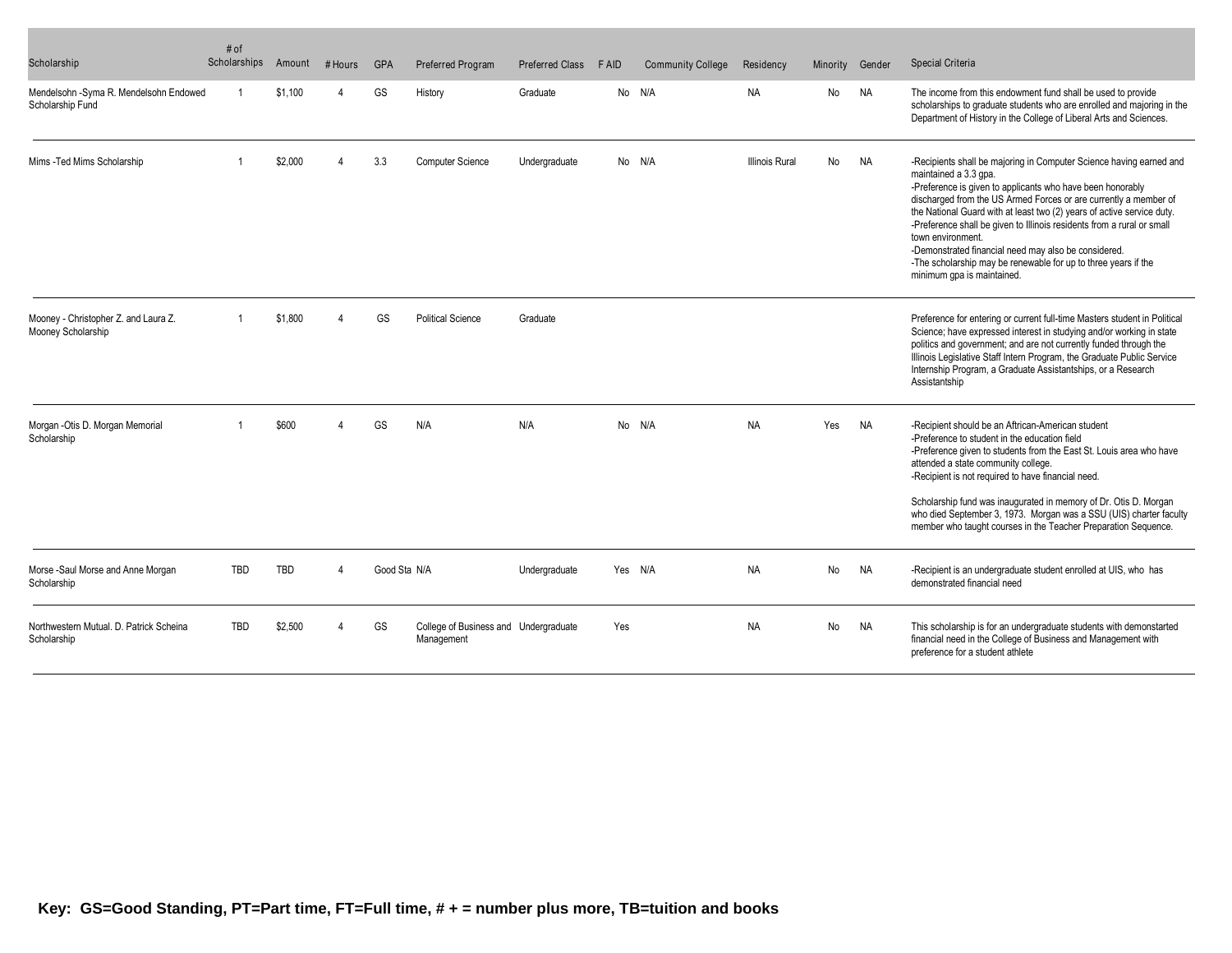| Scholarship                                           | # of<br>Scholarships Amount |           | # Hours | <b>GPA</b> | Preferred Program                                   | Preferred Class F AID |     | <b>Community College</b> | Residency | Minority  | Gender    | Special Criteria                                                                                                                                                                                                                                                                                                                                                                                                                                                                                                                                                                                                                                                                                                                                                                                                                                                                   |
|-------------------------------------------------------|-----------------------------|-----------|---------|------------|-----------------------------------------------------|-----------------------|-----|--------------------------|-----------|-----------|-----------|------------------------------------------------------------------------------------------------------------------------------------------------------------------------------------------------------------------------------------------------------------------------------------------------------------------------------------------------------------------------------------------------------------------------------------------------------------------------------------------------------------------------------------------------------------------------------------------------------------------------------------------------------------------------------------------------------------------------------------------------------------------------------------------------------------------------------------------------------------------------------------|
| Oakley -Grace Brorstrom Oakley Scholarship            | <b>TBD</b>                  | \$3,000   | NA      | <b>NA</b>  | N/A                                                 | N/A                   |     | No N/A                   | NA        | No        | Female    | -Scholarship minimum amount should be \$1000 per donor fund<br>agreement<br>-Continuing undergraduate student enrolled in an online degree<br>program (not a recruiting scholarship)<br>-Student must be enrolled only in online courses at a distance (not for<br>commuter or on-campus students who are taking a mix of online and<br>on-campus courses<br>-preference will be given to a single mother who is a returning student<br>(returning after being out of higher education for a period of time-<br>preference will be given to students with high scholastic achievement<br>(based on online courses they have taken at UIS)<br>-part time students should be eligible; the recipient need not be a full<br>time student<br>-this scholarship is non-renewable<br>Historical: This scholarship was established in 2004 by Burks Oakley<br>II, in honor of his mother. |
| Oblinger -Josephine Oblinger Memorial<br>Scholarship  |                             | \$500     | Δ       | GS         | Gerontology<br><b>Human Services</b>                | Graduate              |     | No N/A                   | <b>NA</b> | No        | <b>NA</b> | Since a master's degree in gerontology at UIS no longer exists which<br>was the initial intent of this scholarship, the successor degree is a<br>master's degree in Human Services with a concentration in<br>Gerontology. According to a decision made February 2002 by<br>University of Illinois Foundation, the scholarship funds may be used for<br>scholarships for students pursuing a master's degree in Human<br>Services with a concentration in Gerontology.                                                                                                                                                                                                                                                                                                                                                                                                             |
| O'Neal - Donald O'Neal Scholarship                    |                             | \$1,000   | Δ       | GS         |                                                     |                       | Yes |                          | <b>NA</b> | No        | <b>NA</b> | To support scholarships for students in the Management Program in<br>the College of Business and Management at the University of Illinois at<br>Springfield.<br>Preference is for students with limited resources<br>A demonstrated commitment to achieving their goals<br>Employed either full- or part-time.<br>Preference is also as follows: 1. Military or national guard service, 2.<br>concentration in Management studies                                                                                                                                                                                                                                                                                                                                                                                                                                                  |
| Osborne - Richard and Charlene Osborne<br>Scholarship | <b>TBD</b>                  | see crite | Δ       | GS         | College of Business and Undergraduate<br>Management |                       |     | Yes N/A                  | <b>NA</b> | <b>No</b> | <b>NA</b> | -This scholarship is for undergraduate students with demonstrated<br>financial need in the College of Business and Management                                                                                                                                                                                                                                                                                                                                                                                                                                                                                                                                                                                                                                                                                                                                                      |
| O'Shea -Paul O'Shea Athletic Scholarships             | <b>TBD</b>                  | see crite |         | GS         | N/A                                                 | Undergraduate         |     | Yes N/A                  | <b>NA</b> | No        | <b>NA</b> | -The recipients of this scholarship are undergraduates who<br>demonstrate need and are part of athletics at UIS.                                                                                                                                                                                                                                                                                                                                                                                                                                                                                                                                                                                                                                                                                                                                                                   |
| Owens -Michael Owens Memorial<br>Scholarship          |                             | \$500     | Δ       | GS         | N/A                                                 | N/A                   |     | Yes N/A                  | <b>NA</b> | <b>No</b> | <b>NA</b> | -Financial need based scholarship<br>-Preference given to current or former patients of any St. Jude facility.<br>If no applicants meet this criteria, secondary criteria is a recipient that<br>has overcome a serious medical obstacle.<br>Historical: Established in January 1997. This scholarship was<br>established by Mrs. Kim Owens, widow of Michael Owens. Michael<br>died in his 30's and was treated at a St. Jude facility. He was an alum<br>and graduated with a degree in Management in 1992.                                                                                                                                                                                                                                                                                                                                                                      |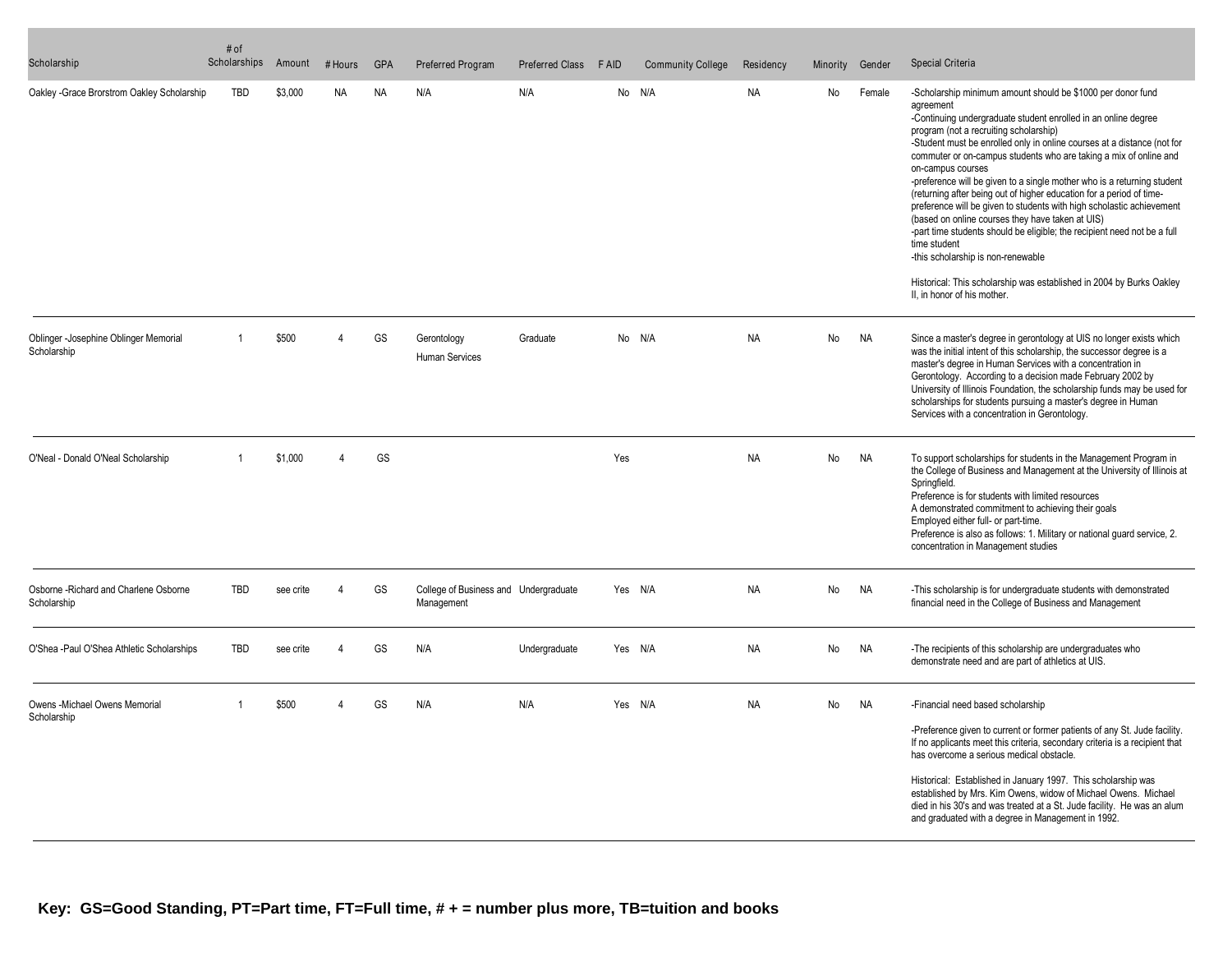| Scholarship                                                                  | # of<br>Scholarships Amount |           | # Hours   | <b>GPA</b> | Preferred Program                                | <b>Preferred Class</b> | F AID | <b>Community College</b> | Residency | Minority | Gender    | Special Criteria                                                                                                                                                                                                                                                                                                                                                                                                                                                                                                                                                                                                                                                                                                                        |
|------------------------------------------------------------------------------|-----------------------------|-----------|-----------|------------|--------------------------------------------------|------------------------|-------|--------------------------|-----------|----------|-----------|-----------------------------------------------------------------------------------------------------------------------------------------------------------------------------------------------------------------------------------------------------------------------------------------------------------------------------------------------------------------------------------------------------------------------------------------------------------------------------------------------------------------------------------------------------------------------------------------------------------------------------------------------------------------------------------------------------------------------------------------|
| Pancrazio - James J. Pancrazio Memorial<br>Scholarship for Human Development | -1                          | \$1500    | <b>NA</b> | NA         | Human Development<br>Counseling                  | Graduate               | No    | N/A                      | <b>NA</b> | No       | NA        | -The net income from this fund shall be used to provide scholarsips to<br>graduate students enrolled in the Human Development Counseling<br>Program in the College of Education and Human Services at UIS.<br>-The Head of the Department, or designee, shall determine recipients,<br>amount and timing of the schlarship to be awarded, as well as the<br>scholarship eligibility, subject to the approval of the appropriate<br>University officials.                                                                                                                                                                                                                                                                                |
| Patton, F-Fred J. Patton Scholarship                                         | <b>TBD</b>                  | see crite | <b>FT</b> | GS         | Pre-Law<br>Pre-Medicine<br><b>Public Affairs</b> | N/A                    |       | No N/A                   | No        | No       | <b>NA</b> | -recipient must be in pre-law, pre-medicine or public affairs<br>-recipient must demonstrate leadership skills and sense of social and<br>civic responsibility<br>-student must be enrolled full time in the fall and spring semesters<br>-recipient must be in good academic standing, no current evidence of<br>academic probation                                                                                                                                                                                                                                                                                                                                                                                                    |
|                                                                              |                             |           |           |            |                                                  |                        |       |                          |           |          |           | Banner account: 4-611008-831000-191787                                                                                                                                                                                                                                                                                                                                                                                                                                                                                                                                                                                                                                                                                                  |
| Patton, K-Kathryn G. Patton Scholarship                                      | <b>TBD</b>                  | see crite | <b>FT</b> | 3.0        | English<br><b>Visual Arts</b>                    | N/A                    |       | No N/A                   | <b>NA</b> | No       | <b>NA</b> | -recipient must be in English or Visual Arts<br>-recipient must demonstrated a sense of social and civic responsibility<br>-student must be enrolled full time in the fall and spring semesters<br>-minimum GPA of 3.0 or above or high school equivalent of this level                                                                                                                                                                                                                                                                                                                                                                                                                                                                 |
| Pearson - Ann and Raymond Pearson<br>Scholarships (Honors Scholarship)       | <b>TBD</b>                  | see crite | <b>FT</b> | honors     | N/A                                              | N/A                    |       | NA N/A                   | Na        | No       | <b>NA</b> | Recipients must be an honors student<br>Recipient must maintain a 3.0 GPA to continue to be eligible for<br>renewal each year as established by the Scholarship Committee in<br>agreement with the Capital Scholars Program                                                                                                                                                                                                                                                                                                                                                                                                                                                                                                             |
| Putnick - Walter and Hattie Putnick Memorial<br>Scholarship                  |                             | \$170     | $\Delta$  | 3.25       | Accountancy                                      | Undergraduate          |       | No N/A                   | <b>NA</b> | No       | <b>NA</b> | -Recipient can be a current student or newly enrolling student in the<br>undergraduate Accountancy program<br>-Recipient must have clearly defined goals and leadership ability<br>Walter Putnick passed away May 6, 1995. He was a long-time<br>member of the Sangamon State University (UIS) Alumni Board of<br>Directors. Mr. Putnick lived in Springfield for a major portion of his life.<br>He was a member of the Civilian Conservation Corps and a veteran of<br>World War II. He earned an accounting degree from the University of<br>Illinois and a master's degree in public administration from Sangamon<br>State University (UIS). He was employed by the Internal Revenue<br>Service from 1948 until he retired in 1975. |
|                                                                              |                             |           |           |            |                                                  |                        |       |                          |           |          |           |                                                                                                                                                                                                                                                                                                                                                                                                                                                                                                                                                                                                                                                                                                                                         |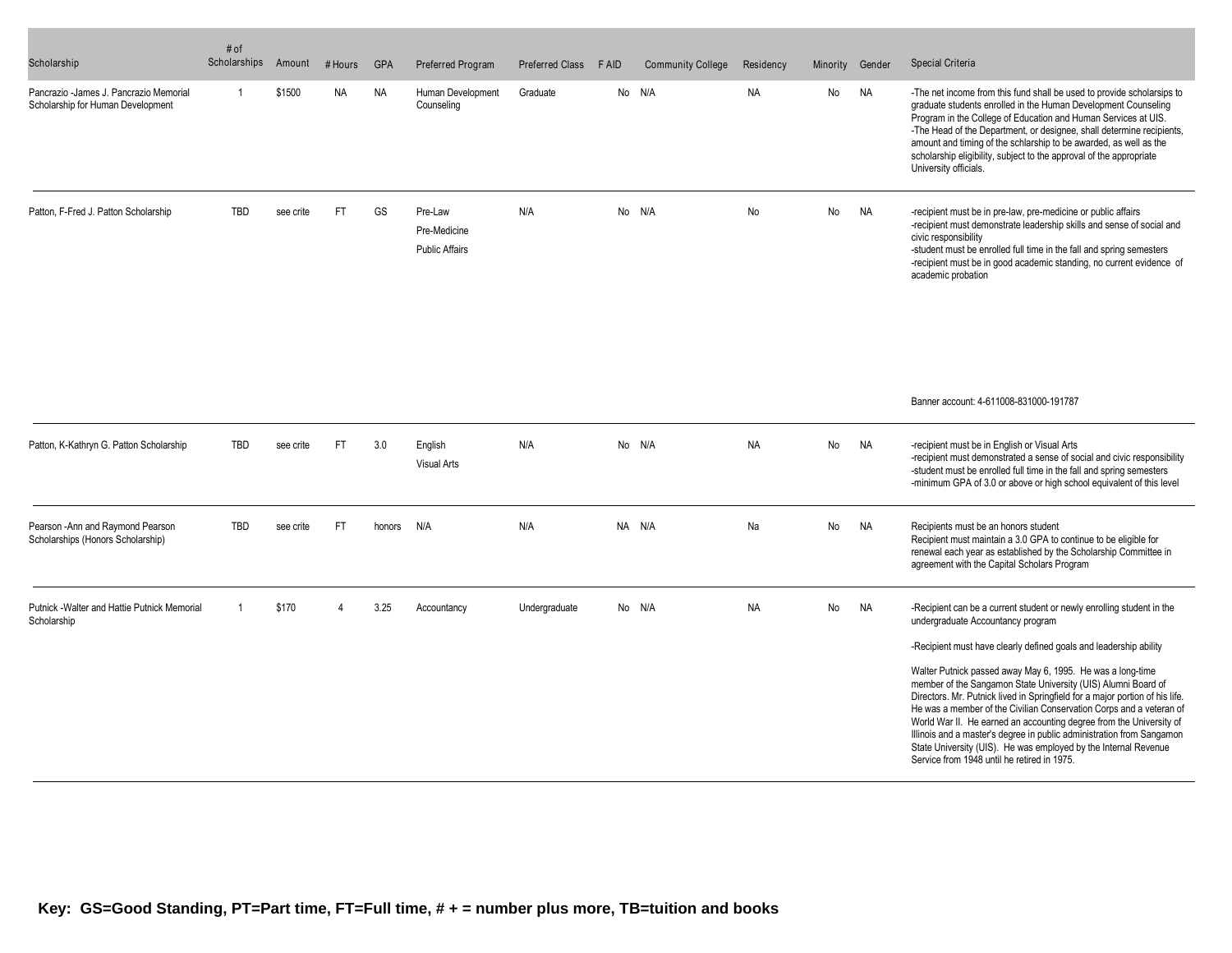| Scholarship                                                                         | # of<br>Scholarships | Amount  | # Hours        | <b>GPA</b> | Preferred Program                                                                                     | Preferred Class | F AID | <b>Community College</b> | Residency | Minority Gender |           | Special Criteria                                                                                                                                                                                                                                                                                                                                                                                                                                                                                                                                                                                                                                                                                                                                                                                                                                              |
|-------------------------------------------------------------------------------------|----------------------|---------|----------------|------------|-------------------------------------------------------------------------------------------------------|-----------------|-------|--------------------------|-----------|-----------------|-----------|---------------------------------------------------------------------------------------------------------------------------------------------------------------------------------------------------------------------------------------------------------------------------------------------------------------------------------------------------------------------------------------------------------------------------------------------------------------------------------------------------------------------------------------------------------------------------------------------------------------------------------------------------------------------------------------------------------------------------------------------------------------------------------------------------------------------------------------------------------------|
| Raymond -Richard D. Raymond Scholarship                                             |                      | \$1,000 | $\Delta$       | 3.0        | History<br>Education<br><b>Educational Leadership</b><br><b>Educational Technology</b><br>certificate | Graduate        |       |                          |           |                 |           | Recipients shall be graduate students and selected on the basis of<br>academic merit.<br>First preference - History students who have an demonstrated interest<br>in Abraham Lincoln or his legacy<br>Second preference - students in Education, Educational Leadership or<br>Educational Technology (certificate)<br>If at any time the Unit has a master's degree related to the study of<br>Abraham Lincoln, students in this program have first preference.                                                                                                                                                                                                                                                                                                                                                                                               |
| Realtors - Illinois Association of Realtors®<br>and the Real Estate Educ Foundation | <b>TBD</b>           | \$2,000 | 4              | GS         | N/A                                                                                                   | Undergraduate   |       | Yes N/A                  | <b>NA</b> | No              | <b>NA</b> | -this endowed scholarship is for undergraduate students in the College<br>of Business and Management with demonstrated financial need<br>-Decision of renewal of current recipient(s) to this scholarship is<br>determined by the selection committee if recipient(s) continue to meet<br>criteria                                                                                                                                                                                                                                                                                                                                                                                                                                                                                                                                                            |
| Realtors - Illinois REALTORS ® Scholarship                                          |                      | \$1,200 | 4              | 2.0        | N/A                                                                                                   | Undergraduate   |       | Yes N/A                  | <b>NA</b> | No              | NA        | -Recipients shall be undergraduate students who are enrolled at the<br>University of Illinois Springfield<br>-Recipients shall have a minimum GPA of 2.0 on a 4.0 scale with a<br>demonstrated financial need.<br>-Preference shall be given to a relative or a member of one of the<br>following three Chicago area real estate professional trade<br>organizations: National Association of Real Estate Brokers (NAREB),<br>National Association of Hispanic Real Estate Professionals<br>(NAHREP), or the Asian Real Estate Association of America<br>(AREAA).<br>-If no one qualifies, then the preference shall be given to a student<br>from the Illinois counties of Cook, DuPage, Lake or Will who are either<br>African American, Hispanic or Asian.<br>-The current recipient may re-apply but the scholarships are not<br>automatically renewable. |
| Redfield -Kent Redfield Scholarship                                                 |                      | \$1000  | Δ              | GS         | <b>Political Science</b>                                                                              | N/A             |       | No N/A                   | <b>NA</b> | No              | <b>NA</b> | -Recipient must be enrolled in the Political Science program<br>-recipient will be based on merit and financial need                                                                                                                                                                                                                                                                                                                                                                                                                                                                                                                                                                                                                                                                                                                                          |
|                                                                                     |                      |         |                |            |                                                                                                       |                 |       |                          |           |                 |           | Scholarship was created in honor of Professor Kent Redfield                                                                                                                                                                                                                                                                                                                                                                                                                                                                                                                                                                                                                                                                                                                                                                                                   |
| Richmond - Rosie Richmond Scholarship                                               | TBD                  | \$2.700 | $\overline{4}$ | GS         | English                                                                                               | Undergraduate   |       | No N/A                   | <b>NA</b> | No              | Female    | -Preference given to female students studying English.<br>-Recipient must be an undergraduate student.<br>-Must have completed or enrolled in one English class on or before the<br>Fall.<br>Awarded to student who writes fiction; must submit to the English<br>program 1 to 5 writing samples not to exceed 25 double-spaced pages.<br>Rosie Richmond was a Sangamon State English BA and MA graduate,<br>a fine writer, an inspiration to aspiring writers and a much beloved<br>friend of many people. When she died suddenly in March of 1994, as<br>the age of 49, two of those friends established a scholarship in her<br>name.                                                                                                                                                                                                                      |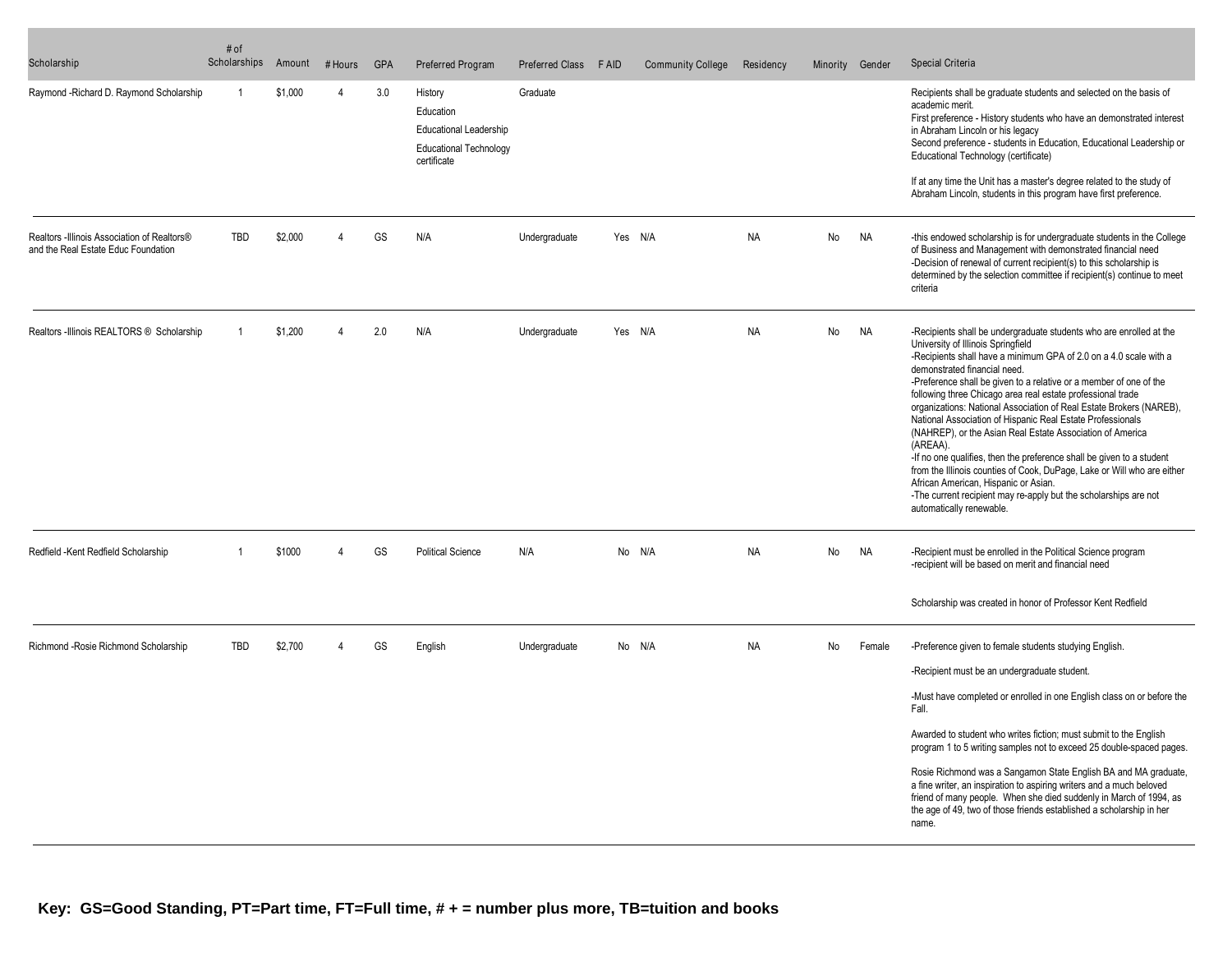| Scholarship                                                               | # of<br>Scholarships | Amount     | # Hours | <b>GPA</b> | Preferred Program | Preferred Class                           | F AID | <b>Community College</b> | Residency | Minority  | Gender    | Special Criteria                                                                                                                                                                                                                                                                                                                                                                                                                                                                                                                                                                                                                                                                                                                                                                                                                                                                                                                                                                                                                                                                                                                                                                                                            |
|---------------------------------------------------------------------------|----------------------|------------|---------|------------|-------------------|-------------------------------------------|-------|--------------------------|-----------|-----------|-----------|-----------------------------------------------------------------------------------------------------------------------------------------------------------------------------------------------------------------------------------------------------------------------------------------------------------------------------------------------------------------------------------------------------------------------------------------------------------------------------------------------------------------------------------------------------------------------------------------------------------------------------------------------------------------------------------------------------------------------------------------------------------------------------------------------------------------------------------------------------------------------------------------------------------------------------------------------------------------------------------------------------------------------------------------------------------------------------------------------------------------------------------------------------------------------------------------------------------------------------|
| Ringeisen - Chancellor Richard D. and<br>Carolyn J. Ringeisen Scholarship | -1                   | \$1,200    |         | 3.0        | N/A               | Freshman<br>Sophomore<br>Junior<br>Senior |       | Yes N/A                  | <b>NA</b> | No        | <b>NA</b> | The scholarship shall be awarded to new undergraduate students,<br>whether first year or transfer, and may be renewable for up to a four<br>year period, provided the students remain in good standing with a 3.0<br>GPA.<br>Scholarships shall be based on financial need, with merit consideration.                                                                                                                                                                                                                                                                                                                                                                                                                                                                                                                                                                                                                                                                                                                                                                                                                                                                                                                       |
| Roach - Rose Marie and Robert C. Roach<br>Scholarship                     |                      | \$1.500    | 8       | 3.0        | N/A               | Graduate                                  |       | No N/A                   | <b>NA</b> | <b>No</b> | Female    | -The income shall be used to provide scholarships to returning women<br>graduate students.<br>-Recipients must be enrolled in an approved graduate program of<br>study and maintain a 3.0 GPA.<br>-The recipient must have made a significant positive difference in her<br>community. This can be determined by evaluating how applicants<br>have impacted the lives of people in the community through their<br>volunteer work, development of charitable or cultural programs and/or<br>leadership in non-profit, philanthropic organizations.                                                                                                                                                                                                                                                                                                                                                                                                                                                                                                                                                                                                                                                                           |
|                                                                           |                      |            |         |            |                   |                                           |       |                          |           |           |           | HISTORICAL: This scholarship was previously endowed through<br>Sangamon State University as the Robert C Roach Memorial Prairie<br>Stars Scholarship in memory of Robert Roach after his untimely death<br>in 1978. Roach was an avid supporter of the Prairie Stars soccer<br>team. Dr. Rose Marie Roach was enrolled in the charter class at SSU<br>and earned a master's degree in Psychology. She joined the<br>University administration staff as Assistant Dean of Student Life and<br>retired in 1993 as Associate Vice Chancellor for Student Services.                                                                                                                                                                                                                                                                                                                                                                                                                                                                                                                                                                                                                                                             |
| Robertson - Gordon and Ina Robertson<br>Scholarship                       | -1                   | \$1,000    | 4       | 3.0        | Education         | Undergraduate                             | No    |                          | <b>NA</b> | No        | <b>NA</b> | Support undergraduate students pursuing a degree in education and<br>have at least a grade point average of 3.0 on a 4.0 scale. Scholarships<br>will be renewable for up to four years for students who continue to<br>meet these criteria.                                                                                                                                                                                                                                                                                                                                                                                                                                                                                                                                                                                                                                                                                                                                                                                                                                                                                                                                                                                 |
| Roesch -Polly Roesch Music Scholarship                                    | <b>TBD</b>           | <b>TBD</b> | 12      | GS         | N/A               | Undergraduate<br>Graduate                 |       | No N/A                   | <b>NA</b> | No        | <b>NA</b> | -the income shall be used to provide scholarships to undergraduate<br>students and/or fellowships to graduate students who are enrolled at<br>UIS. The recipients may be enrolled in any curriculum, but the<br>scholarships/ fellowships shall be awarded to students who are<br>participants in one or more of the music programs or groups<br>sponsored by the University. The recipients shall be selected based<br>on financial need and/or merit, an they may be renewed as long as the<br>recipients remain qualified and continue to satisfy all of the appropriate<br>criteria.<br>-In the event UIS should offer majors in one or more program in music<br>than preference in the awarding of the scholarships/fellowships shall<br>be given to those students with a declared major in music with first<br>preference given to those who are enrolled in voice.<br>-must be enrolled for one or more music ensembles (voice or<br>instrumental) each semester they hold the scholarship<br>-students are required to submit a sample of their performance (audio,<br>visual or audition) that have not previously taken a music class at UIS<br>-narrative should include the role of music in the students life |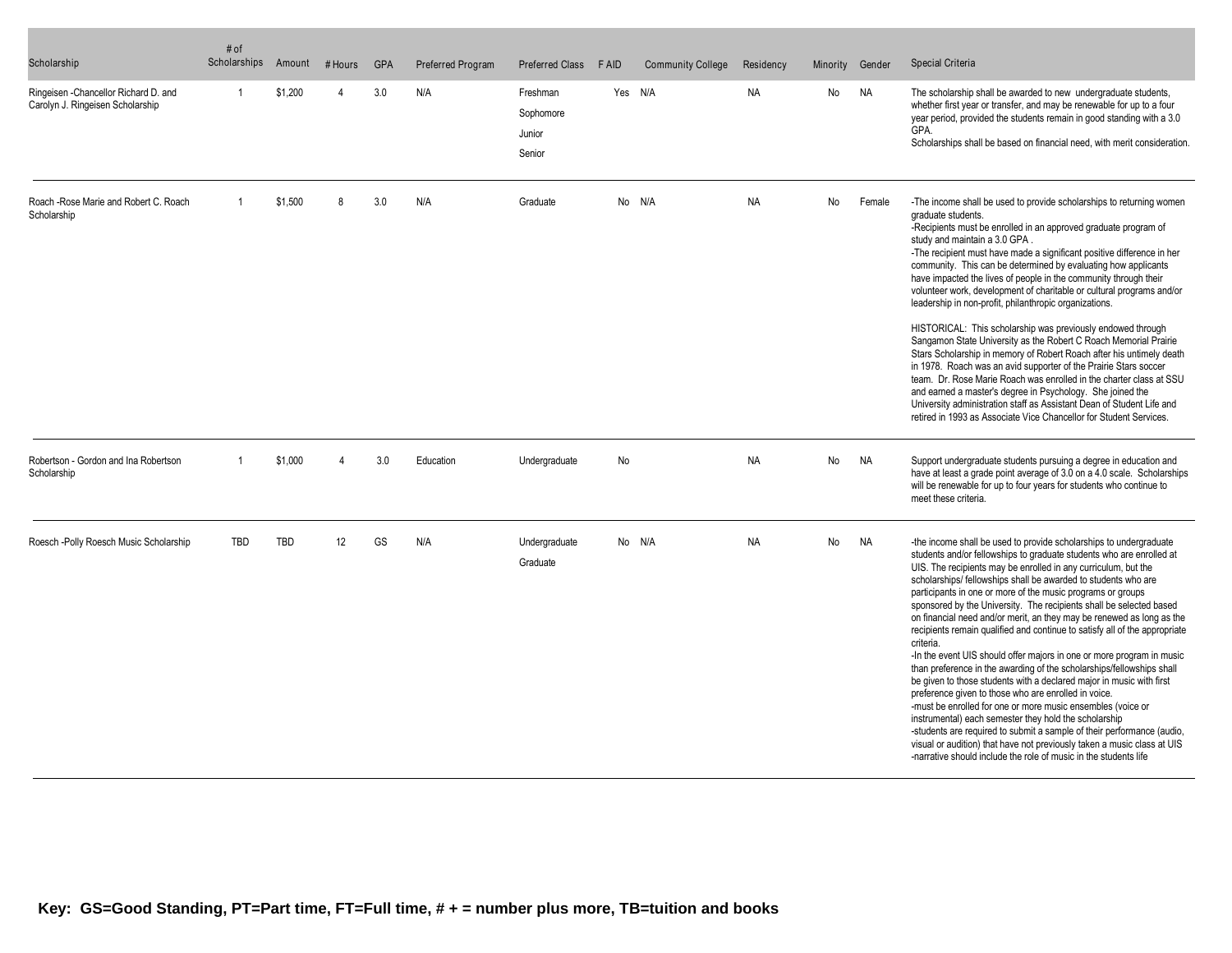| Scholarship                                                           | # of<br>Scholarships | Amount | # Hours                | <b>GPA</b> | Preferred Program        | <b>Preferred Class</b> | F AID | <b>Community College</b> | Residency    | Minority | Gender    | Special Criteria                                                                                                                                                                                                                                                                                                                                                                                                                                                                                                                                                                                                                                                                                                                                                                                                                                                                                                                                                                                                                                                                                                       |
|-----------------------------------------------------------------------|----------------------|--------|------------------------|------------|--------------------------|------------------------|-------|--------------------------|--------------|----------|-----------|------------------------------------------------------------------------------------------------------------------------------------------------------------------------------------------------------------------------------------------------------------------------------------------------------------------------------------------------------------------------------------------------------------------------------------------------------------------------------------------------------------------------------------------------------------------------------------------------------------------------------------------------------------------------------------------------------------------------------------------------------------------------------------------------------------------------------------------------------------------------------------------------------------------------------------------------------------------------------------------------------------------------------------------------------------------------------------------------------------------------|
| Roesch -Polly Roesch Scholarship                                      | TBD                  | TBD    |                        | GS         | N/A                      | N/A                    |       | No N/A                   | NA           | No       | NA        | -The net income shall be used to provide scholarships to students who<br>are enrolled at UIS. The recipients may be enrolled in any curriculum<br>and shall be selected based upon financial need and/or academic<br>merit, with preference given to students who are participating in one or<br>more of the music programs or groups sponsored at UIS.<br>-In the event UIS should offer majors in minors in one or more<br>programs in music then preference shall be given those students with<br>a declared major in music, with first preference for those who are<br>enrolled in voice.<br>-Preference may also be given to student enrolled in the College of<br>Business and Management. The scholarship may be renewed as long<br>as the recipients remain qualified and continue to satisfy all of the<br>appropriate criteria.<br>-Must be enrolled for one or more music ensembles (voice or<br>instrumental) each semester they hold the scholarship<br>-Students are required to submit a sample of their performance (audio,<br>visual or audition) that have not previously taken a music class at UIS |
| Roesch -W -Walter and Polly Roesch<br>Scholarships                    | <b>TBD</b>           | TBD    |                        | GS         | N/A                      | Undergraduate          |       | Yes N/A                  | see criteria | No       | <b>NA</b> | -The net income shall be used to provide scholarships to<br>undergraduate students who are enrolled at UIS. The scholarship<br>recipients will be selected based upon financial need and academic<br>merit. It is the donor's preference that the scholarships issued provide<br>the greatest impact, and, therefore, fewer scholarships or greater<br>magnitude.<br>-The scholarships will be renewable as long as the recipients remain<br>qualified and continue to satisfy all of the appropriate criteria.<br>-Preference in the awarding of the scholarships shall be given in the<br>following order:<br>1) to students from New Berlin, Illinois;<br>2) to students from Sangamon County; 3) to students from the State<br>of Illinois.<br>-Must be enrolled for one or more music ensembles (voice or<br>instrumental) each semester they hold the scholarship                                                                                                                                                                                                                                                |
| Roese -Alfred and Mildred Roese Memorial<br>Scholarship               |                      | \$750  | $\boldsymbol{\Lambda}$ | 3.75       | English<br>Communication | N/A                    |       | Yes N/A                  | <b>NA</b>    | No       | Female    | -Recipient must have a GPA of 3.75 or higher<br>-Recipient must display financial need<br>-First preference is a graduate student pursuing a degree in<br>Communication with the second preference for an English student<br>-Scholarship is not renewable                                                                                                                                                                                                                                                                                                                                                                                                                                                                                                                                                                                                                                                                                                                                                                                                                                                             |
| Rotary Club of Springfield, Francis W.<br>Wenzel Memorial Scholarship |                      | \$1500 |                        | <b>NA</b>  | N/A                      | N/A                    |       | No N/A                   | <b>NA</b>    | No       | <b>NA</b> | -Recipient must be a graduate of a high school in Springfield, Illinois<br>(public or private)<br>-Minimum enrollment of four semester hours<br>-Recipient must be in good academic standing, no current evidence of<br>academic probation<br>Historical: Scholarship is funded by the Rotary Club of Springfield<br>Illinois on an annual basis.                                                                                                                                                                                                                                                                                                                                                                                                                                                                                                                                                                                                                                                                                                                                                                      |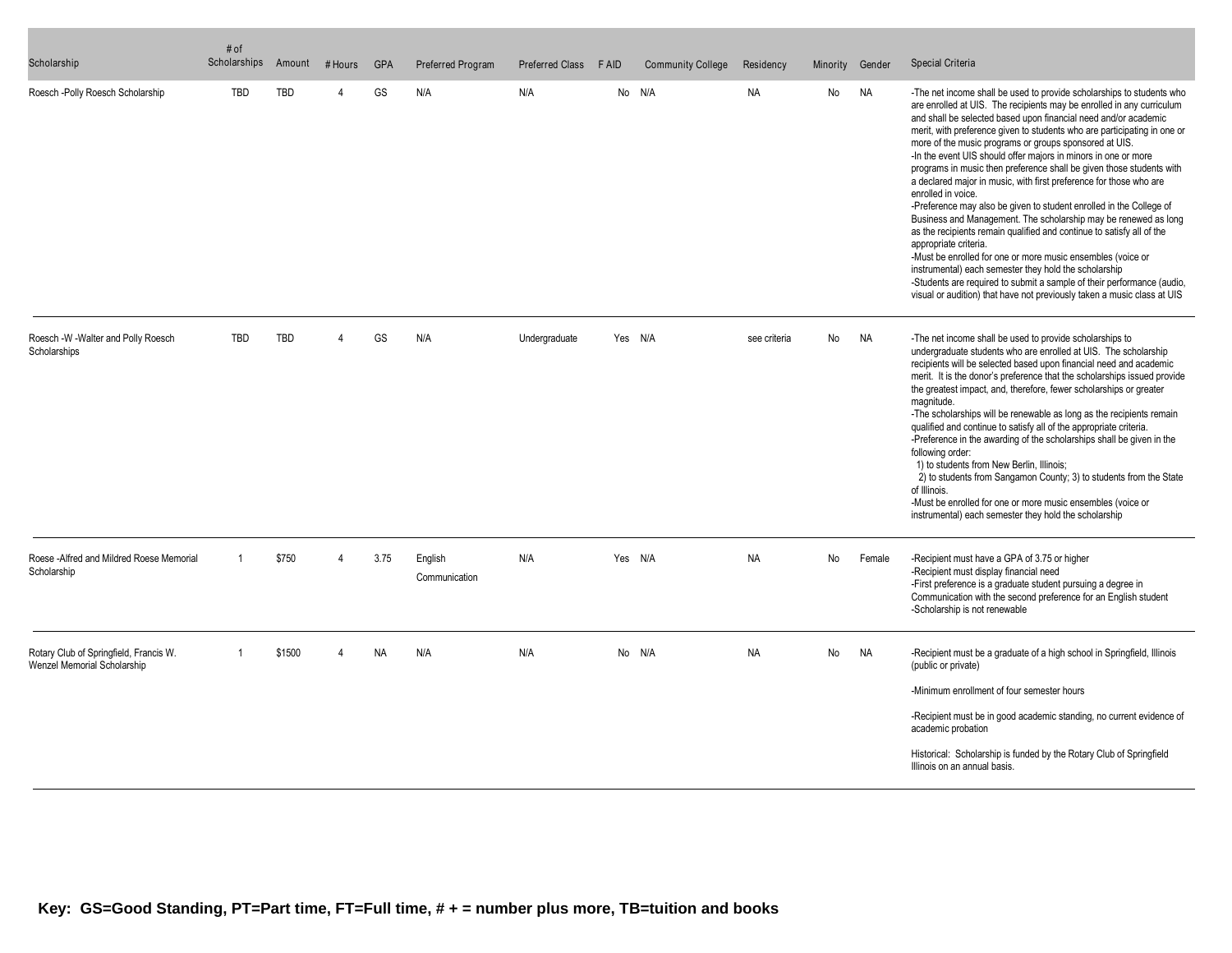| Scholarship                                                       | # of<br>Scholarships | Amount   | # Hours | <b>GPA</b> | <b>Preferred Program</b>                                                                                                    | Preferred Class  | F AID   | <b>Community College</b> | Residency       | Minority  | Gender    | Special Criteria                                                                                                                                                                                                                                                                                                                                                                                                                                                                                |
|-------------------------------------------------------------------|----------------------|----------|---------|------------|-----------------------------------------------------------------------------------------------------------------------------|------------------|---------|--------------------------|-----------------|-----------|-----------|-------------------------------------------------------------------------------------------------------------------------------------------------------------------------------------------------------------------------------------------------------------------------------------------------------------------------------------------------------------------------------------------------------------------------------------------------------------------------------------------------|
| Roth - Allan and Penny Roth Scholarship in<br>Cybersecurity       | -1                   | \$3,000  | 4       | merit      | <b>Computer Science</b><br><b>Computer Science</b>                                                                          | Junior<br>Senior | No      |                          | U.S. citizen    | No        | NA        | -recipient shall support upper-division undergraduate students<br>majoring in Computer Science with a concentration in Information<br><b>Systems Security</b><br>-demonstrate academi merit<br>-preference shall be given to students who are United States citizens<br>or permanent residents                                                                                                                                                                                                  |
| Roy - Madeline Roy Memorial Scholarship                           |                      | \$1,000  | 4       |            | see criter Medical Laboratory<br>Science                                                                                    |                  | No      |                          | <b>NA</b>       | <b>No</b> | Female    | The recipient must be enrolled in the Clinical/Medical Laboratory<br>Science program.<br>The recipient must have a "B" average to receive the scholarship<br>initially which will be renewed annually for up to 4 years as long as the<br>student remains in good academic standing and shows progress<br>toward degree.<br>Preference is for a female student.<br>Recipient will be required to write a thank you each year to discuss<br>progress in order to receive renewal of scholarship. |
| Ruez - Dennis Ruez Memorial Scholarship                           |                      | \$1,000  | Δ       | GS         | <b>Environmental Sciences</b>                                                                                               |                  | No      |                          | <b>NA</b>       | No        | <b>NA</b> | This scholarship is for a student in good standing in the Department of<br>Environmental Studies in the College of Public Affairs and<br>Administration.                                                                                                                                                                                                                                                                                                                                        |
| SASA -Springfield Area Soccer Association<br>(SASA) Scholarship   | TBD                  | \$3,000a | Δ       | GS         | N/A                                                                                                                         | N/A              |         | No N/A                   | <b>NA</b>       | No        | NA        | -The recipient(s) of this scholarship will be a UIS student athlete who<br>participated in the Springfield Area Soccer Association as a youth.                                                                                                                                                                                                                                                                                                                                                  |
| Schaaf -Maureen A. Schaaf Scholarships                            | $\overline{1}$       | \$1100   | 4       | GS         | College of Business and Undergraduate<br>Management                                                                         |                  |         | No N/A                   | see criteria    | No        | <b>NA</b> | The net income shall be used to provide scholarships to undergraduate<br>students enrolled in the College of Business and Management at UIS.<br>First preference is for students having graduated from Sacred Heart-<br>Griffin high School in Springfield, Illinois.                                                                                                                                                                                                                           |
| Schewe -Louise Hartman Schewe<br>Scholarships                     | <b>TBD</b>           | \$5,000  | 4       | GS         | N/A                                                                                                                         | Undergraduate    | Yes N/A |                          | <b>NA</b>       | No        | <b>NA</b> | -Awarded to an undergraduate student based first on need and<br>second, on academic merit.                                                                                                                                                                                                                                                                                                                                                                                                      |
|                                                                   |                      |          |         |            |                                                                                                                             |                  |         |                          |                 |           |           | -Donor preference to issue scholarships providing the greatest<br>possible impact.                                                                                                                                                                                                                                                                                                                                                                                                              |
|                                                                   |                      |          |         |            |                                                                                                                             |                  |         |                          |                 |           |           | -The scholarships are renewable as long as the recipients remain<br>qualified and continue to satisfy all of the appropriate criteria.                                                                                                                                                                                                                                                                                                                                                          |
| Schnirring, CBM -William and Mary<br>Schnirring Scholarship - CBM |                      | \$1.100  |         | GS         | Management Information Undergraduate<br>Systems<br>Accountancy<br><b>Business Administration</b><br>Economics<br>Management |                  |         | No N/A                   | <b>Illinois</b> | No        | <b>NA</b> | -Recipient should be from a public high school in the State of Illinois<br>-Recipient should be enrolled in the College of Business and<br>Management<br>-Recipient should be a resident of Illinois<br>-Scholarships may be need or merit based and shall be renewable for<br>up to a five year period if the students remain in good academic<br>standing and continue enrollment in one of the three colleges CBM,<br>CLAS, CEHS                                                             |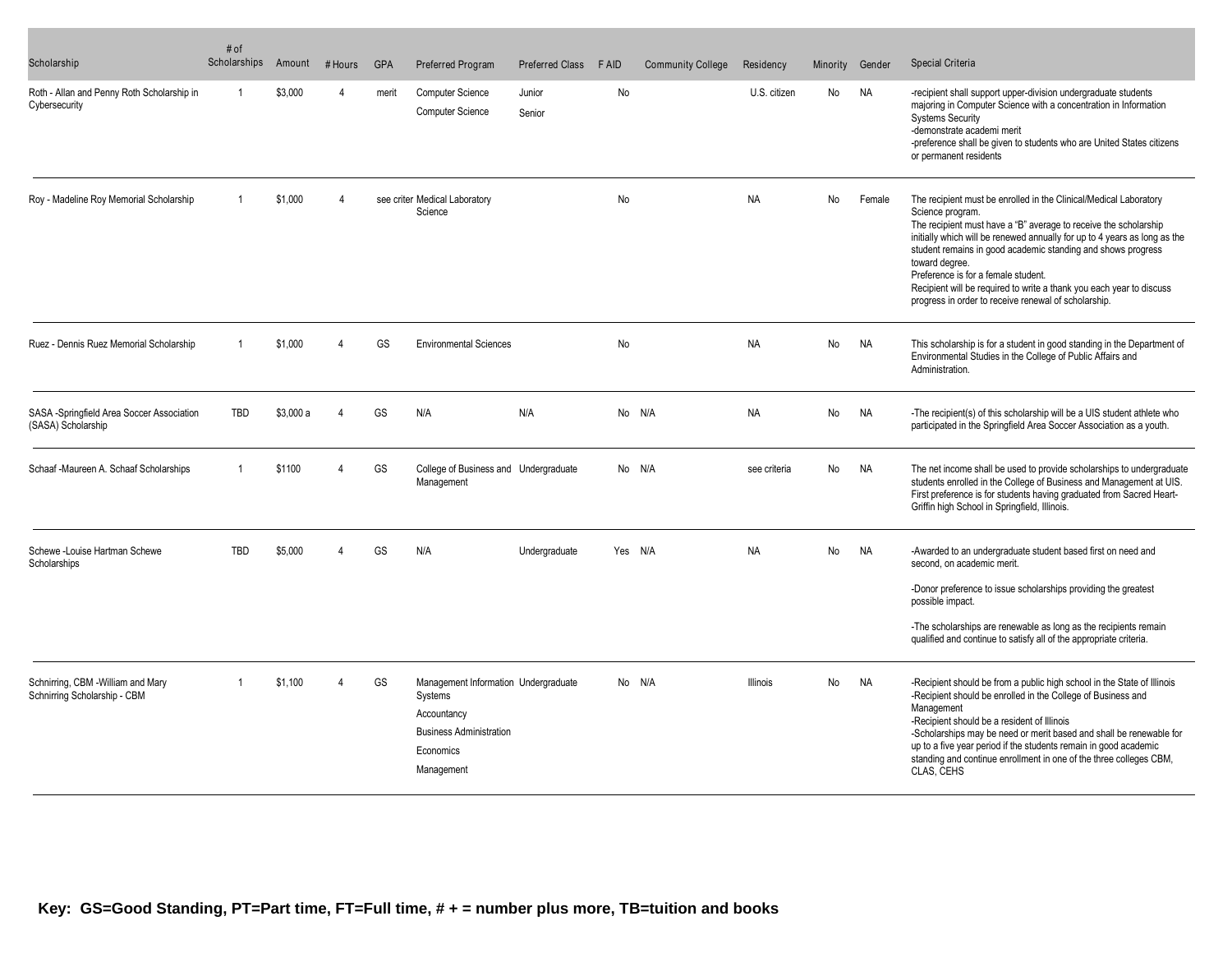| Scholarship                                                                  | # of<br>Scholarships | Amount  | # Hours | <b>GPA</b> | Preferred Program                                                            | Preferred Class | F AID   | <b>Community College</b> | Residency                | Minority       | Gender    | Special Criteria                                                                                                                                                                                                                                                                                                                                                                                                                                                                                                                                                                                                                          |
|------------------------------------------------------------------------------|----------------------|---------|---------|------------|------------------------------------------------------------------------------|-----------------|---------|--------------------------|--------------------------|----------------|-----------|-------------------------------------------------------------------------------------------------------------------------------------------------------------------------------------------------------------------------------------------------------------------------------------------------------------------------------------------------------------------------------------------------------------------------------------------------------------------------------------------------------------------------------------------------------------------------------------------------------------------------------------------|
| Schnirring, EHS - William and Mary<br>Schnirring Scholarship CEHS            |                      | \$1.100 |         | GS         | Social Work<br><b>Teacher Education</b>                                      | Undergraduate   |         | No N/A                   | Sangamon/surro<br>unding | No             | <b>NA</b> | -Recipient will be an undergraduate student enrolled in the College of<br>Education and Human Services who is working toward teacher<br>certification or majoring in social work, and is a resident of Sangamon<br>County or a contiguous county.<br>Recipient should be from a public high school in the State of Illinois.<br>Scholarship may be need or merit based and shall be renewable for up<br>to five years if student remains in good standing and continues<br>enrollment in CEHS, CLAS or CBM at UIS.                                                                                                                        |
| Schnirring, LAS-IL -William and Mary<br>Schnirring Scholarship-CLAS Illinois |                      | \$1.100 |         | GS         | Biology<br><b>Medical Laboratory</b><br>Science<br>Chemistry<br>Pre-Medicine | Undergraduate   |         | No N/A                   | <b>Illinois</b>          | No             | <b>NA</b> | -Recipient will be an undergraduate student<br>-Recipient will be a student enrolled in the College of LAS who is<br>majoring in Biology, Clinical Lab Science or similar health or science<br>program and who is interested in pursuing a career in a human<br>healthcare profession.<br>-The recipient should be a resident of Illinois.<br>Recipient should be from a public high school in the State of Illinois.<br>-Scholarships may be need or merit based and shall be renewable, for<br>up to five years if the students remain in good academic standing and<br>continue enrollment in one of the three college CBM, CLAS, CEHS |
| Schnirring, LAS-S -William and Mary<br>Schnirring Scholarship-LAS Sangamon   |                      | \$1.100 |         | GS         | Biology<br>Chemistry<br>Medical Laboratory<br>Science<br>Pre-Medicine        | Undergraduate   |         | No N/A                   | Sangamon/Surro<br>unding | No             | NA.       | -Recipient shall be a student from a public high school in the State of<br>Illinois that is a resident of Sangamon or a contiguous county<br>-Recipient shall be enrolled in the College of LAS who is majoring in<br>Biology, Clinical Lab Science or similar health or science program who<br>is interested in pursuing a career in a human healthcare profession<br>-Scholarships may be need or merit based and shall be renewable for<br>up to five years if student remains in good academic standing and<br>continue enrollment in one of the three colleges CLAS, CEHS, CBM                                                       |
| Scott, M -Maurice W. Scott Scholarship in<br><b>Public Affairs</b>           |                      | \$1200  |         | <b>GS</b>  | <b>Public Affairs</b>                                                        | N/A             | No      | Any Community<br>College | <b>NA</b>                | <b>No</b>      | NA        | -Recipient must be an outstanding community college student who has<br>transferred to UIS to pursue an education in Public Affairs.<br>Maurice Scott retired in 1977 after three decades of outstanding<br>service to government and the people of Illinois. He earned for himself<br>a reputation unmatched for integrity, honesty, and common sense, and<br>his friends at all levels of government are countless.                                                                                                                                                                                                                      |
| Sedlak -Dennis L. Sedlak Scholarship                                         |                      | \$2.000 |         | 3.0        | <b>Criminal Justice</b><br><b>Business Administration Undergraduate</b>      | Undergraduate   | Yes N/A |                          | <b>NA</b>                | N <sub>o</sub> | <b>NA</b> | -Recipient will be undergraduate with demonstrated financial need<br>-First preference is for a student in the Criminal Justice Program at UIS<br>-Second preference is for a student in the Business Administration<br>Program at UIS<br>-If no recipient found in either of these programs, a student with<br>demonstrated financial need will be eligible<br>-Scholarship may be renewable                                                                                                                                                                                                                                             |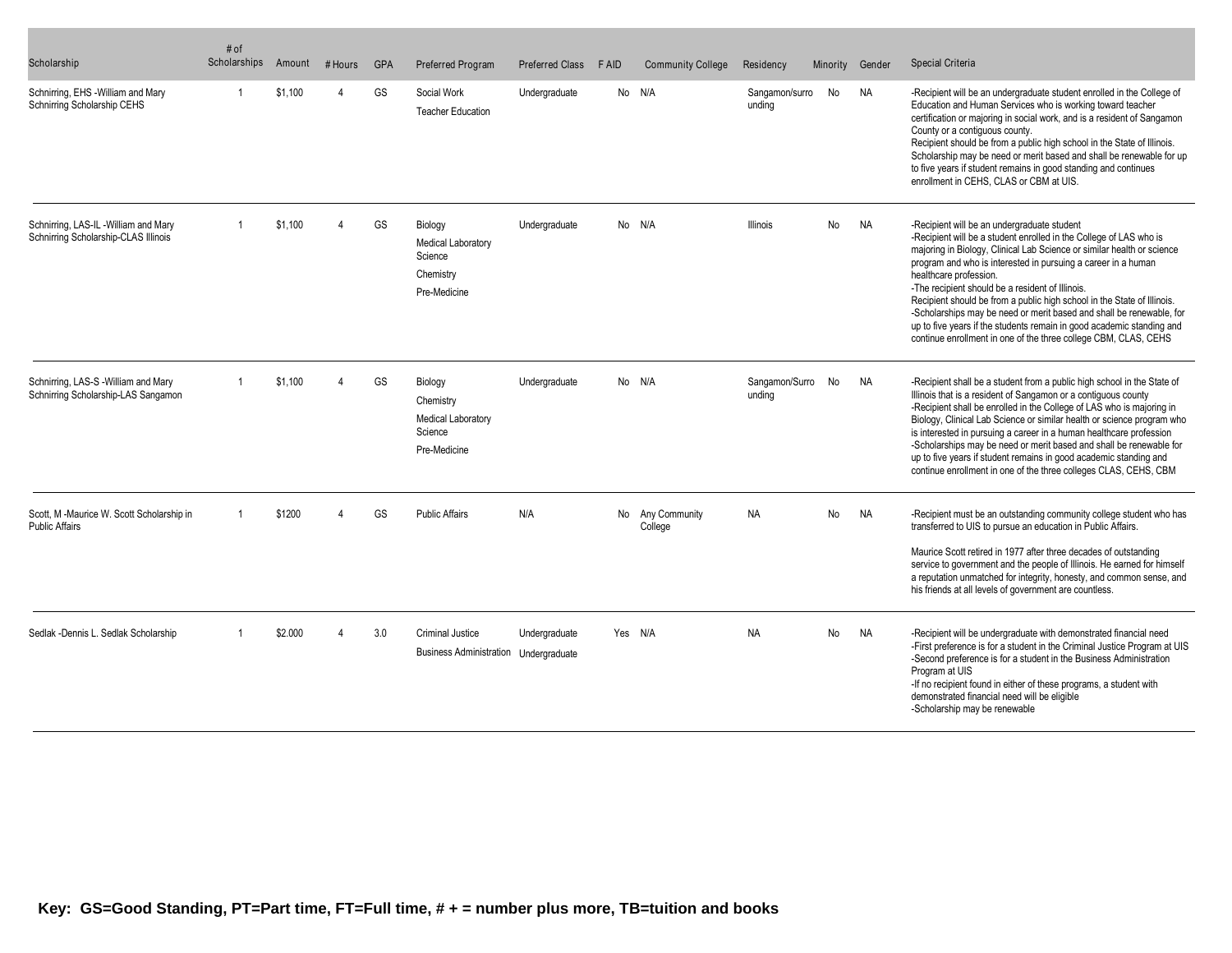| Scholarship                                                      | # of<br>Scholarships | Amount    | # Hours  | <b>GPA</b> | Preferred Program                                                                                                | <b>Preferred Class</b>                          | F AID   | <b>Community College</b> | Residency | Minority | Gender    | Special Criteria                                                                                                                                                                                                                                                                                                                                                                                                                                                                                                                                                                                                                                                                                                                                                                                                                                                                                                                                                                                                                                                                                                                                                                                                                                                                                                                                                                                                                               |
|------------------------------------------------------------------|----------------------|-----------|----------|------------|------------------------------------------------------------------------------------------------------------------|-------------------------------------------------|---------|--------------------------|-----------|----------|-----------|------------------------------------------------------------------------------------------------------------------------------------------------------------------------------------------------------------------------------------------------------------------------------------------------------------------------------------------------------------------------------------------------------------------------------------------------------------------------------------------------------------------------------------------------------------------------------------------------------------------------------------------------------------------------------------------------------------------------------------------------------------------------------------------------------------------------------------------------------------------------------------------------------------------------------------------------------------------------------------------------------------------------------------------------------------------------------------------------------------------------------------------------------------------------------------------------------------------------------------------------------------------------------------------------------------------------------------------------------------------------------------------------------------------------------------------------|
| Shearer - Thomas A. Shearer Scholarship                          | -1                   | \$2500    |          | 3.0        | College of Public Affairs<br>and Administration<br><b>Environmental Sciences</b><br><b>Environmental Studies</b> | Undergraduate<br>Undergraduate<br>Undergraduate | Yes N/A |                          | <b>NA</b> | No       | <b>NA</b> | -This award is contingent upon the student being enrolled at UIS for<br>the Fall 2019 and Spring 2020 semesters in a minimum of 4 credit<br>hours each term.<br>-Preference is given to student who is seeking an undergraduate<br>degree from the College of Public Affairs and Administration with a<br>major in Environmental Studies.<br>-Recipient must be maintaining a minimum institutional grade point<br>average of 3.0.<br>-Recipient must demonstrate financial need.<br>-If no such student is eligible then a secondary preference shall be<br>given to students who are seeking an undergraduate degree from any<br>college with a minor in Environmental Studies.<br>This was established in 2009 by Thomas A. Shearer'83 who graduated<br>with a Bachelor of Arts in Environment and People.                                                                                                                                                                                                                                                                                                                                                                                                                                                                                                                                                                                                                                  |
| Shiner - Suzanna Kay Shiner Scholarship                          | <b>TBD</b>           | \$2.500   | 12       | <b>NA</b>  | N/A                                                                                                              | N/A                                             |         | No N/A                   | <b>NA</b> | No       | Female    | -female preferred<br>-students of academic merit<br>-any major<br>-must be enrolled for credit in one or more music ensembles (voice or<br>instrumental) each semester they hold the scholarship<br>-students are required to submit a sample of their performance (audio,<br>video or audition) if they have not previously taken a music class at UIS<br>-preference given to an undergraduate student, but not necessary<br>-narrative should include the role of music in the students life<br>-scholarship may be used for recruitment of new students<br>Suzanna was born December 8, 1966 in lowa and grew up in<br>Springfield, Illinois, graduating from Springfield High School in 1984.<br>She moved to California where she worked and completed her B.A.<br>degree in Mathematics at the University of California, Santa Cruz. In<br>her first job, with Triton International, a California company specializing<br>in software for sonar analysis, she quickly mastered the ISIS sonar<br>imaging system. She was aboard a ship " The Performer" on its way to<br>find a downed British helicopter in the Atlantic, when a burst blood<br>vessel took her life on June 24, 2002. She was a serious, hard<br>working, professional who loved mathematics and loved being on a<br>search at sea, and a free spirit who wore a dozen earrings in one ear,<br>had two tattoos, loved animals and gardening and sitting on the beach. |
| Sikich LLP Accountancy Scholarship                               | <b>TBD</b>           | see crite | $\Delta$ | GS         | Accountancy                                                                                                      | Undergraduate                                   | Yes N/A |                          | <b>NA</b> | No       | <b>NA</b> | -recipient must be an undergraduate student with demonstrated<br>financial need in the Accountancy program at UIS.                                                                                                                                                                                                                                                                                                                                                                                                                                                                                                                                                                                                                                                                                                                                                                                                                                                                                                                                                                                                                                                                                                                                                                                                                                                                                                                             |
| Simpson - Bill and Nancy Simpson Endowed<br>Athletic Scholarship | <b>TBD</b>           | \$4.500   |          | GS         | N/A                                                                                                              | Undergraduate                                   | Yes N/A |                          | <b>NA</b> | No       | <b>NA</b> | The recipient(s) will be undergraduate student-athletes enrolled in any<br>curriculum at UIS.<br>Scholarships are need-based.                                                                                                                                                                                                                                                                                                                                                                                                                                                                                                                                                                                                                                                                                                                                                                                                                                                                                                                                                                                                                                                                                                                                                                                                                                                                                                                  |
| Slightom - Zander Slightom Environmental<br>Studies Scholarship  |                      | \$1,000   | 4        | GS         | <b>Environmental Sciences</b><br><b>Environmental Studies</b>                                                    |                                                 | No      |                          |           |          |           | This current use shoclarship is for a student in Environmental Studies.<br>Student should be in good academic standing.<br>Minmum enrollment of 4 hours.                                                                                                                                                                                                                                                                                                                                                                                                                                                                                                                                                                                                                                                                                                                                                                                                                                                                                                                                                                                                                                                                                                                                                                                                                                                                                       |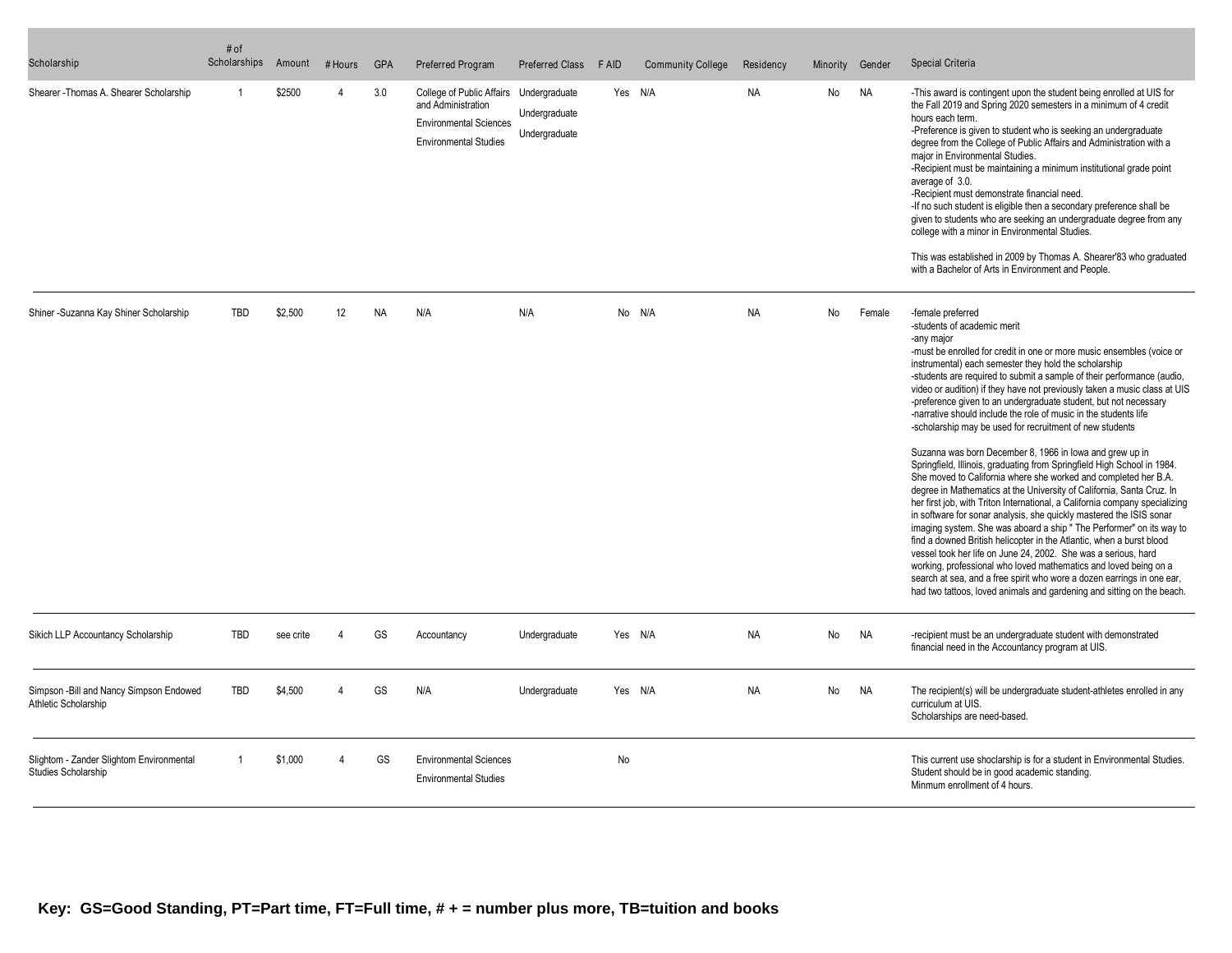| Scholarship                                                                     | # of<br>Scholarships | Amount     | # Hours   | <b>GPA</b> | Preferred Program            | <b>Preferred Class</b> | F AID | <b>Community College</b> | Residency | Minority | Gender    | Special Criteria                                                                                                                                                                                                                                                                                                                                                                          |
|---------------------------------------------------------------------------------|----------------------|------------|-----------|------------|------------------------------|------------------------|-------|--------------------------|-----------|----------|-----------|-------------------------------------------------------------------------------------------------------------------------------------------------------------------------------------------------------------------------------------------------------------------------------------------------------------------------------------------------------------------------------------------|
| Smith, A-Anna May and Charles C. Smith<br>Scholarship                           |                      | \$1300     | Δ         | GS         | N/A                          | Undergraduate          |       | No N/A                   | <b>NA</b> | No       | Female    | This award is for undergraduate students with a preference to women.<br>The recipient must be in good academic standing<br>The recipient must have demonstrated the ability to integrate<br>experience and maturity in her academic work while exhibiting her<br>potential for leadership and for making contributions to the<br>advancement of women.<br>Scholarships are non-renewable. |
| Snodgrass, M. - Mary Marie Snodgrass<br>Scholarship for Public Administration   |                      | \$1,000    |           | GS         | <b>Public Administration</b> | Undergraduate          | Yes   |                          | <b>NA</b> | No       | <b>NA</b> | Recipient will be an undergraduate student in good academic standing<br>with demonstrated financial need pursuing a degree in Public<br>Administration.                                                                                                                                                                                                                                   |
| Snodgrass, P-Paul M. Snodgrass Memorial<br>Scholarship                          | TBD                  | see crite  |           | GS         | N/A                          | Undergraduate          |       | Yes N/A                  | <b>NA</b> | No       | <b>NA</b> | The scholarship is for undergraduate students enrolled iin the College<br>of Business and Management at the University of Illinois Springfield<br>with demonstrated financial need.                                                                                                                                                                                                       |
| Spears -Gary E. and Janice M. Spears<br>Scholarship                             | TBD                  | <b>TBD</b> | $\Delta$  | GS         | N/A                          | Undergraduate          |       | Yes N/A                  | <b>NA</b> | No       | NA        | -This Access Illinois Scholarship is for undergraduate students with<br>demonstrated financial need.                                                                                                                                                                                                                                                                                      |
| Springfield Electric Supply Company UIS<br>Scholarship                          | TBD                  | <b>TBD</b> | <b>FT</b> | GS         | N/A                          | Undergraduate          |       | No N/A                   | <b>NA</b> | No       | <b>NA</b> | -This fund will provide scholarships to full time undergraduate students<br>at UIS.<br>-Students shall be first-year students, transfer students and returning<br>students.<br>-Scholarship shall only be made available to dependents of employees<br>of Springfield Electric Supply company or its subsidiaries or owned<br>companies. Dependents shall include children and spouses.   |
| SSU, F -Sangamon State University Alumni<br>Association - Full-time Scholarship |                      | \$600      | $12+$     | 3.25       | N/A                          | N/A                    |       | No N/A                   | <b>NA</b> | No       | <b>NA</b> | -Awarded to student based on the narrative submitted with the<br>scholarship application.                                                                                                                                                                                                                                                                                                 |
| SSU, P -Sangamon State University Alumni<br>Association - Part-time Scholarship | <b>TBD</b>           | \$500      | $8 - 12$  | 3.25       | N/A                          | N/A                    |       | No N/A                   | <b>NA</b> | No       | <b>NA</b> | -Awarded to student based on the narrative submitted with the<br>scholarship application.<br>-Enrollment of 8 semester hours in the fall and spring semester, must<br>be classified as part time (full time is 12 or more hours)                                                                                                                                                          |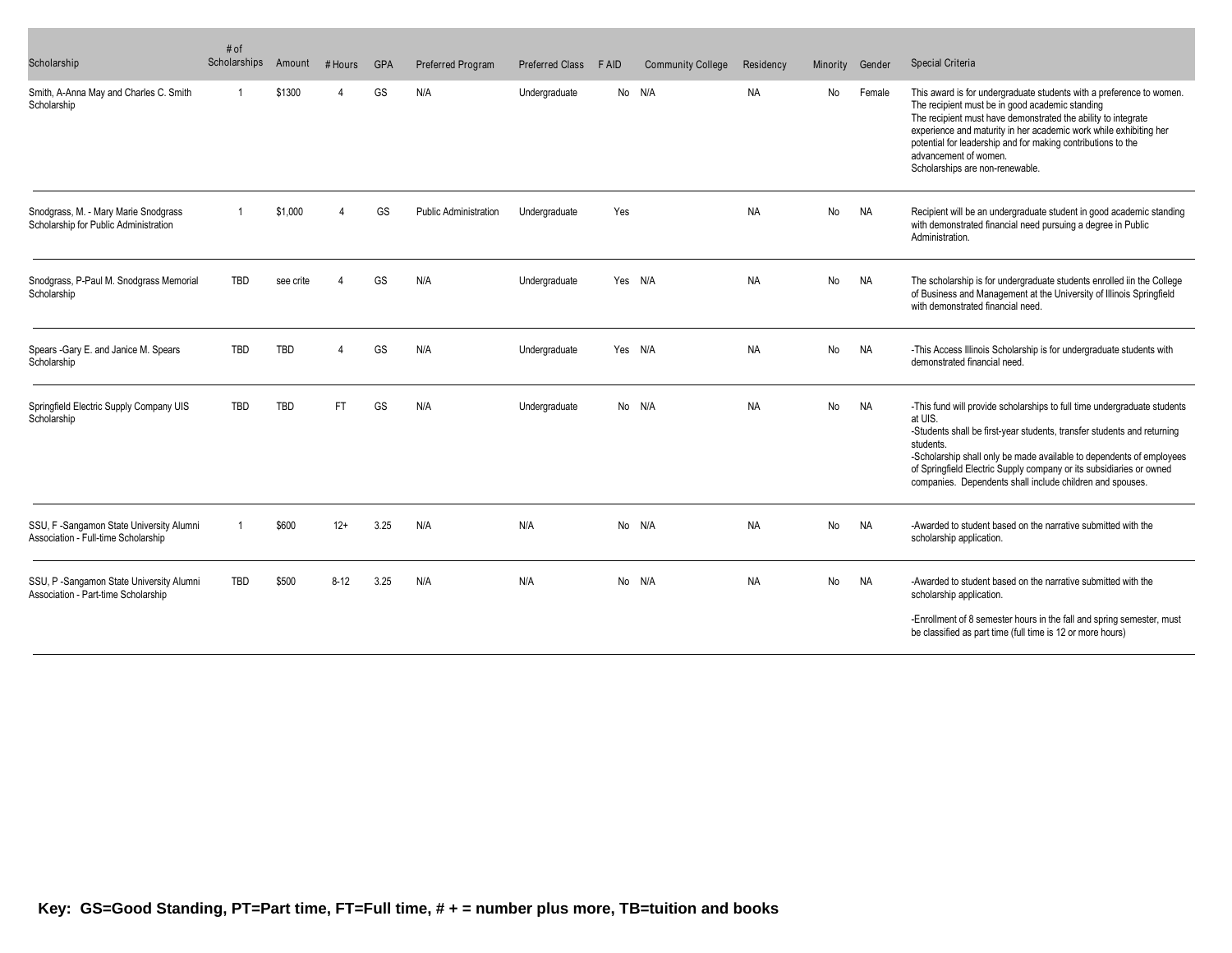| Scholarship                                             | # of<br>Scholarships | Amount     | # Hours | <b>GPA</b> | Preferred Program | <b>Preferred Class</b> | F AID   | <b>Community College</b> | Residency | Minority | Gender    | Special Criteria                                                                                                                                                                                                                                                                                                                                                                                                                                                                                                                                                                                                                                                                                                                                                                                                                                                                                                                                                                                                                                                                                                                                                                                                                                                                                                                                                                                                                                                                                                                                                                                                                                                                                                                                                                                                                                                                                                                                                                                                                                                |
|---------------------------------------------------------|----------------------|------------|---------|------------|-------------------|------------------------|---------|--------------------------|-----------|----------|-----------|-----------------------------------------------------------------------------------------------------------------------------------------------------------------------------------------------------------------------------------------------------------------------------------------------------------------------------------------------------------------------------------------------------------------------------------------------------------------------------------------------------------------------------------------------------------------------------------------------------------------------------------------------------------------------------------------------------------------------------------------------------------------------------------------------------------------------------------------------------------------------------------------------------------------------------------------------------------------------------------------------------------------------------------------------------------------------------------------------------------------------------------------------------------------------------------------------------------------------------------------------------------------------------------------------------------------------------------------------------------------------------------------------------------------------------------------------------------------------------------------------------------------------------------------------------------------------------------------------------------------------------------------------------------------------------------------------------------------------------------------------------------------------------------------------------------------------------------------------------------------------------------------------------------------------------------------------------------------------------------------------------------------------------------------------------------------|
| Staff - UIS Staff Scholarship in Memory of<br>Mike Love | TBD                  | \$3,000 a  | 4       | GS         | N/A               | N/A                    |         | No N/A                   | <b>NA</b> | No       | <b>NA</b> | -Those University of Illinois at Springfield civil service or academic<br>professional employee, employee's spouse, employee's same sex<br>partner or employee's child enrolled at the University of Illinois at<br>Springfield.<br>-All permanent employees, both full-time and part-time, and their<br>spouse, same sex partner or children, shall be considered eligible<br>following their six-month anniversary. Also eligible are employees,<br>their spouse, same sex partner and children, of related agencies<br>whose workplace is the Springfield campus and employees that are<br>retired from the University of Illinois at Springfied and/or Sangamon<br>State University with at least seven years of service, and their spouse,<br>same sex partner or children, as well as those spouse, same sex<br>partner or children of deceased employees that had at least seven<br>years of service.<br>-In addition to meeting the above criteria and submission of the<br>appropriate application, all applicants are also asked to provide a<br>written statement that describes the anticipated impact of this<br>scholarship.<br>-Based on dollars available and the applicant pool, recipients may be<br>awarded up to 100% of tuition and fees.<br>-If tuition and fees are covered through other means, then the<br>equivalent amount may be applied to other related school expenses<br>including, but not limited to, books, transportation, childcare, and<br>supplies.<br>Governing Document: Fund Agreement<br>Historical: Established by the Civil Service Advisory Council of the<br>University of Illinois at Springfield and the Academic Professional<br>Advisory Council of the University of Illinois at Springfield, the intent of<br>this scholarship is to support the educational interests of the University<br>of Illinois at Springfield's Civil Service and Academic Professional<br>employees, their spoused and their children. This scholarship was<br>created in 1994 by the Staff Senate of Sangamon State University. |
| Staley Family Athletic Scholarship                      | <b>TBD</b>           | <b>TBD</b> | 4       | GS         | N/A               | Undergraduate          | Yes N/A |                          | <b>NA</b> | No       | <b>NA</b> | -scholarship will be selected by the UIS Director of Athletics to a<br>varsity student athlete<br>-undergraduate<br>-demonstrated financial need<br>-no gender preference                                                                                                                                                                                                                                                                                                                                                                                                                                                                                                                                                                                                                                                                                                                                                                                                                                                                                                                                                                                                                                                                                                                                                                                                                                                                                                                                                                                                                                                                                                                                                                                                                                                                                                                                                                                                                                                                                       |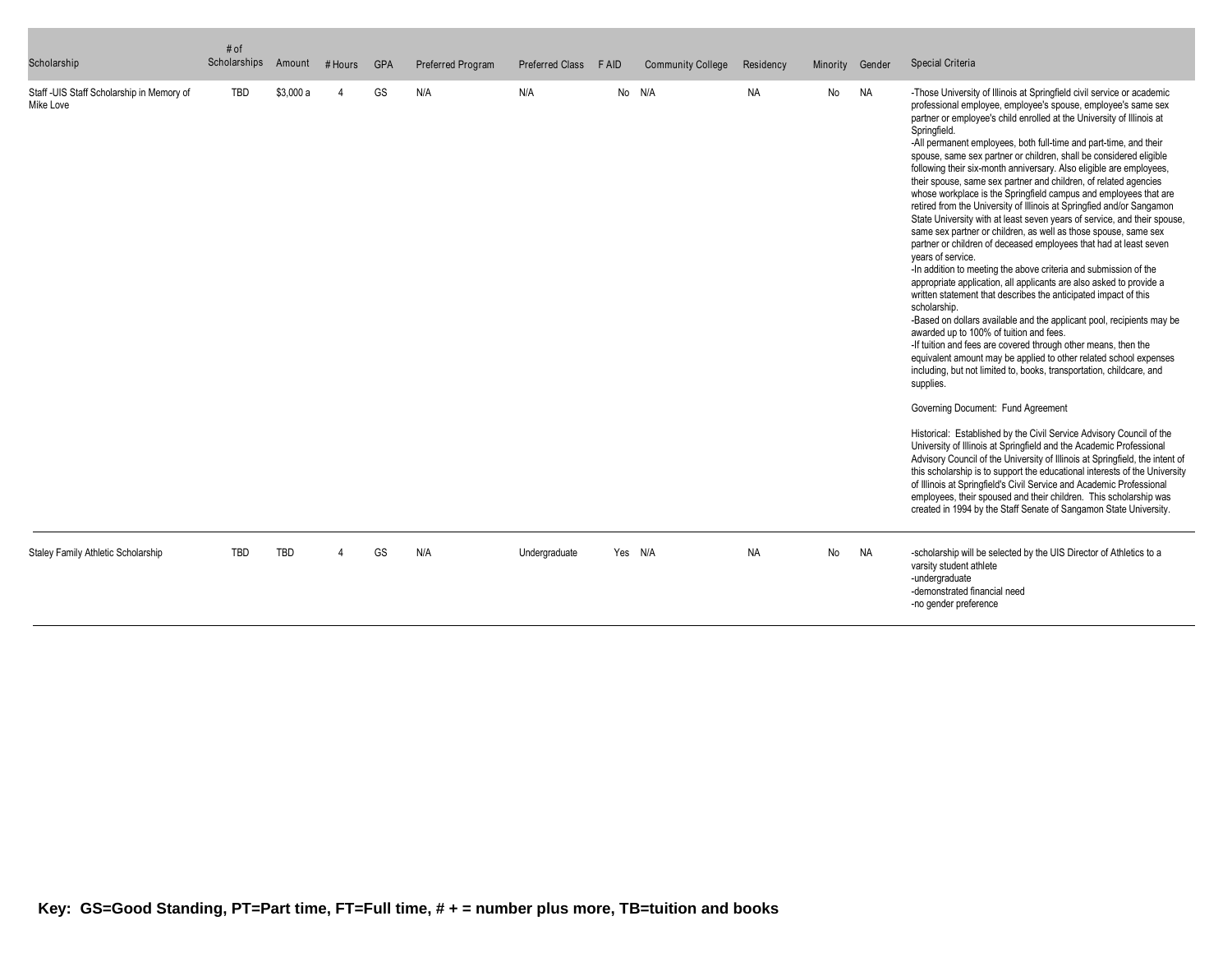| Scholarship                                                             | # of<br>Scholarships | Amount    | # Hours        | <b>GPA</b> | Preferred Program                         | <b>Preferred Class</b> | F AID | <b>Community College</b> | Residency                    | Minority | Gender    | Special Criteria                                                                                                                                                                                                                                                                                                                                                                                                                                                                                                                                                                          |
|-------------------------------------------------------------------------|----------------------|-----------|----------------|------------|-------------------------------------------|------------------------|-------|--------------------------|------------------------------|----------|-----------|-------------------------------------------------------------------------------------------------------------------------------------------------------------------------------------------------------------------------------------------------------------------------------------------------------------------------------------------------------------------------------------------------------------------------------------------------------------------------------------------------------------------------------------------------------------------------------------------|
| Stanhope -Donald F. Stanhope Alumni<br>Scholarships in Accountancy      | <b>TBD</b>           | \$6000 a  | 2 courses      | 3.3        | Accountancy                               | N/A                    |       | No N/A                   | <b>NA</b>                    | No       | <b>NA</b> | -recipients shall be majoring in Accountancy<br>-the recipients should be enrolled for a minimum of two courses in the<br>fall and spring semesters that the scholarship is awarded.<br>-the scholarship may be renewable for up to two additional years;<br>however, students must reapply each year<br>-preference shall be given to students who have completed at least<br>one core course in Accountancy and who are planning a career in<br>accounting along with attaining professional certification (e.g. CPA,<br>CMA, CIE, CFA)<br>-recipient should have a GPA of 3.3 or above |
|                                                                         |                      |           |                |            |                                           |                        |       |                          |                              |          |           | Historical: This scholarship was estalished in honor of Emeritus<br>Professor Donald Stanhope and funded through gifts by fellow faculty<br>members and accountancy alumni of the university. Stanhope was<br>instrumental in building the Accountancy program to national caliber.<br>Helping the Department of Accountancy achieve the highest pass rate<br>in the country for first-time CPA exam takers.                                                                                                                                                                              |
| Stein - Gilbert N and Frances G Stein<br>Scholarship                    | TBD                  | \$2.000   | $\Delta$       | <b>NA</b>  | Business Administration N/A<br>Management |                        |       | Yes N/A                  | <b>NA</b>                    | No       | <b>NA</b> | -Scholarship should be awarded annually, without regard to gender,<br>and shall be based on merit first and then need.<br>-Scholarships will be provided to students entering or already enrolled<br>in the College of Business and Management at the University of Illinois<br>at Springfield.                                                                                                                                                                                                                                                                                           |
| Stout -John and Jane Stout Educational<br>Scholarship                   | -1                   | \$1.000   | $\Delta$       | GS         |                                           |                        | No    |                          | See Criteria                 | No       | NA        | -Award will be made to a graduating senior/or a former graduate of<br>Glenwood High School, who is enrolled at UIS<br>-Preference is for a student majoring in History or Teaching, but not<br>required<br>-Preference is for students noting an interest in history in their narrative<br>but nor required                                                                                                                                                                                                                                                                               |
| Suggs - Guerry L. Suggs and Jo A.<br>Alessandrini Athletic Scholarships | <b>TBD</b>           | \$2,000   | $\overline{4}$ | GS         | N/A                                       | Undergraduate          |       | Yes N/A                  | <b>NA</b>                    | No       | <b>NA</b> | -Recipient will be an undergraduate student athletic at UIS with<br>demonstrated financial need.                                                                                                                                                                                                                                                                                                                                                                                                                                                                                          |
| Terril - Edith B. Terril Memorial Scholarship                           | <b>TBD</b>           | see crite |                | GS         | N/A                                       | Undergraduate          |       | Yes N/A                  | <b>NA</b>                    | No       | <b>NA</b> | -This is an endowed Access Illinois Scholarship for undergraduate<br>students with demonstrated financial need.                                                                                                                                                                                                                                                                                                                                                                                                                                                                           |
| Theatre Scholarship                                                     | -1                   | \$500     | Δ              | GS         | Theatre                                   | N/A                    |       | No N/A                   | NA                           | No       | <b>NA</b> | -Scholarship is for a student participating in theatre and selected by a<br>committee including the theatre department.                                                                                                                                                                                                                                                                                                                                                                                                                                                                   |
| <b>Thomas Education Scholarship</b>                                     |                      | \$10,743  |                | 3.2        | Education                                 |                        | Yes   |                          | Illinois/Sangamo<br>n County | No       | <b>NA</b> | -Recipient should have a GPA of 3.2 or above on a 4.0 scale.<br>-Recipient should be pursuing a degree in Education with preference<br>for Elementary Education.<br>-Recipient should be a resident of Illinois with preference a resident of<br>Sangamon County.<br>-Recipient should have demonstrated financial need.<br>-Preference for a single parent. Recipient will have demonstrated<br>involvement in student activities or community organizations.<br>-Scholarship is renewable based on donor's continued funding.                                                           |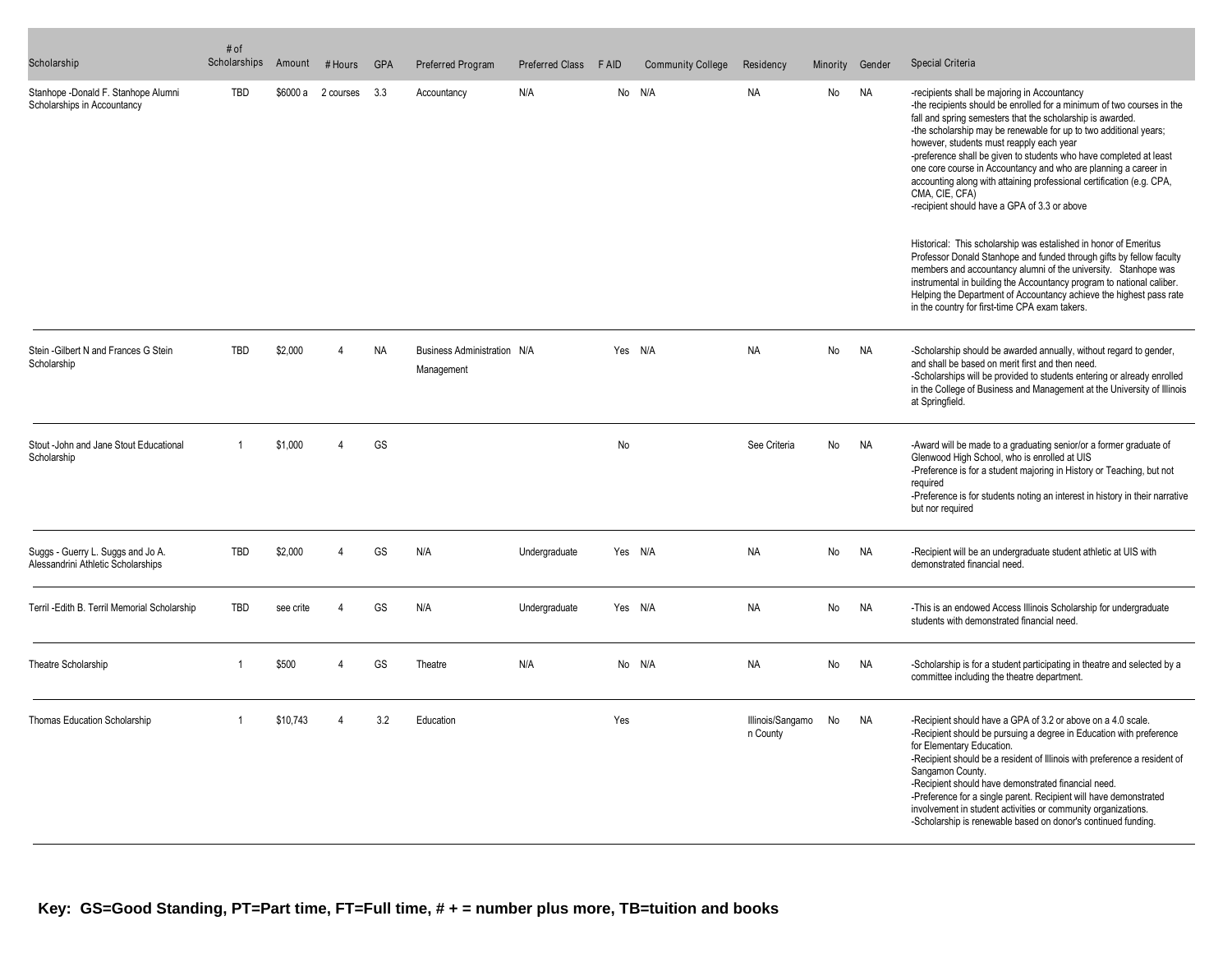| Scholarship                                                                   | # of<br>Scholarships | Amount    | # Hours   | <b>GPA</b>      | Preferred Program                                               | <b>Preferred Class</b>                    | F AID | <b>Community College</b> | Residency    | Minority | Gender    | Special Criteria                                                                                                                                                                                                                                                                                                                                                                                             |
|-------------------------------------------------------------------------------|----------------------|-----------|-----------|-----------------|-----------------------------------------------------------------|-------------------------------------------|-------|--------------------------|--------------|----------|-----------|--------------------------------------------------------------------------------------------------------------------------------------------------------------------------------------------------------------------------------------------------------------------------------------------------------------------------------------------------------------------------------------------------------------|
| Thomas, E -Evelyn Brandt Thomas<br>Scholarship                                | <b>TBD</b>           | TBD       | <b>FT</b> | GS              | N/A                                                             | Junior<br>Senior                          |       | No N/A                   | <b>NA</b>    | No       | Female    | -scholarships awarded to full-time junior or senior students enrolled in<br>the College of Business and Management<br>- first preference shall be for female students                                                                                                                                                                                                                                        |
|                                                                               |                      |           |           |                 |                                                                 |                                           |       |                          |              |          |           | Renewability language in fund agreement states: The scholarships<br>may be renewable for one year.                                                                                                                                                                                                                                                                                                           |
| Towery -Sarah B. Towery Scholarship                                           | TBD                  | \$3,000   | PT        | 3.0             | N/A                                                             | Undergraduate                             |       | No N/A                   | <b>NA</b>    | No       | <b>NA</b> | Preference for students working full-time and going to school part-time.                                                                                                                                                                                                                                                                                                                                     |
| Typographical -Central Illinois Typographical<br>Union Local 177 Scholarships | <b>TBD</b>           | TBD       |           | GS              | N/A                                                             | N/A                                       |       | Yes N/A                  | <b>NA</b>    | No       | <b>NA</b> | - Eligible students will be a dues paying member, or the spouse or<br>dependent child of a dues paying member of the Central Illinois<br>Typographical Union (CITU)                                                                                                                                                                                                                                          |
|                                                                               |                      |           |           |                 |                                                                 |                                           |       |                          |              |          |           | - If the primary pool of applicants is exhausted with scholarships still<br>remaining, then the pool may be expanded to any dues paying<br>member, or the spouse or child of a dues paying member of the CWA<br>affiliated union.                                                                                                                                                                            |
|                                                                               |                      |           |           |                 |                                                                 |                                           |       |                          |              |          |           | - If there are not enough qualified applicants from CWA, then the pool<br>may be expanded to any dues paying member, or the spouse or child<br>of a dues paying member of an AFL-CIO affiliated union.                                                                                                                                                                                                       |
|                                                                               |                      |           |           |                 |                                                                 |                                           |       |                          |              |          |           | -Once union membership qualification is satisfied, the primary<br>selection criteria is financial need.                                                                                                                                                                                                                                                                                                      |
|                                                                               |                      |           |           |                 |                                                                 |                                           |       |                          |              |          |           | -No recipient shall be awarded more than their educational expenses.                                                                                                                                                                                                                                                                                                                                         |
| Uteg - Robert and Marilyn Uteg Scholarship                                    | see criteria         | \$3,000/y |           | see criteri N/A |                                                                 | Junior<br>Freshman<br>Sophomore<br>Senior |       | No N/A                   | <b>NA</b>    | No       | NA        | The recipients of this scholarship will be a high merit freshman not<br>participating in the Capital Scholars Honors program. Preference<br>would be for underrepresented groups. The scholarships would be<br>renewable for a total of four years if the student continues to meet the<br>criteria, if all else equal, financial need can be a deciding component in<br>choosing a recipient or recipients. |
| Velasco -Manny Velasco Athletic Scholarship                                   | TBD                  | \$2,200   |           | GS              | N/A                                                             | Undergraduate                             |       | Yes N/A                  | NA           | No       | NA        | -The recipient(s) should be undergraduate student athlete(s) with<br>demonstrated financial need.                                                                                                                                                                                                                                                                                                            |
| Vollintine, EHS -Leona Stanford Vollintine<br>Scholarship-EHS                 |                      | TBD       | FT        |                 | B average College of Education and N/A<br><b>Human Services</b> |                                           |       | Yes N/A                  | see criteria | No       | NA        | -Based on financial need<br>-the recipient must be a full time student<br>-student must be enrolled in the College of Education and Human<br>Services<br>-preference shall be given to recipients that are U.S. Citizens for a<br>minimum of five years                                                                                                                                                      |
| Vollintine, LAS - Leona Stanford Vollintine<br>Scholarship-LAS                | -1                   | TBD       | FT.       |                 | B average College of Liberal Arts N/A<br>and Sciences           |                                           |       | Yes N/A                  | see criteria | No       | Na        | -Based on financial need<br>-the recipient must be a full time student<br>-student must be enrolled in the College of Liberal Arts and Sciences<br>-preference shall be given to recipients that are U.S. Citizens for a<br>minimum of five years                                                                                                                                                            |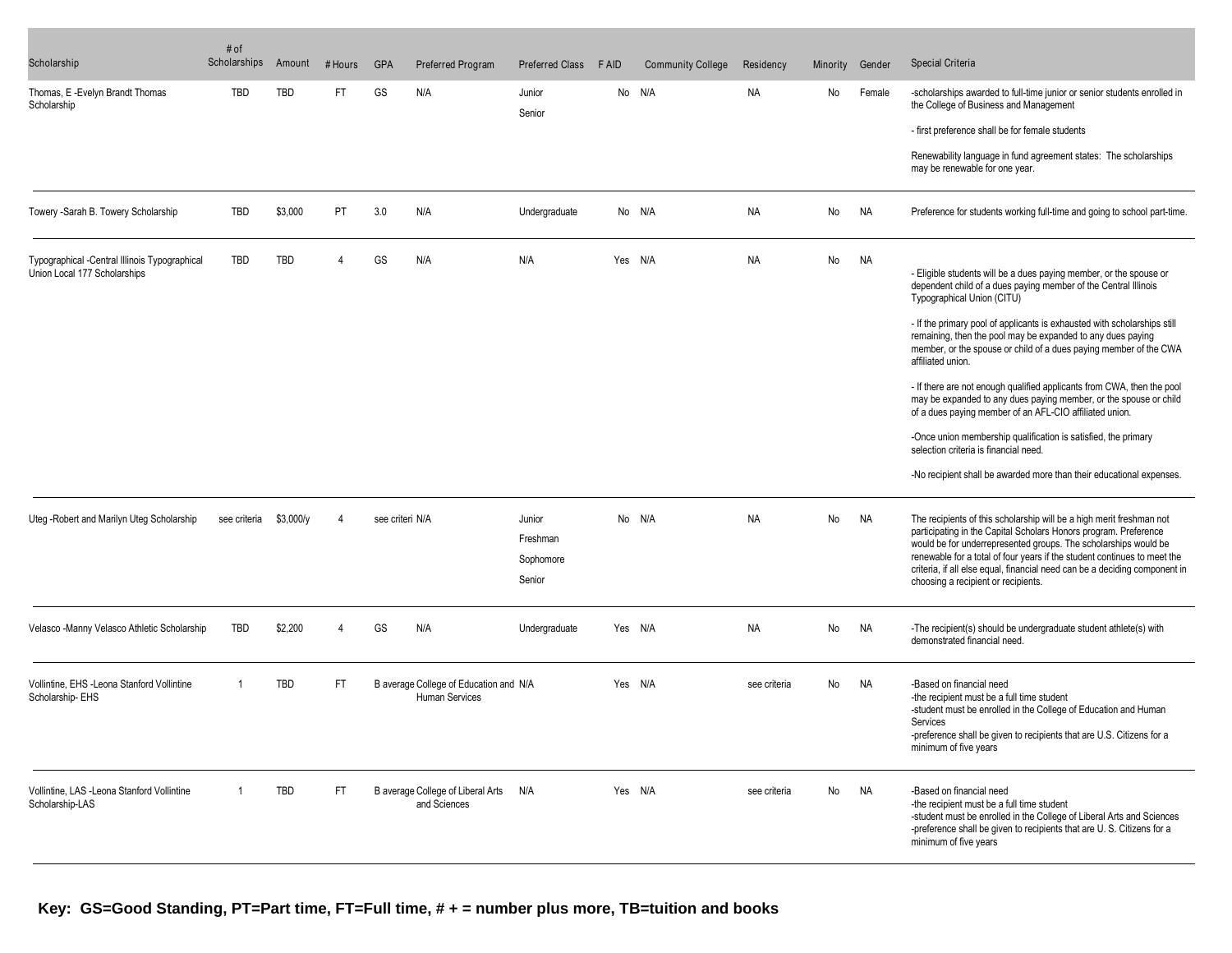| Scholarship                                                                          | # of<br>Scholarships | Amount     | # Hours   | <b>GPA</b> | Preferred Program                                             | <b>Preferred Class</b> | <b>FAID</b> | <b>Community College</b> | Residency                            | Minority | Gender    | Special Criteria                                                                                                                                                                                                                                                                                                                                                                                                                                                                                                                                                                       |
|--------------------------------------------------------------------------------------|----------------------|------------|-----------|------------|---------------------------------------------------------------|------------------------|-------------|--------------------------|--------------------------------------|----------|-----------|----------------------------------------------------------------------------------------------------------------------------------------------------------------------------------------------------------------------------------------------------------------------------------------------------------------------------------------------------------------------------------------------------------------------------------------------------------------------------------------------------------------------------------------------------------------------------------------|
| Vollintine, PAA -Leona Stanford Vollintine<br>Scholarship-PAA                        | -1                   | TBD        | FT.       |            | B average College of Public Affairs N/A<br>and Administration |                        |             | Yes N/A                  | see criteria                         | No       | <b>NA</b> | -Based on financial need<br>-the recipient must be a full time student<br>-student must be enrolled in the college of Public Affairs and<br>Administration<br>-preference shall be given to recipients that are U.S. Citizens for a<br>minimum of five years                                                                                                                                                                                                                                                                                                                           |
| Vollintine, Stanhope -Leona Vollintine<br>Accountancy Scholarship in honor of Donald | <b>TBD</b>           | <b>TBD</b> | <b>NA</b> | 3.3        | Accountancy                                                   | N/A                    |             | No N/A                   | U.S.                                 | No       | <b>NA</b> | -recipients shall be majoring in Accountancy<br>-the recipients should be enrolled for a minimum of two courses during<br>each of the fall and spring semesters that the scholarships are given.<br>-preference shall be given to students who have completed at least<br>one core course in Accountancy and who are planning a career in<br>accounting along with attaining professional certification (e.g. CPA,<br>CMA, CIE, CFA)<br>-recipient should have a GPA of 3.3 or above<br>-Preference shall be given to recipients that are U.S. citizens for a<br>minimum of five years |
| Weber-Kent Weber Scholarship                                                         |                      | \$325      | Δ         | GS         | Business Administration N/A<br>Management                     |                        |             | No N/A                   | US Citizen, Non-<br>Central Illinois | No       | <b>NA</b> | -Recipient must be an entering graduate or undergraduate student<br>having a permanent residence outside central Illinois.<br>-Recipient should not reside in any of the following counties:<br>Sangamon, Greene, Macoupin, Madison, Montgomery, Christian,<br>Scott, Pike, Shelby, Moultrie, Piatt, Champaign, Macon, Logan,<br>McLean, Woodford, Tazewell, Peoria, Fulton, Mason, Menard, Cass,<br>Morgan, Brown, Schuyler<br>-Recipient shall be majoring in either Business or Management<br>-Recipient shall be a U.S. citizen<br>-Awarded by CBM or Recruitment                  |
| Wepner Scholarship (estate funds)                                                    | <b>TBD</b>           | see crite  | Δ         | GS         | N/A                                                           | Freshman               |             | No N/A                   | <b>NA</b>                            | No       | <b>NA</b> | Criteria determined by Campus Selection Committee                                                                                                                                                                                                                                                                                                                                                                                                                                                                                                                                      |
| Wepner, W -Wilbur and Margaret Wepner<br>Scholarship (historical)                    | -1                   | \$650      | Δ         | 3.5        | N/A                                                           | N/A                    |             | No N/A                   | <b>NA</b>                            | No       | <b>NA</b> | -recipient must have a GPA of 3.5 or above<br>-a minimum enrollment of 4 credit hours per semester is required                                                                                                                                                                                                                                                                                                                                                                                                                                                                         |
| Whitley -Dan Whitley Memorial Scholarship                                            |                      | \$500      | GS        | 3.5        | Human Development<br>Counseling                               | Graduate               |             | No N/A                   | <b>NA</b>                            | No       | <b>NA</b> | -The net income shall be used to provide scholarship awards to<br>graduate students majoring in Human Development Counseling in the<br>College of EHS<br>-the scholarship shall be given to a student with a GPA of 3.5 on a 4.0<br>scale<br>-preference given to student planning on working with families and<br>children                                                                                                                                                                                                                                                            |